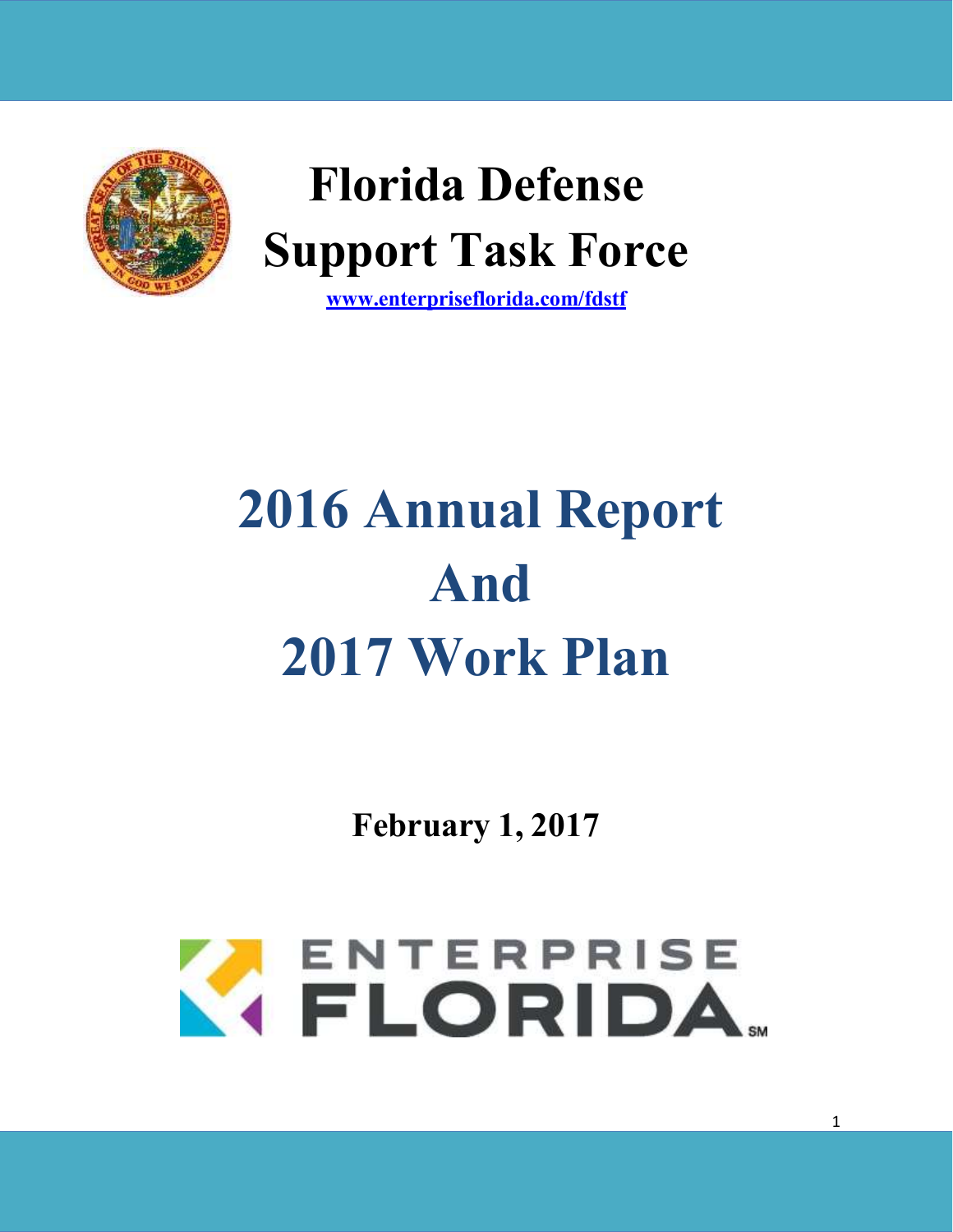## **Florida Defense Support Task Force**

## **2016 Annual Report and 2017 Work Plan**

## **Table of Contents**

#### **Appendix -- Tabs**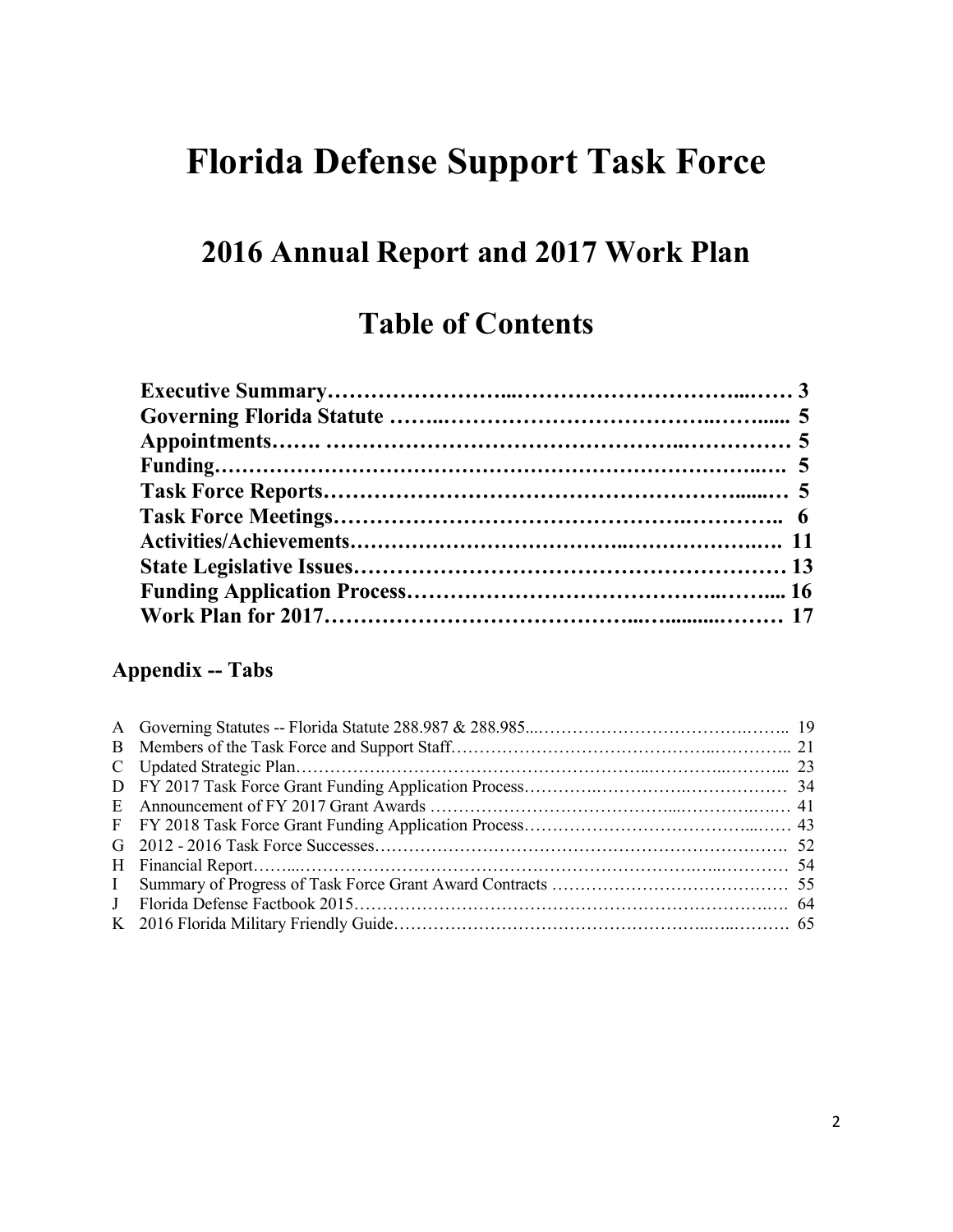#### **Florida Defense Support Task Force 2016 Annual Report and 2017 Work Plan**

#### **Executive Summary**

Created in 2011 under Florida Statute 288.987, the Florida Defense Support Task Force (FDSTF) held its first meetings in January 2011. Legislation allows the Task Force 13 members – four members appointed by the Governor (in addition to 1 personal representative), four members appointed by the Senate, and four members appointed by the House of Representatives. In July of 2015, the 4-year terms of the original Task Force appointees terminated. Some members were reappointed and were joined by new members. The non-legislative members' terms will run from July 1, 2015 – June 30, 2019. Legislative Task Force members will serve until the end of their elected terms. One of the Governor's appointments, Major General Joseph Taluto, USA (retired) resigned his seat on the Task Force in August, 2016 and his position has not yet been replaced. Three of the Governor's appointments remain on the task force: Major General Michael Calhoun, USA, the Adjutant General, Commissioner Barbara Stewart, and Admiral Mark Fitzgerald, USN (retired) in addition to Senator Dana Young (former Representative Young was elected to the Senate in November 2016) who is his designated personal representative and the 13<sup>th</sup> member on the Task Force. Senator Garrett Richter termed out on November 8, 2016 and his seat is currently vacant. Three of the Senate President's appointments are still serving the Task force: Mr. Tom Neubauer, Mr. J.R. McDonald and former Senator Mike Bennett. The House Speaker also retained three members: Representative Clay Ingram, Brigadier General Chip Diehl, USAF (retired), CW5 Derrick Fritts, US Army National Guard. Representative Ritch Workman's term ended on November 8, 2016 and his seat remained vacant through the end of the year. Senator Garrett Richter served as the Chair from July 2015 through June 2016 and Representative Clay Ingram assumed the Chairmanship in July 2016. Mr. Tom Neubauer was selected to remain as the Vice Chair.

The FDSTF mission is to make recommendations to preserve and protect military installations, to support the state's position in research and development related to or arising out of military missions and contracting, and to improve the state's military-friendly environment for service members, military dependents, military retirees, and businesses that bring military and baserelated jobs to the state.

The FDSTF replaced the Florida Council on Military Bases and Mission Support which was created under Florida Statute 288.984. The Council has been deleted from Florida Statute. The FDSTF received a FY 2011-2012 appropriation of \$5 million, a FY 2012 –13 appropriation of \$2 million, a FY 2013-2014 appropriation of \$4 million, a FY 2014-2015 appropriation of \$3.5 million, a FY 2015-2016 appropriation of \$2 million, and a FY 2016-2017 appropriation of \$2 million to protect, preserve, promote and grow Florida military installations and missions. The Task Force held a total of six in person meetings and four conference call meetings throughout calendar year 2016.

The Task Force provides weekly email updates for its members. The Task Force developed an initial strategic plan to guide its actions in protecting Florida's military installations dated April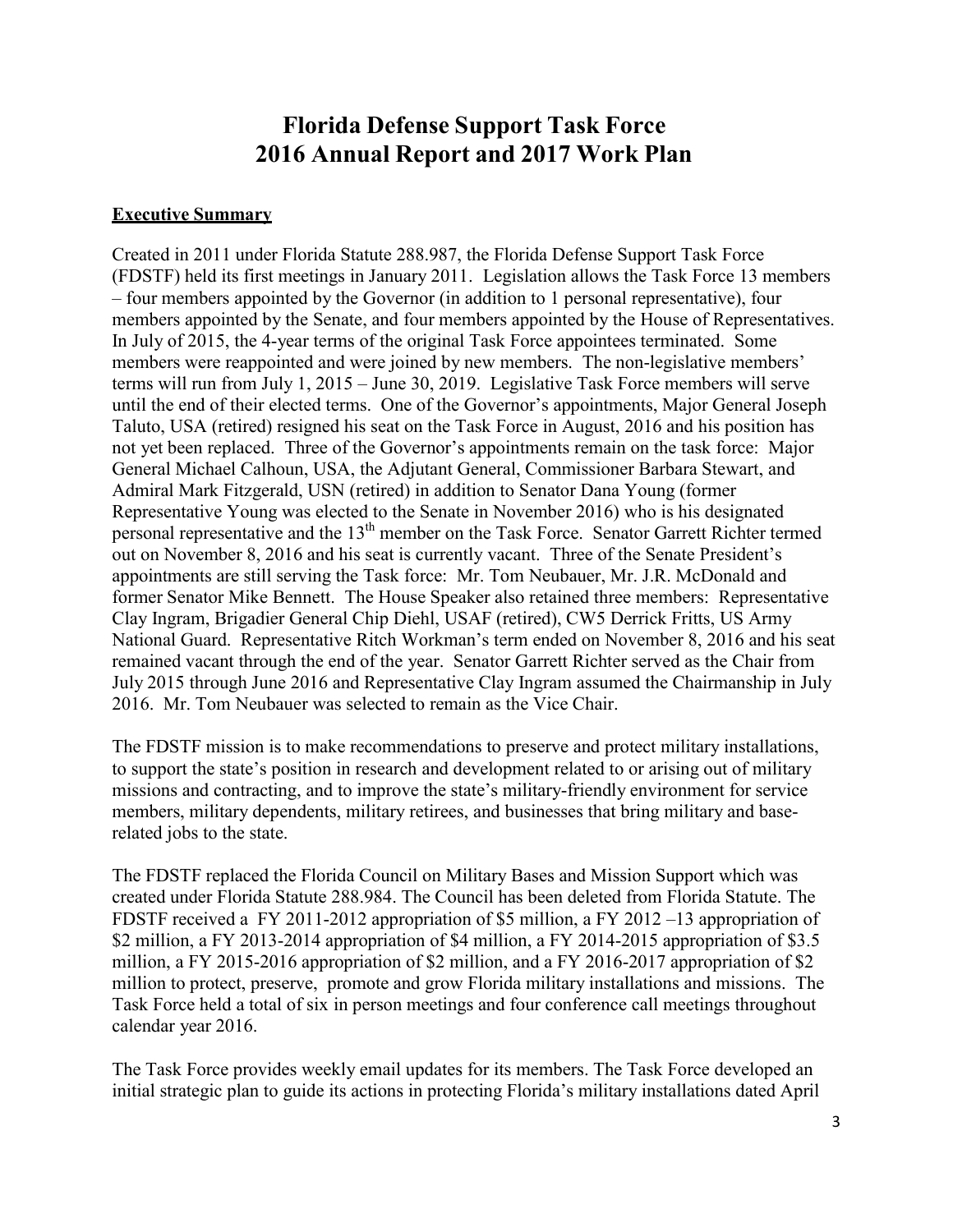23, 2012. This plan is updated regularly, most recently in March 2016. The Task Force plans to update this strategic plan again in 2017. The most recent version of the strategic plan is posted on the Task Force web site and at Tab C.

Florida Defense Support Task Force web site has been operational since August 2012. It has been helpful in publicizing meeting times and locations. Additionally, this site displays the award of funding grants along with copies of agenda and minutes from Task Force meetings, budget information and weekly Task Force updates. The address for the web site is: *[www.enterpriseflorida.com/fdstf](http://www.enterpriseflorida.com/fdstf)*

The Task Force published the 2015 Florida Defense Factbook in September 2015 based on the Economic Impact Analysis Study conducted by CareerSource Florida under the leadership of Dr. Rod Lewis. The factbook can be downloaded from the Task Force web site at: *[http://www.enterpriseflorida.com/wp-content/uploads/Florida-Defense-Factbook.pdf.](http://www.enterpriseflorida.com/wp-content/uploads/Florida-Defense-Factbook.pdf)* A copy is enclosed at Tab J.

The Task Force published the 2016 Florida Military Friendly Guide in July 2016 with additions from the 2016 state legislative session. This guide contains a summary of the Florida laws that benefit active duty, National Guard and Reserve service members and their families. It has been distributed throughout the state and to the Florida Congressional delegation. The guide can be downloaded from the Task Force web site at: *[http://www.enterpriseflorida.com/wp](http://www.enterpriseflorida.com/wp-content/uploads/Florida-Military-Friendly-Guide.pdf)[content/uploads/Florida-Military-Friendly-Guide.pdf.](http://www.enterpriseflorida.com/wp-content/uploads/Florida-Military-Friendly-Guide.pdf)* A copy is enclosed at Tab K.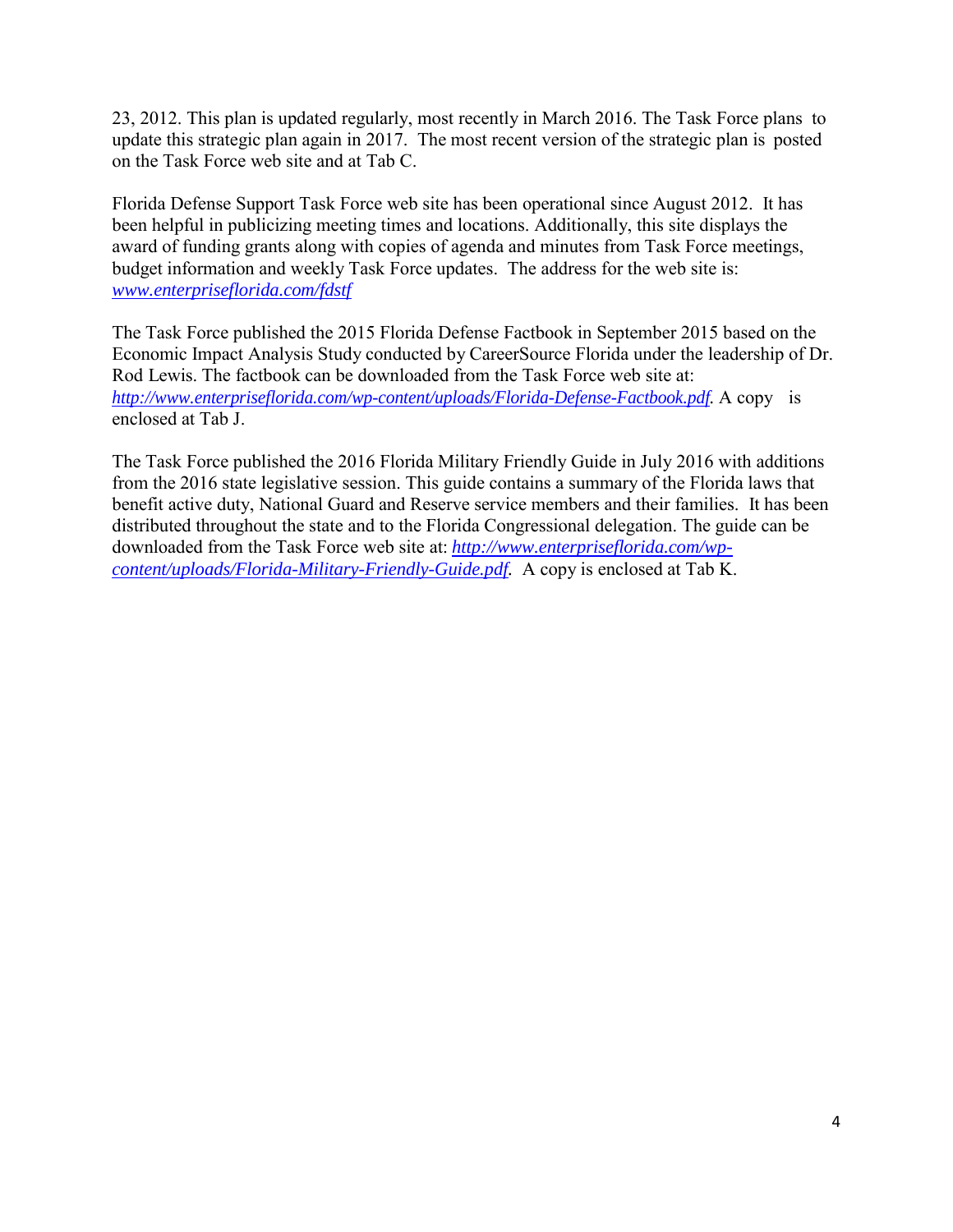## **FDSTF 2016 Annual Report**

#### **Governing Florida Statutes**

The Florida Defense Support Task Force was established under Florida Statute 288.987 and operates under a Sunshine exemption in F.S. 288.985. See Tab A.

#### **Appointments**

In July of 2015, the 4-year terms of the original Task Force appointees terminated. Some members were reappointed and were joined by new members. The non-legislative members' terms will run from July 1, 2015 – June 30, 2019. Legislative Task Force members will serve until the end of their elected terms. Statute allows the Task Force to maintain up to 13 members. One of the Governor's appointments, Major General Joseph Taluto, USA (retired) resigned his seat on the Task Force in August, 2016 and his position has not been replaced. Three of the Governor's appointments remain on the task force: Major General Michael Calhoun, USA, the Adjutant General, Commissioner Barbara Stewart, and Admiral Mark Fitzgerald, USN (retired) in addition to Senator Dana Young (former Representative Young was elected to the Senate in November 2016) who is his designated personal representative and the  $13<sup>th</sup>$  member on the Task Force. Senator Garrett Richter termed out on 8 November 2016 and his seat is currently vacant. Three of the Senate President's appointments are still serving the Task force: Mr. Tom Neubauer, Mr. J.R. McDonald and former Senator Mike Bennett. The House Speaker also retained three members: Representative Clay Ingram, Brigadier General Chip Diehl, USAF (retired), CW5 Derrick Fritts, U.S. Army National Guard. Representative Ritch Workman's term ended on November 8, 2016 and his seat remained vacant through the end of the year. Senator Garrett Richter served as the Chair from July 2015 through June 2016 and Representative Clay Ingram assumed Chairmanship in July 2016. Mr. Tom Neubauer was selected to remain as the Vice Chair. See Tab B.

#### **Funding**

The FDSTF received an FY 2016-2017 appropriation of \$2 million to protect, preserve, promote and grow Florida military installations and missions. The Task Force may annually utilize up to \$250,000 of funds appropriated for Task Force staffing and administrative expenses. Enterprise Florida, Inc. (EFI) has the role of administrative and logistical support. The Task Force approved the annual budget for FY 16-17. This approved budget and a complete Task Force budget summary including contract obligations are included at the end of this report. See Tabs H and I.

#### **Task Force Reports**

The Task Force is required to submit an annual report and work plan to the Governor, the President of the Senate, and the Speaker of the House of Representatives by February 1<sup>st</sup> of each year.

#### **Task Force Strategic Plan**

The Task Force actions are guided by its Strategic Plan. This plan is a living document and evolves in response to unfolding events. This plan was updated regularly, most recently in March 2016. The most recent version of the strategic plan is posted on the Task Force website. The current version adjusts the Task Force goals to reflect the changing national defense budgets and its impact on Florida's military missions and installations. The Task Force plans to update this plan again in 2017. See Tab C.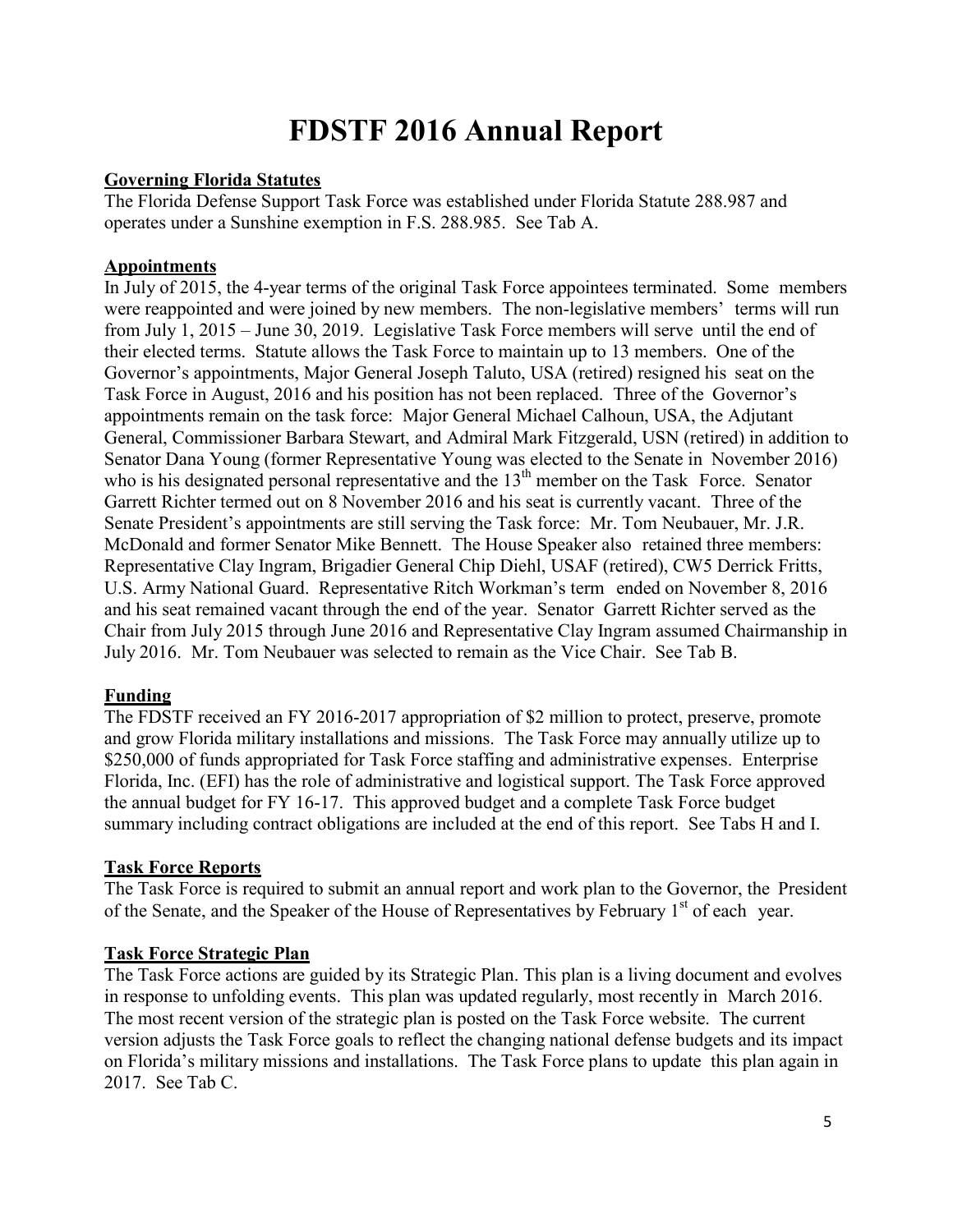#### **Task Force Meetings**

#### **January 21, 2016 – Tallahassee**

Mr. Neubauer, Vice Chair, welcomed attendees and guests as Chairman, Senator Garrett Richter was not able to attend. Staff provided an update on the Task Force grants noting all grants for FY 2012-2013 have been closed. Staff reminded the Task Force the draft application for the FY 2016- 2017 grants cycle will be presented in February. Staff also provided a summary of the grants application and awards process. Task Force members provided updates on events, activities and issues impacting military installations around the state. Secretary Anthony Principi and MG Mike Jones of The Principi Group briefed the Task Force on current military and defense issues in Washington and their impact on Florida. Gary Clark, Deputy Secretary, Department of Environmental Protect (DEP), discussed the three buffering projects DEP is currently working; Naval Support Activity Panama City, Naval Station Mayport, and MacDill AFB. Deb Keller, The Nature Conservancy, and Lt Col Kevin Beeker, Avon Park Air Force Range (APAFR), briefed the Task Force on the grant application request submitted for a Sentinel Landscapes project application for APAFR. Eric Sherman, DoD State Liaison Office, briefed the Task Force on the key issues impacting service members and their families for 2016. He discussed nine issues in the Southeast Region impacting military families the office is currently working. Staff presented the draft annual report for Task Force approval that was passed unanimously. Staff presented the proposed meeting schedule for 2016. Public Comment: Deb Keller, The Nature Conservancy, discussed the Readiness and Environmental Protection Integration (REPI) Challenge at Tyndall AFB with the support of Eglin AFB has been approved for stage 2 of the REPI Challenge. The Task Force conducted an afternoon closed session meeting to discuss advocacy strategy involving base strengths and weaknesses connected to protecting, preserving and enhancing Florida's military installations.

#### **February 18, 2016 – Conference Call**

Chairman, Senator Garrett Richter welcomed attendees and guests. He turned the meeting over to Vice Chairman Tom Neubauer to chair the meeting. Staff provided an update on the Task Force grants. Staff presented the updated draft grant application for Task Force approval noting changes from last year's application. Task Force members provided updates on events, activities and issues impacting military installations around the state. Staff presented legislative issues impacting military, defense, and Veterans. The Task Force conducted an afternoon closed session meeting to discuss advocacy strategy involving base strengths and weaknesses connected to protecting, preserving and enhancing Florida's military installations.

#### **March 17, 2016 – Melbourne/Space Coast**

Chairman, Senator Garrett Richter, began the meeting and welcomed attendees and guests. Trudy McCarthy, Senior Director of Operations, Space Coast Economic Development Council (Space Coast EDC) welcomed the Task Force to Brevard County and the Space Coast. She discussed the relationship the command has with it's over 700 contractors and the mission of the EDC and their support of the military community on the Space Coast. Capt. John Sager, USN, Commanding Officer of the Naval Ordnance Test Unit (NOTU), provided an overview of the mission of the NOTU including Lockheed Martin who recently announced moving 20 new high-paying jobs to NOTU. Staff provided an update on the Task Force grants and remaining Task Force budget. Staff also discussed the inactivity on the DTF 15-13, Space Florida, grant, and recommended the grant be cancelled and the \$38,500 be reverted back to the Task Force. Staff noted Jim Kuzma of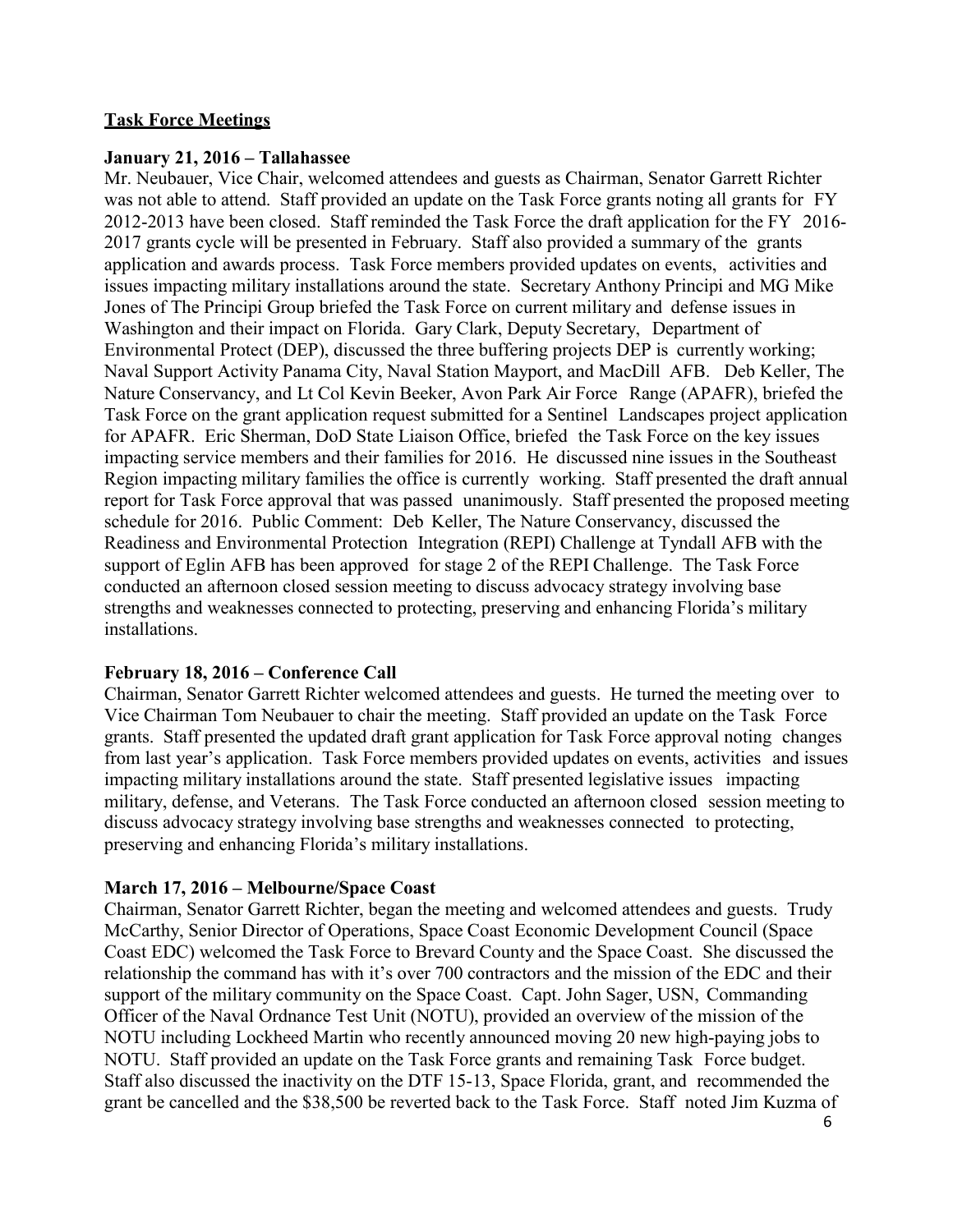Space Florida was present to answer any questions they may have. Mr. Kuzma noted Space Florida's concurrence with the cancellation of the grant. A motion was made and passed unanimously to cancel the DTF 15-13, Space Florida, grant for \$38,500. Staff briefed the Task Force on a request from the State of Arkansas for The Principi Group to conduct a SWOT analysis. TPG contacted staff who conducted a review of the request to identify any potential conflicts of interest, and notified Chairman Richter. Chairman Richter approved TPG's request to move forward with the SWOT analysis for Arkansas as no conflicts of interest were identified. Task Force members provided updates on events, activities and issues impacting military installations around the state. Secretary Anthony Principi and MG Mike Jones of the Principi Group briefed the Task Force on current military and defense issues in Washington and their impact on Florida. David Clark, Director of State Lands, Department of Environmental Protect (DEP), provided a Non-Conservation Lands Update. Donna Valin briefed the TF on the status of the pro bono legal service initiative previously briefed to the Task Force by Eric Sherman with the DoD. Marcus Lingenfelter briefed the Task Force on the history of the National Math Science Initiative since its inception. Staff presented the updated strategic plan to the Task Force with corrections and input. Staff noted that in addition to Task Force members input, the plan was vetted by TPG. The Task Force agreed to vote on the plan at the April meeting. Staff presented legislative initiatives impacting military, defense, and veterans. The Task Force conducted an afternoon closed session meeting to discuss advocacy strategy involving base strengths and weaknesses connected to protecting, preserving and enhancing Florida's military installations.

#### **April 21, 2016 – Conference Call**

Chairman, Senator Garrett Richter welcomed attendees and guests. Staff provided an update on the quarterly reports for 15 open Task Force grants. Staff noted the grant applications request window had closed. Staff provided an update on the annual Defense Reinvestment Grants (DRG) and Defense Infrastructure Grants (DIG). The grants were funded at \$2.6 million for FY 2016-2017. Staff is working with DEO to get their grant applications out as soon as possible. Staff provided an update on the current budget status based on this year's appropriation and the remaining funding available for the grants program for FY 2015-2016, including the proposed FY 2016- 2017 budget. Staff noted there is approximately \$2 million in FY 2015-2016 funding available to award grants in addition to the FY 2016-2017 funding. Task Force members provided updates on events, activities and issues impacting military installations around the state. Secretary Anthony Principi and MG Mike Jones of the Principi Group briefed the Task Force on current military and defense issues in Washington and their impact on Florida. Staff briefed the Task Force on the status of the 2016 Readiness and Environmental Protection Integration (REPI) challenge proposal submitted by The Nature Conservancy (TNC) in partnership with Tyndall AFB, the Florida Department of Fish and Wildlife Conservation Commission, and the Florida Department of Environmental Protection for the area of Lake Wimico in Southern Gulf County, Florida. Staff presented the last update on the military and veterans legislation which the Governor has signed into law. Staff also noted these will be included in the next Military- Friendly Guide and the draft will be presented to the Task Force at the July meeting.

#### **May 19, 2016 – Tallahassee**

Vice Chairman, Mr. Tom Neubauer, began the meeting and welcomed attendees and guests. Staff provided an update on the Task Force grants and remaining Task Force budget. Task Force members provided updates on events, activities and issues impacting military installations around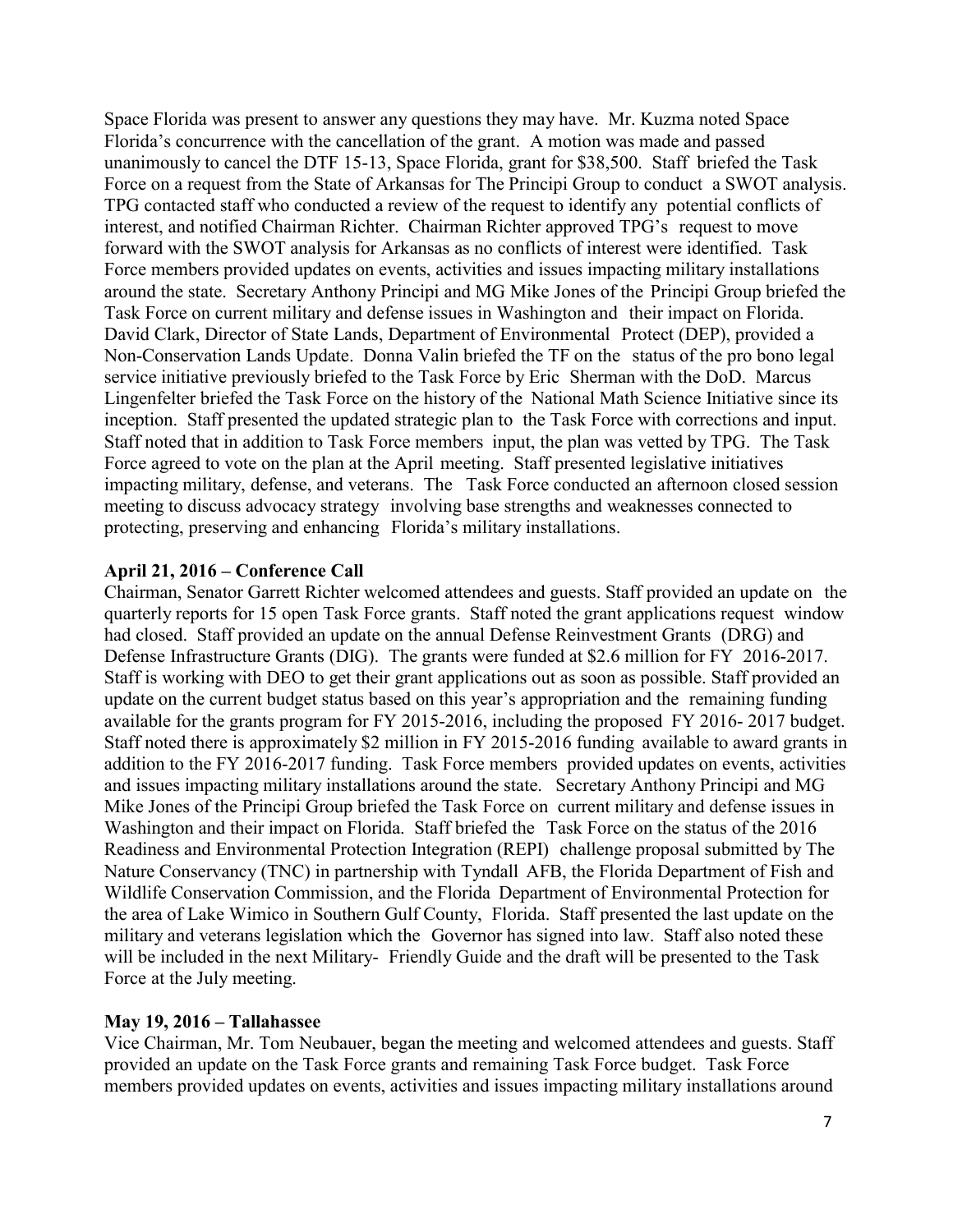the state. Secretary Anthony Principi and MG Mike Jones of the Principi Group briefed the Task Force on current military and defense issues in Washington and their impact on Florida. David Clark, Deputy Director of State Lands from the Department of Environmental Protection gave an update on the acquisition of non-conservation buffering lands. Mr. Dave Dahl briefed the Task Force on the Florida Defense Alliance (FDA) meeting held the day prior and provided background about how the FDA mission sustainment process works throughout the country. Dr. Bruce Grant briefed the Task Force on the FDA's Family Support Working Group. Mr. Tom Neubauer offered a citation in recognition of Rocky McPherson's service to the Task Force. MG Mike Jones presented a proposal to fulfill a Task Force request to support a Stakeholders' Conference concerning Florida's gulf ranges. Florida has some of the greatest military ranges in the nation; however, as technology changes we're starting to come up against the capability boundaries. There were eight grant applications with presenters who were provide 15 minutes each to present their grant applications to the Task Force followed by a question and answer period for presenters. The maximum amount to be awarded was \$1.8 million. The grant presenters were as follows:

• The Doolittle Institute, Steven Butler, requested \$197,000 to establish a technology innovation center to support weapons development mission at Eglin AFB.

• Military Child Education Coalition, Bill Rabena, requested \$500,000 to provide support military school children in twelve counties to improve student outcomes.

• Greater Pensacola Chamber of Commerce, Debi Graham and Stephanie Oram, requested \$500,000 to provide signage to direct visitors to the correct point of entry to NAS Pensacola.

• Okaloosa Economic Development Council (EDC), Bob Black, requested \$299,355 to facilitate the expansion of the non-hazardous military training to predesignate state lands to relieve congestion at Eglin AFB.

• Clay County Development Authority, Josh Cockrell, requested \$400,000 to purchase 630 acres adjacent to Camp Blanding to prevent encroachment

• Highland County, Jennifer Codo-Salisbury, requested \$500,000 to acquire a conservation easement to prevent encroachment adjacent to Avon Park Air Force Range.

• National Math and Science Initiative, Marcus Ligenfelter, requested \$282,000 to increase students test scores in math, science, and English.

• City of Key West, Jim Scholl, requested \$357,500 to refurbish Truman Annex seawall.

The Task Force voted to award the following seven grant requests:

- Highlands County for \$500,000.
- Clay County for \$400,000.
- Okaloosa EDC for \$250,000.
- National Math and Science Initiative for \$175,000.
- Military Child Education Coalition for \$225,000.
- Doolittle Institute for \$100,000.
- City of Key West for \$150,000.

The TF voted to not award the following grant request:

• Greater Pensacola Chamber (GPC) for \$500,000 – The Task Force directed the GPC to coordinate with Florida Department of Transportation and further refine their grant request. The Task Force requested GPC return in July to present a modified request for consideration.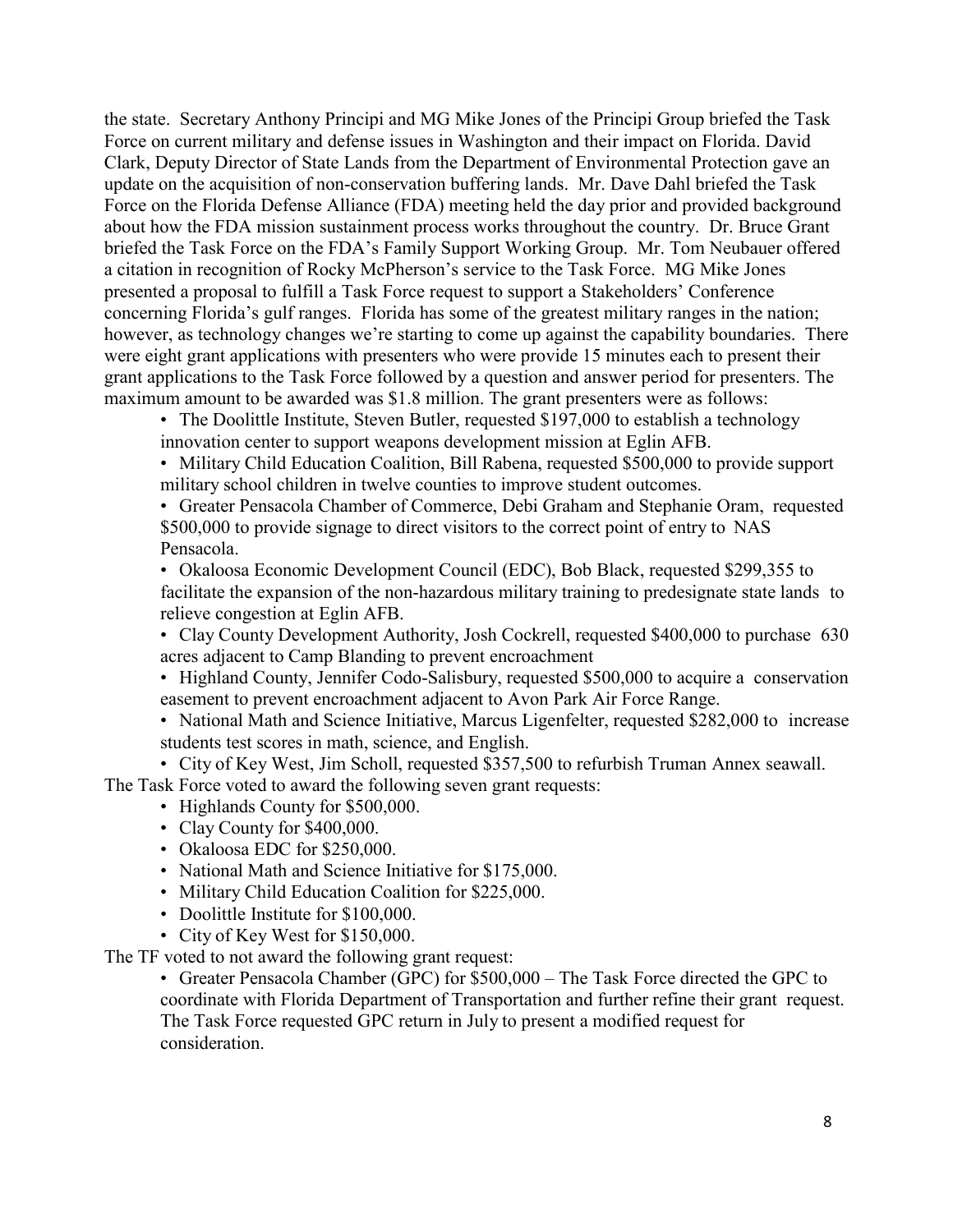#### **July 21, 2016 – Jacksonville**

Chairman, Senator Garrett Richter, began the meeting and welcomed attendees and guests. Aaron Bowman, Jacksonville Chamber of Commerce, welcomed the Task Force to Jacksonville by noting the significance of the military in Jacksonville. Staff reported the seven grants awarded at the May 2016 meeting were executed on June 30, 2016. Staff also reported on the status of the budget. Staff reported on the distribution of the new Military-Friendly Guide to all of the installations in Florida. Staff also noted with printing and shipping the cost of the guide exceeded the budgeted line item. Staff reported the Department of Economic Opportunity (DEO) has sent letters to Base Commanders across Florida requesting a list of their base buffering land acquisition needs. The list will be compiled and presented to the Task Force for approval prior to presenting to the Governor and/or the Legislature for possible action/funding. Task Force members provided updates on events, activities and issues impacting military installations around the state. Secretary Anthony Principi and MG Mike Jones of the Principi Group briefed the Task Force on current military and defense issues in Washington and their impact on Florida. Ms. Amy Phillips, Senior Acquisition Agent Real Estate Services Division of State Lands, Department of Environmental Protection (DEP), reported that DEP is working on three specific statutorily required projects. Ms. Kellie Jo Kilberg, Chair of the Florida Defense Alliance (FDA), briefed the Task Force on the current efforts to grow the organization to adequately address local basing issues through the efforts of their two working groups, Mission Sustainment and Family Support. Debi Graham, Greater Pensacola Chamber of Commerce, presented a request for \$250,000 to provide signage to direct visitors to the correct point of entry to NAS Pensacola to visit the National Naval Aviation Museum and the Cemetery. The intent of this grant is to assist in improving force protection issues for NAS Pensacola. The Task Force agreed to award a grant to fund the proposal. Joe Marino, Veterans Florida, Inc., provided an overview of the mission of Veterans Florida. He noted the organization has reached a goal of a million visits to its website through its marketing campaign earlier this year. The Task Force conducted an afternoon closed session meeting to discuss advocacy strategy involving base strengths and weaknesses connected to protecting, preserving and enhancing Florida's military installations.

#### **September 15, 2016 – Pensacola**

The meeting was chaired by the new Chairman, Representative Clay Ingram. Representative Ingram welcomed attendees and guests. RADM Don Quinn, USN (Ret.), consultant to the Greater Pensacola Chamber of Commerce's Armed Services Department, welcomed the Task Force to Pensacola. Staff reported Bay County has requested an extension of the feasibility study, which should be completed by December 31st. Staff reported that year-end close is complete for FY 2015-2016. The unencumbered balance on the budget from last year was \$117,361, which will remain with the state. Staff reported at the last Task Force meeting they were directed to take another look at the grants application cycle change proposal and come back with a revised proposal. Staff proposed the Task Force allow them to put out an application for grants in October and collect grant applications prior to November. These grants would begin on July 1, 2017 and run through the next fiscal year. Staff noted this gives the Task Force time to vet thoroughly the applications. The Task Force would convene again at a regular meeting and consider grant applications for the next fiscal year (FY17/18), during the May timeframe. The Task Force voted to accept the proposal to allow staff to accept grant applications in October to align with the legislative budget cycle. Task Force members provided updates on events, activities and issues impacting military installations around the state. Secretary Anthony Principi and MG Mike Jones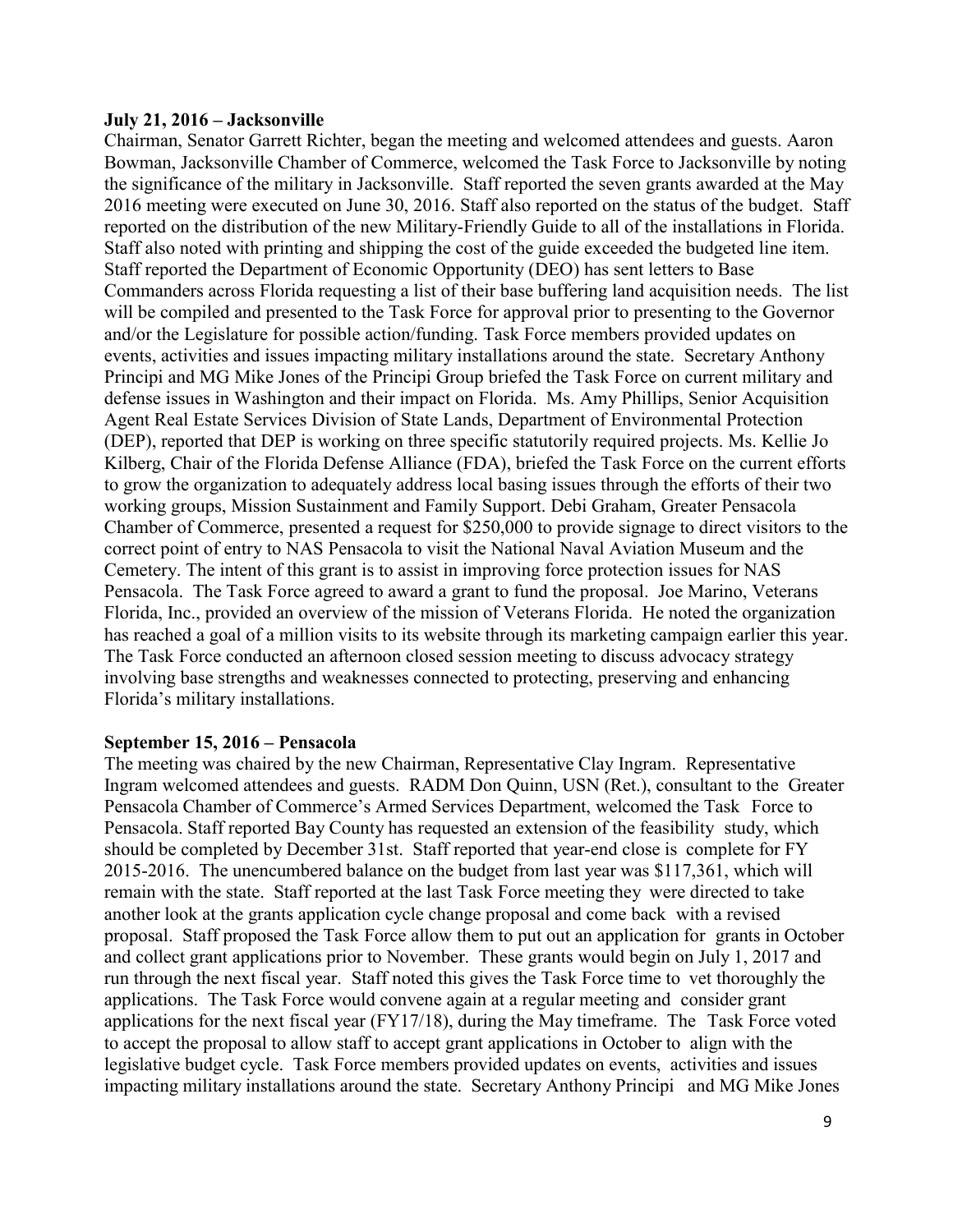of the Principi Group briefed the Task Force on current military and defense issues in Washington and their impact on Florida. Ms. Kellie Jo Kilberg, Chair of the Florida Defense Alliance (FDA), gave an update of FDA activities since the last meeting. Mr. David Clark, Director of State Lands, Department of Environmental Protection (DEP), reported that they've been actively engaged with the DEO on the Tier 1 properties for the non-conservation based buffering initiative.

#### **October 20, 2016 – Conference Call**

The Task Force convened a public conference call led by the Chairman, Representative Clay Ingram. Staff reported that all quarterly reports processed for the first quarter have been completed. Staff also reported that the City of Key West has asked for an extension on Grant 16- 11, as they are having issues regarding approvals to complete the project and have written a letter requesting an extension until March 15, 2018 on their 2-year grant. Staff recommended the Task Force's approval on the City of Key West's request for grant extension for 1 year, and with no discussion or objections from the Task Force, staff will move forward and authorize the City of Key West's 1-year grant extension. On the topic of GI-Bill II considerations, staff reported items suggested by many sources are being considered. Task Force members provided updates on events, activities and issues impacting military installations around the state. Secretary Anthony Principi and MG Mike Jones of the Principi Group briefed the Task Force on current military and defense issues in Washington and their impact on Florida. Bruce Grant, Vice President for Military and Defense at Enterprise Florida Inc., provided an update on the Florida Defense Alliance and their upcoming meeting scheduled for November 15, 2016 in Tampa Florida. Terry McCaffrey, Deputy Executive Director, reviewed the proposed 2017 Task Force meeting calendar that sets dates and locations for next year. Chairman, Representative Clay Ingram asked for discussion on the proposed 2017 Calendar, with none noted, the calendar was adopted. Under public comment, David Clark, Director of State Lands, Department of Environmental Protection (DEP), reported some good news on the Base Buffering Program at MacDill Air Force Base regarding the Florida Rock Acquisition. The Board of Trustees approved the acquisition of a restrictive easement and closed on September 29, 2016. One slight caveat is that they were only able to acquire part of what is necessary to protect the installation. Florida Rock is now beginning phase 2 of this program to procure hotel/motel rights. Additionally, Jonathan Borgert, South Dade Chamber of Commerce Military Affairs Committee, stated that Homestead Air Reserve Base is in the running to receive the F-35 and asked the Task Force if there is anything they can do legislatively or otherwise to advocate on their behalf, would be greatly appreciated. MG Mike Jones pointed out that the Florida National Guard, in response to Hurricane Matthew, did an outstanding job and their preparation and training drew very high praise, despite the fact that there's not been a hurricane in the last decade. Finally, Col (Ret) Allison Reinwald, Florida National Guard, for MG Mike Calhoun, USA, The Adjutant General of Florida, reported that in anticipation of Hurricane Matthew, on October 4th the Florida National Guard activated 3,500 Guardsmen for such missions as reconnaissance, search and rescue, security and for the first time placed Guardsmen in shelters to assist the Red Cross with security. Overall they performed 60 missions in nine (9) counties. She also reported on the groundbreaking of the new \$22 million Flagler Palm Coast Readiness Center, the \$29 million Miramar Readiness Center dedicated to MG (Ret) Ron Harrison, and that the Florida National Guard currently has over 1,500 soldiers and airmen deployed. The Task Force conducted an afternoon closed session meeting to discuss advocacy strategy involving base strengths and weaknesses connected to protecting, preserving and enhancing Florida's military installations.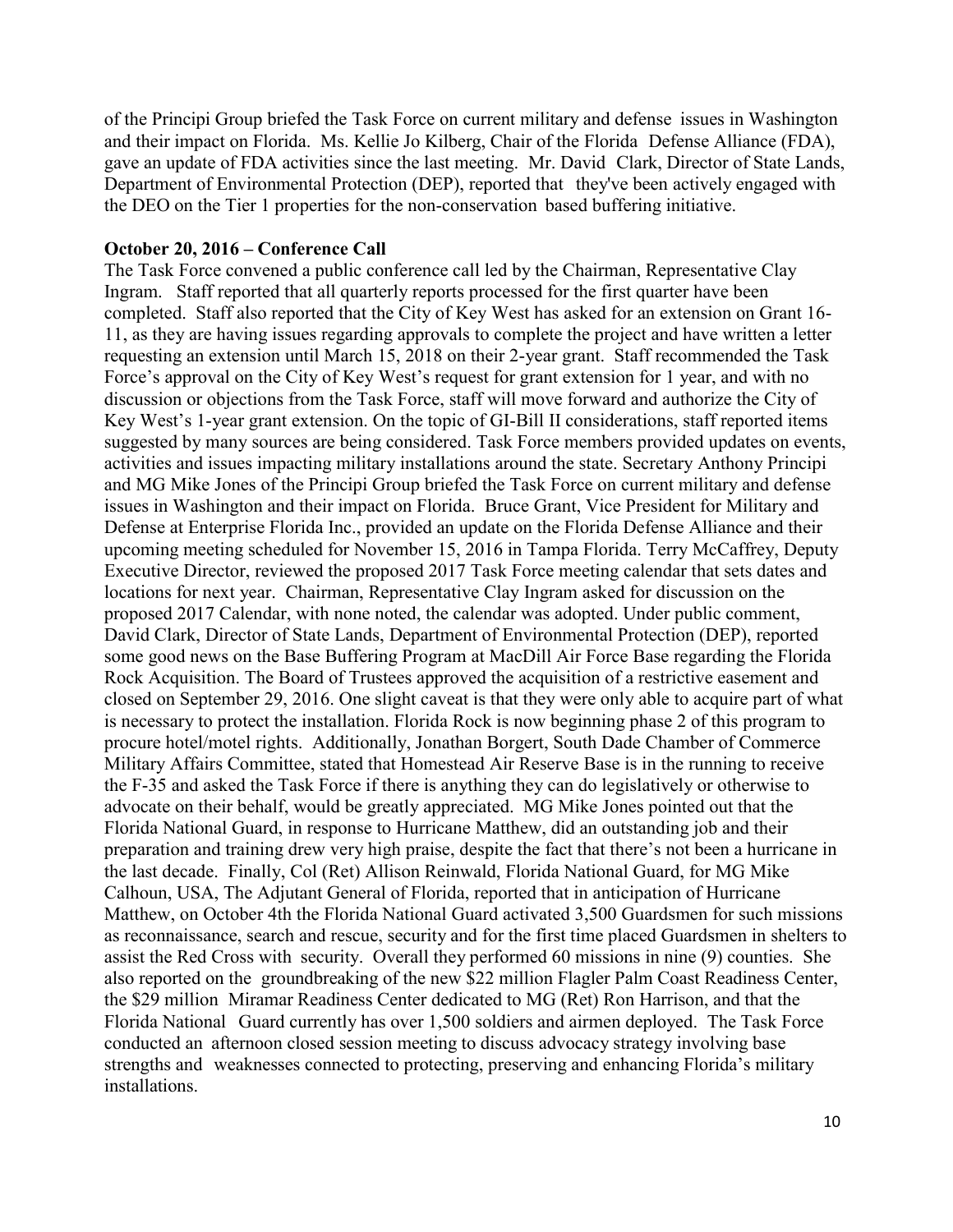#### **November 17, 2016 – Tampa**

Chairman, Representative Clay Ingram, began the meeting and welcomed attendees and guests. The Task Force began the meeting by presenting Certificates of Appreciation to Senator Richter and Representative Workman for their time served and dedication to the Task Force. Mr. Jim Sampey, Tampa Bay Defense Alliance & Veteran's Florida, welcomed the Florida Defense Support Task Force (FDSTF) to Tampa. He noted that the Tampa Bay Defense Alliance represents 8 counties and serves over 400,000 service members and veterans. Staff reported that Defense Task Force (DTF) Grant 15-01, Clay County Development Authority has been closed and \$5,274.25 was unused and reverted back to the Task Force. DTF Grant 15-07, Santa Rosa County has been closed with \$0.25 being reverted back to the Task Force. The grant for the Greater Pensacola Chamber of Commerce that was approved in August is still with contracting with hopes to have it back to Pensacola prior to Thanksgiving. Staff reported that there have been no changes to the current encumbrances and that \$573,566.00 remains left to encumber prior to June 30, 2017. Task Force members provided updates on events, activities and issues impacting military installations around the state. Mr. John Patrick Walsh from the Florida –Washington Office reported that Washington is still dealing with surprise results from the Presidential election. He noted that the challenge facing Washington and the Task Force right now is the loss of Armed Services Committee members stating that Florida, for the first time in a number of years, does not currently have a member on this committee. MG Mike Jones of the Principi Group briefed the Task Force on current military and defense issues in Washington and their impact on Florida. Mr. James Stansbury, Florida Department of Economic Opportunity (DEO), made a presentation of the Departments recommendation of military base protection and non-conservation encroachment buffers for military installations. DEO received proposals from bases around Florida for nonconservation lands that they would like purchased or the development rights purchased to be compatible with the base mission. The Task Force requested that the incomplete projects from the previous cycle be added to the Tier 1 list as well as delay voting on the proposal until additional analysis is complete. The Task Force plans to vote on the proposal in January 2017. Ms. Kellie Jo Kilberg, Chair of the Florida Defense Alliance (FDA), relayed important outcomes from the semiannual FDA meeting which was held the day prior. The Task Force conducted an afternoon closed session meeting to discuss advocacy strategy involving base strengths and weaknesses connected to protecting, preserving and enhancing Florida's military installations.

#### **Activities/Achievements**

Task Force's activities and achievements for 2016 include:

- 1. New Task Force members and reappointed members assuming duties in July 2016. New Task Force Chair, Representative Clay Ingram, assumed duties in July 2016. Three vacancies remain on the Task Force at year's end, one each from the Governor, the President of the Senate and the Speaker of the House.
- 2. The Task Force conducted 9 meetings and visited military bases around the state during 2016. The Task Force conducted the November 2016 meeting in coordination with the Florida Defense Alliance (FDA) to ensure the voice of local defense communities are considered and included in Task Force decisions. Additionally, it has continued implementation of its long range strategic plan for actions to protect, preserve and enhance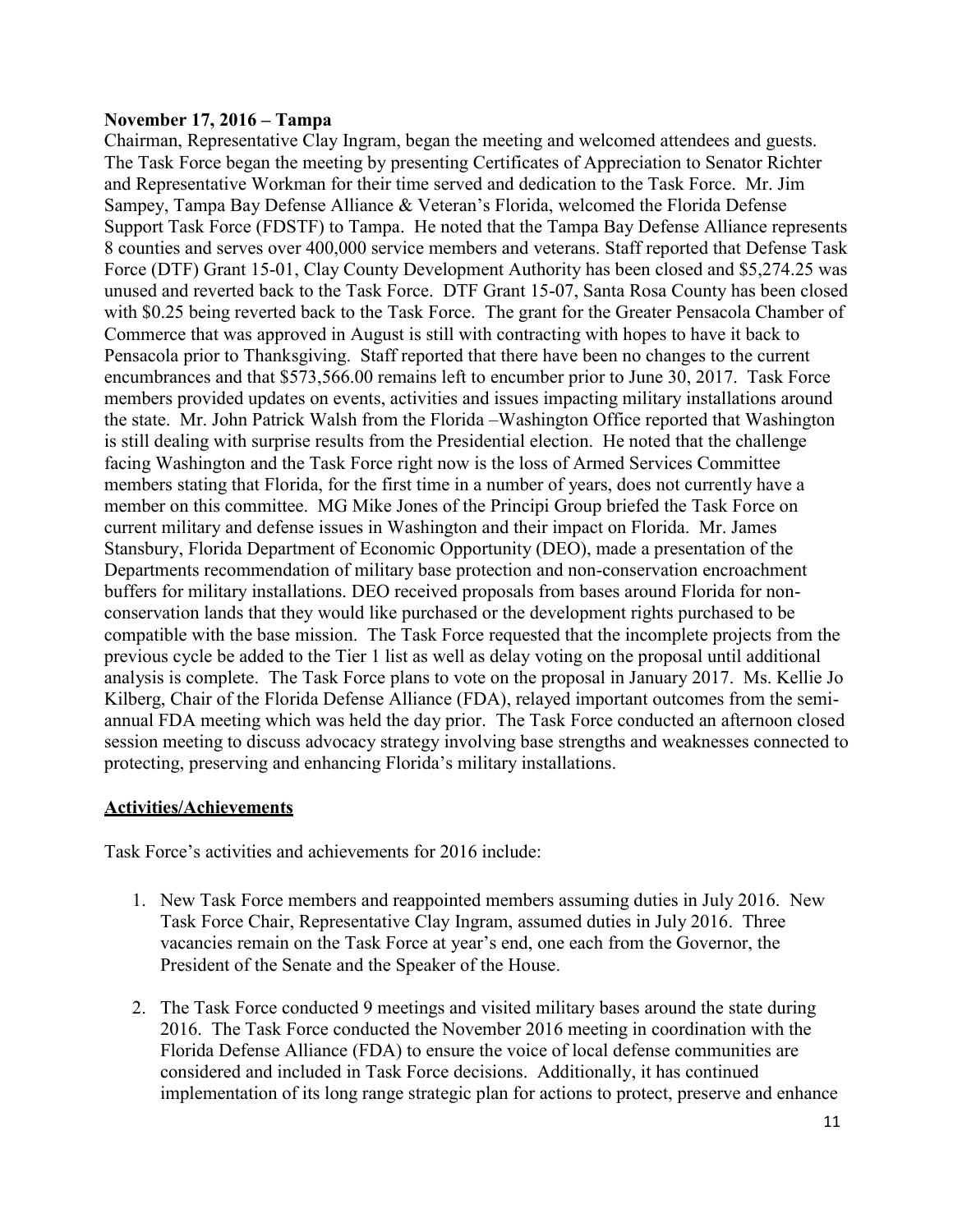Florida's military installations. This plan was updated in March 2016. The current Strategic Plan is available at Tab C.

- 3. The Task Force approved the budget for FY 2016-2017. During calendar year 2016 the Task Force awarded seven grants using FY 2016 funds totaling \$1,800,000.00 and 1 grant using FY 2017 funds for \$250,000.00.
- 4. **Installation Encroachment Prevention:** The Task Force worked with the Florida Department of Economic Opportunity (DEO) and the Department of Environmental Protection (DEP) to acquire three "Tier 1" non- conservation buffering lands adjacent to military installations including the purchase of a restrictive easement at the Mayport Village property, securing an easement on the southern portion of the Florida Rock property that will ensure MacDill AFB operations are not adversely impacted by development, and reaching agreement to purchase the Barefoot Palms property near Naval Support Activity Panama City (pending Cabinet approval). In addition, the Task Force partnered with DEP to support the State's acquisition of a partnership building including more than 83,000 square feet of office space to reduce the cost of leased office space for the National Center for Simulation team at Naval Support Activity Orlando. This partnership with University of Central Florida, DoD and the Orlando-based defense industry was instrumental in keeping the Army's Program Executive Office for Simulation, Training and Instrumentation (PEO-STRI) in Orlando and officially designating the Orlando campus as the Navy Center of Excellence for Simulation. Additionally, the Task Force supported the application and successful federal designation of Avon Park Air Force Range as a "Sentinel Landscape" partner this year. Finally, the Task Force approved three Grants in 2016 that specifically prevent encroachment (See Tab I):
	- a. Santa Rosa County \$41,310.00 to update a 2003 Land Acquisition Study and complete phased plan to limit encroachment at NSA Whiting Field
	- b. Clay County \$400,000.00 to acquire 630 acres adjacent to Camp Blanding
	- c. Highlands County \$500,000.00 to acquire conservation easements to prevent encroachment to Avon Park AF Range
- **5. New DoD Force Structure in Florida**: Although Congress has not authorized a Base Realignment and Closure (BRAC) Commission since 2005, the services have continued to relocate assets and missions "under the radar". The Task Force has been instrumental in supporting DoD assignment of a Littoral Combat Ship squadron to Naval Station (NS) Mayport, a 3-ship Amphibious Ready Group to NS Mayport and an additional eight KC-135 refueling aircraft to MacDill Air Force Base this year. These changes increase the economic impact of the base to the local area and the importance of the facility in Florida, reducing the risk of future closure.
- 6. **Military and Defense Advocacy** The Task Force has supported actions that will lead to increasing military capability in Florida. The Task Force encouraged the Governor to write a letter of support for the Navy's Triton Remotely Piloted Aircraft (RPA) to be stationed in Florida. In addition, the Task Force has encouraged USAF officials to select Jacksonville for basing Air National Guard F-35s, Homestead Air Reserve Base for future reserve component F-35 basing, and Tyndall AFB for a future MQ-9 Reaper training squadron.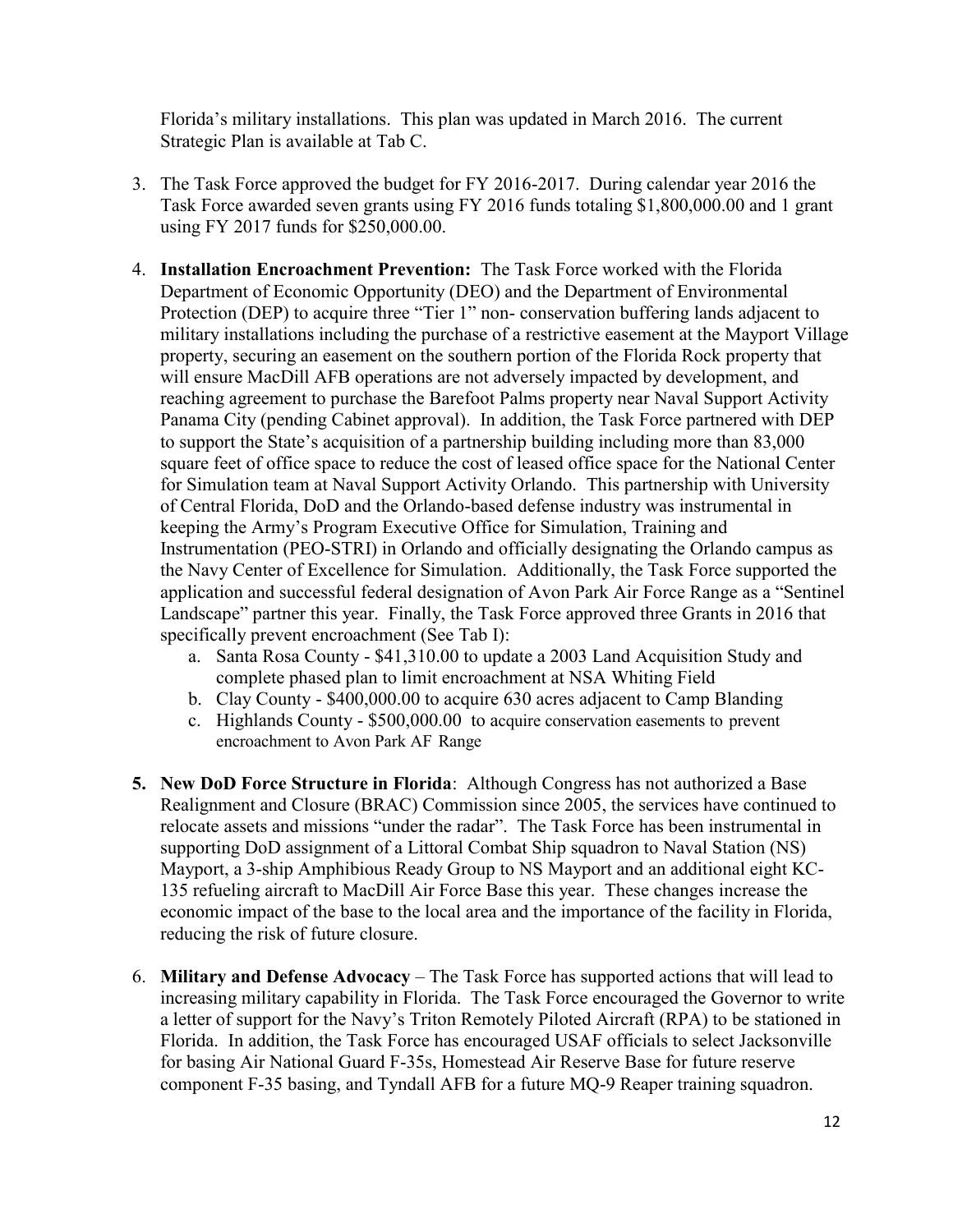The Task Force has produced and supplied Military and Defense informational publication, letters and briefs to new Congressional Delegation members on Florida defense issues relevant in Washington DC as well as to new chairs and members of the Florida Legislature committees that deal with military and veterans' affairs. Through our continued relationship with The Principi Group (TPG), the Task Force maintained their advocacy efforts on behalf of Florida's military installations in Washington D.C. throughout 2016. On behalf of the Task Force, TPG conducted:

- a. Bi-weekly conference call that included Task Force staff, the state of Florida Washington office, and the Department of Military Affairs as well as monthly reports to the Task Force on their activities on behalf of Florida
- b. Visits to military installations including NSA Orlando, MacDill AFB, Homestead ARB, Eglin AFB, Patrick AFB, Cape Canaveral AFS, Camp Blanding, Corry Station, NAS Pensacola, NS Mayport, Avon Park Air Force Range, Tyndall AFB and US SOUTHCOM to update the assessment made in 2012 and remain current on issues faced by each installation commander
- c. The Southeast Range Complex Initiative in Orlando to establish relationships with stakeholders and DoD reps to solidify and update the Southeast Range Complex and Florida's role in military test and training missions.
- 7. The Florida Defense Support Task Force continues to maintain a web site to disseminate military and defense-related information and continues distribution of weekly updates to keep members current on events and activities impacting Florida's military installations available at [www.enterpriseflorida.com/fdstf.](http://www.enterpriseflorida.com/fdstf)
- 8. The Task Force published and distributed the 2016 Florida Military Friendly Guide summarizing programs and benefits for active duty, National Guard and Reserve service members and families in August. An electronic, searchable version of the guide is available for downloading on the Task Force web site at [http://www.enterpriseflorida.com/wp](http://www.enterpriseflorida.com/wp-content/uploads/Florida-Military-Friendly-Guide.pdf)[content/uploads/Florida-Military-Friendly-Guide.pdf. S](http://www.enterpriseflorida.com/wp-content/uploads/Florida-Military-Friendly-Guide.pdf)ee Tab K.

#### **State Legislative Issues**

The 2016 Florida legislative session initiated several actions which affected the statutory mission of the Task Force. Below is a listing of budget issues and legislation initiated or supported by the Florida Defense Support Task Force that passed the Florida Legislature and was signed into law by Governor Scott:

**Budget: Approved Florida Defense Support Task Force Budget for FY 2016 - 2017 – \$2,000,000:** *(Note: Passed by Legislature and signed by Governor)*

#### **Legislation:**

*Passed by the Legislature and Signed into Law by the Governor:* **SB 7023 – Relating to Ad Valorem Tax Exemption for Deployed Service Members**

The bill updates the designated operations for which deployed servicemembers may qualify and allows the exemption for deployments in newly named operations beginning with deployments in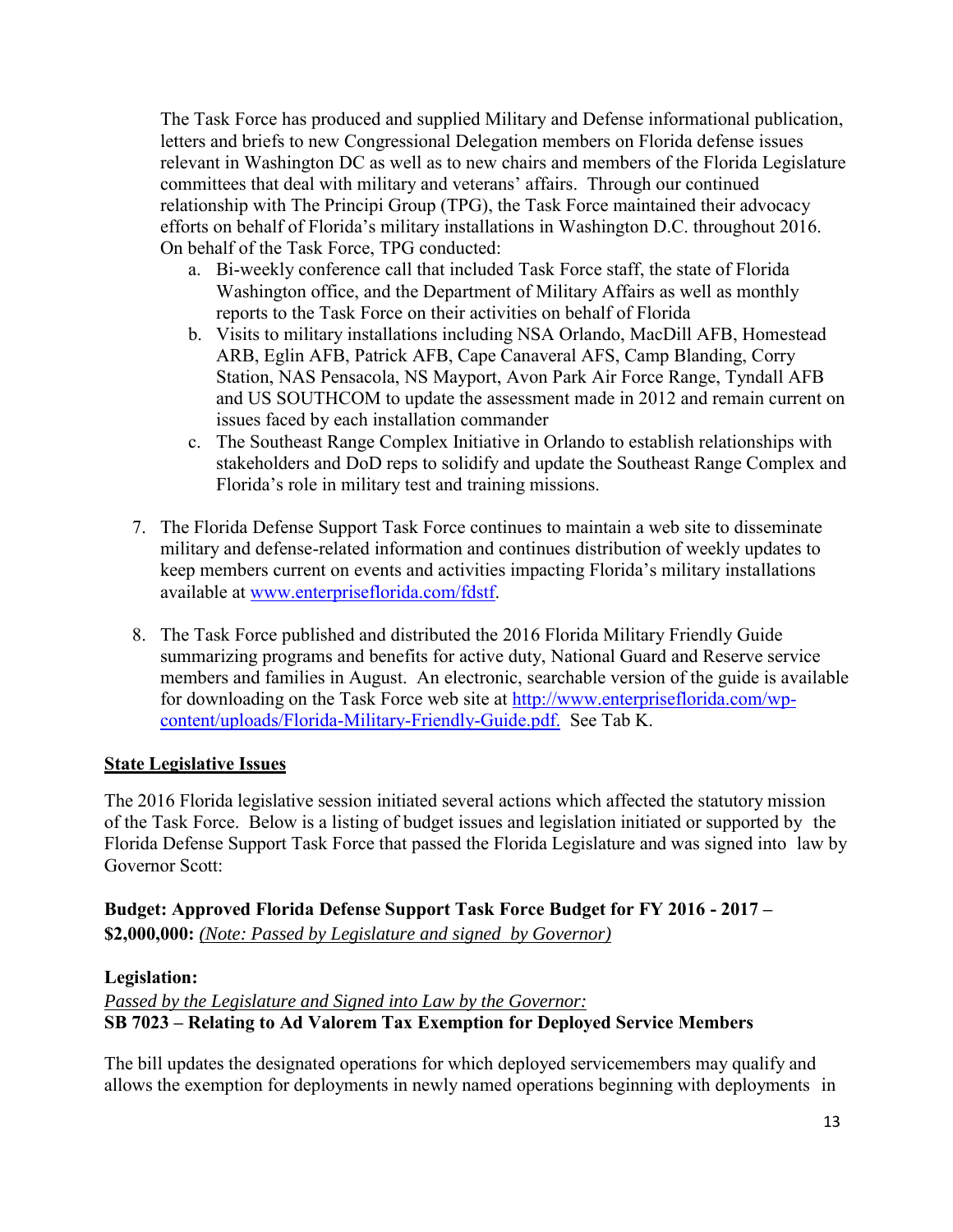calendar year 2014. The bill also provides refund procedures for servicemembers who were on qualifying deployments for more than 365 days during the 2014 and 2015 calendar years. In short, the bill expands military operations that qualify certain servicemembers who receive a homestead exemption & were deployed during previous calendar year to receive additional ad valorem tax exemption on that homestead property; provides procedures for grant of exemption. Effective Date: upon becoming a law.

#### **SB 7016 – Relating to Interstate Compact on Educational Opportunity for Military Children**

The bill reenacts provisions of law establishing and implementing the Interstate Compact on Educational Opportunity for Military Children and provides for future legislative review and repeal of the compact on July 1, 2019. Effective Date: Except as otherwise expressly provided in this act, this act shall take effect April 9, 2016, or if this act fails to become law until after that date, it shall take effect upon becoming a law and operate retroactively to April 9, 2016.

#### **HB 1361 – Relating to Growth Management**

The bill provides for open exchange of information between local governments and military installations. To facilitate this exchange, a representative of a military installation shall be included as an ex-officio, non-voting member of the local government's land planning or zoning board and is not required to file a statement of financial interest solely due to his/her service on board. In short, the bill exempts Community Planning and Liaison Officers (CPLO's) and such representatives from the requirement to file financial disclosure statements to the Florida Ethics Commission.

#### **HB 799 – Relating to Out-of-State Fee Waivers for Active Duty Service Members**

The bill creates an out-of-state fee waiver for an active duty member of the United States Armed Forces residing or stationed outside of the state at the time of enrollment at a state university, Florida College System institution, career center, or charter technical career center. In short, this provision applies. To online and distance education courses. Effective Date: July 1, 2016

#### **SB 626 – Consumer Credit**

This bill authorizes the Office of Financial Regulation to deny a license or take disciplinary action against a person who violates the Military Lending Act (MLA). The MLA provided greater consumer protections for service members and their family members in connection with a broad range of consumer credit transactions including consumer finance loans, payday loans, title loans, overdraft lines of credit, smaller dollar loans and credit card accounts. Effective Date: October 3, 2016.

#### **SB 1202 – Relating to Discounts on Public Park Entrance Fees and Transportation Fares**

This bill requires counties and municipalities to provide a partial or a full discount on park entrance fees to military members, veterans, and the spouse and parents of certain deceased military members, law enforcement officers, firefighters, emergency medical technicians, and paramedics;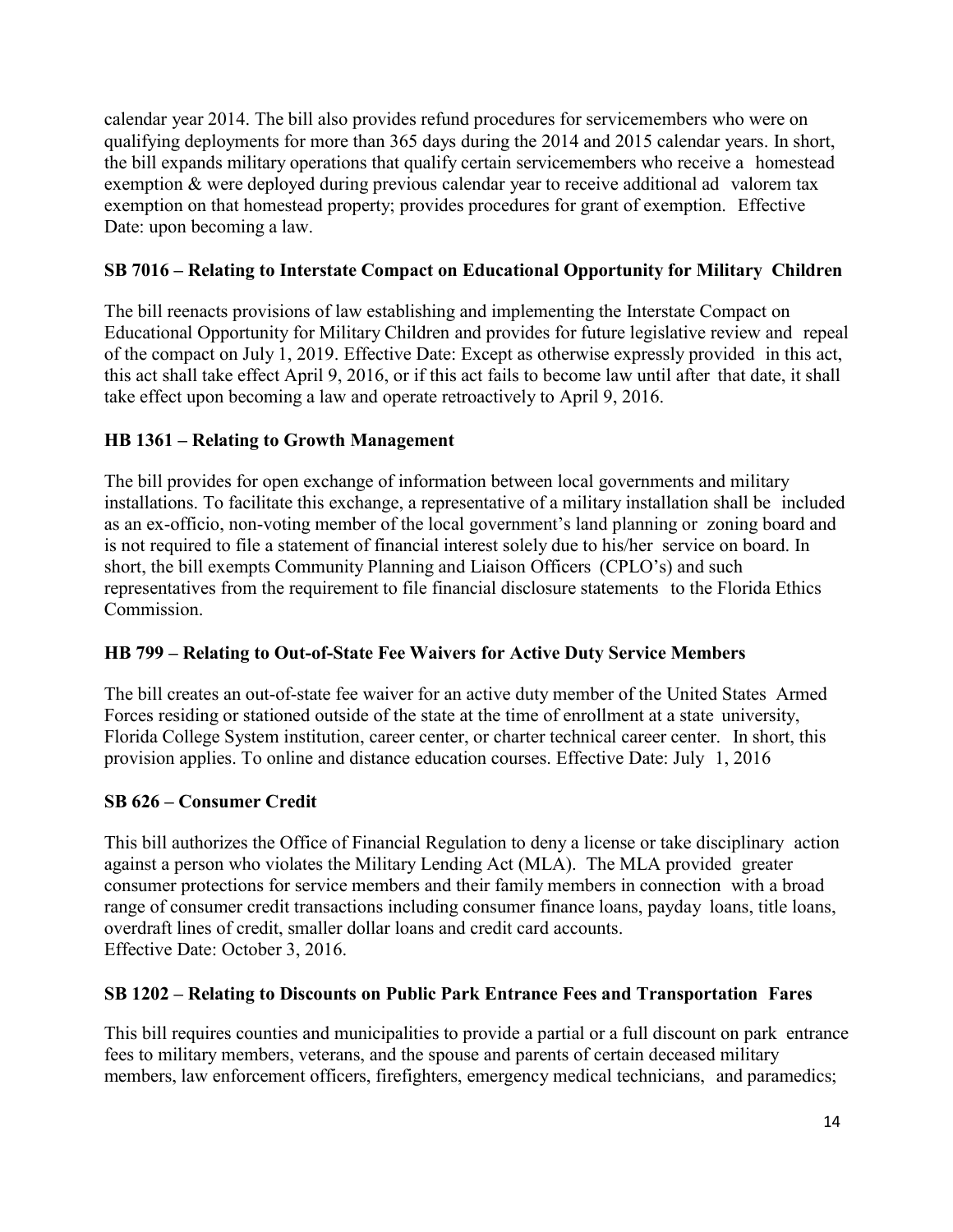requiring certain regional transportation authorities to provide a partial or a full discount on fares for certain disabled veterans, etc. Effective Date: 7/1/2016.

#### **HB 941 – Relating to the Department of Health**

The bill provides alternative eligibility criteria for military members, and their spouses, seeking licensure as a health care practitioner in this state. The bill allows military health care practitioners who are practicing under a military platform, which is a training agreement with a nonmilitary health care provider, to be issued a temporary certificate to practice in this state. Effective Date: July 1, 2016.

#### **HB 7029 – Education**

Beginning with the 2017-2018 school year, a parent whose child is not subject to a current expulsion or suspension order may seek enrollment in and transport his or her child to any public school in the state, including a charter school, which has not reached capacity. The school district or charter school shall accept and report the student for purposes of funding through the FEFP. The school district or charter school may provide student transportation at their discretion. The bill requires the capacity determinations of each school district and charter school to be current and identified on their respective school website. In determining capacity, a district school board must incorporate specifications, plans, elements, and commitments contained in the district's educational facilities plan and required long-term work programs. Each charter school governing board must determine capacity based upon its charter contract. Each school must provide preferential treatment in its controlled open enrollment process to dependent children of active duty military personnel who moved as a result of military orders. Effective Date: July 1, 2016

#### **SB 184 – Relating to Military and Veterans Affairs**

The bill establishes a voluntary check-off on driver license and identification card applications to allow a veteran to request written or electronic information on federal, state, and local veterans' benefits and services. The bill also creates the Military and Overseas Voting Assistance Task Force within the Department of State to the possible development and implementation of an online voting system that allows overseas military voters to return completed absentee ballots. The bill requires the Department of Business and Professional Regulation (DBPR) to extend credit to honorably discharged veterans for relevant military training and education towards the requirements for construction and electrical contracting licensure and certification; for construction contracting licenses, the bill allows up to 3 years of relevant active duty service to meet the four year experience requirement for licensure. For electrical or alarm system contracting licenses , the bill allows 4 years of experience as a supervisor in electrical or alarm system work with the military to meet the 4 year experience requirement for licensure. The bill also requires the Department of Agriculture and Consumer Services (DACS) to extend credit for relevant military training and education towards the requirement for private security, private investigative, and recovery services licensure. The DACS must provide by October 1, 2017 and each year thereafter a report to the Governor, President of the Senate, and Speaker of the House of Representatives on the methods used to license honorably discharged military veterans in the aforementioned professions. The bill directs the Department of Highway Safety and Motor Vehicles (DHSMV) and the Department of Military Affairs (DMA) to conduct a commercial driver license testing pilot program for members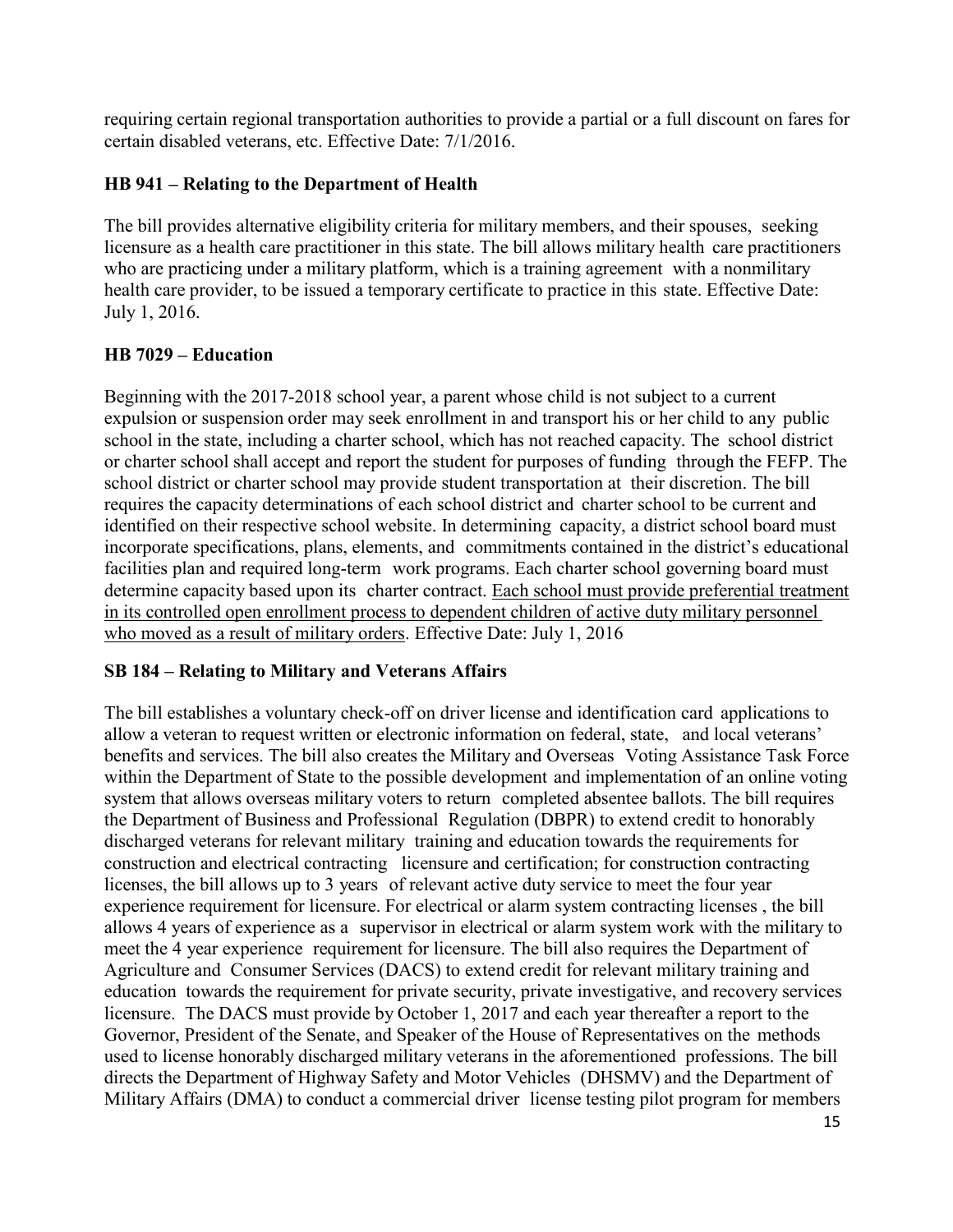of the Florida National Guard. Additionally, the bill provides that a landlord is required to process a rental application from a military servicemember within seven days of submission, and the landlord must provide to the servicemember a response in writing of the approval or denial of their application and, if denied, the reason for denial. Should the landlord not provide a timely denial of the rental application, the landlord must lease the rental unit to the servicemember if all other terms of the application and lease are met. These provisions also apply when servicemembers seek to rent a unit or parcel within the control of a condominium association, cooperative association, or homeowners' association. Effective Date: October 1, 2016.

#### **FDSTF Grants – Funding Application Process**

The Task Force decided that within budget constraints, they may fund local initiatives that can be leveraged to promote, preserve, or enhance military missions and installations in Florida. The funding process will be a simplified one based on two criteria: The mission of the FDSTF as described in F.S. 288.987, and the FDSTF goals as stated in the FDSTF Strategic Plan.

In order to be eligible to receive funding, applicants for FDSTF project consideration must first obtain the support of a Task Force member as a project sponsor. The applicant must submit a FDSTF Project Application along with a budget and plan of action. When scheduled, the applicant will present the project proposal to the full Task Force for review and consideration. Approval requires a majority vote of eligible FDSTF members. State legislators are not eligible to vote on such matters. This entire process is posted on the Task Force web site.

In September and October, the Task Force approved a change for future Grant Cycle processing. The new process consisted of a transition year (FY17-18) and new grant application flow for 2019 and beyond. The procedure attempts to set up checkpoints to ensure the process stays on track. Since the FDSTF Grant Program began in 2012 (FY13) the Task Force has awarded \$10.1M in grants to support its mission of protecting and preserving military missions and installations. From FY13-16 the process utilized carryover funds from previous budget years. As of FY15-16, the Task Force is no longer carrying over unused funds and will align the timing of the grant program to the Florida Legislative budget cycle. For FY16-17, the Task Force has already provided 1 Grant for \$250,000.00 to the Pensacola Chamber of Commerce for signage to direct traffic to the new entrance gate for NAS Pensacola. After operating costs and advocacy contracts, there is approximately \$570,000.00 remaining that could be awarded and encumbered before June 30, 2017 or it will revert back to the State. The Task Force received nine applications for FY2018 funding worth \$2,858,537.31. Task Force will consider two applications for possible funding this FY and has determined the remaining seven applications have merit for potential FY2018 funding.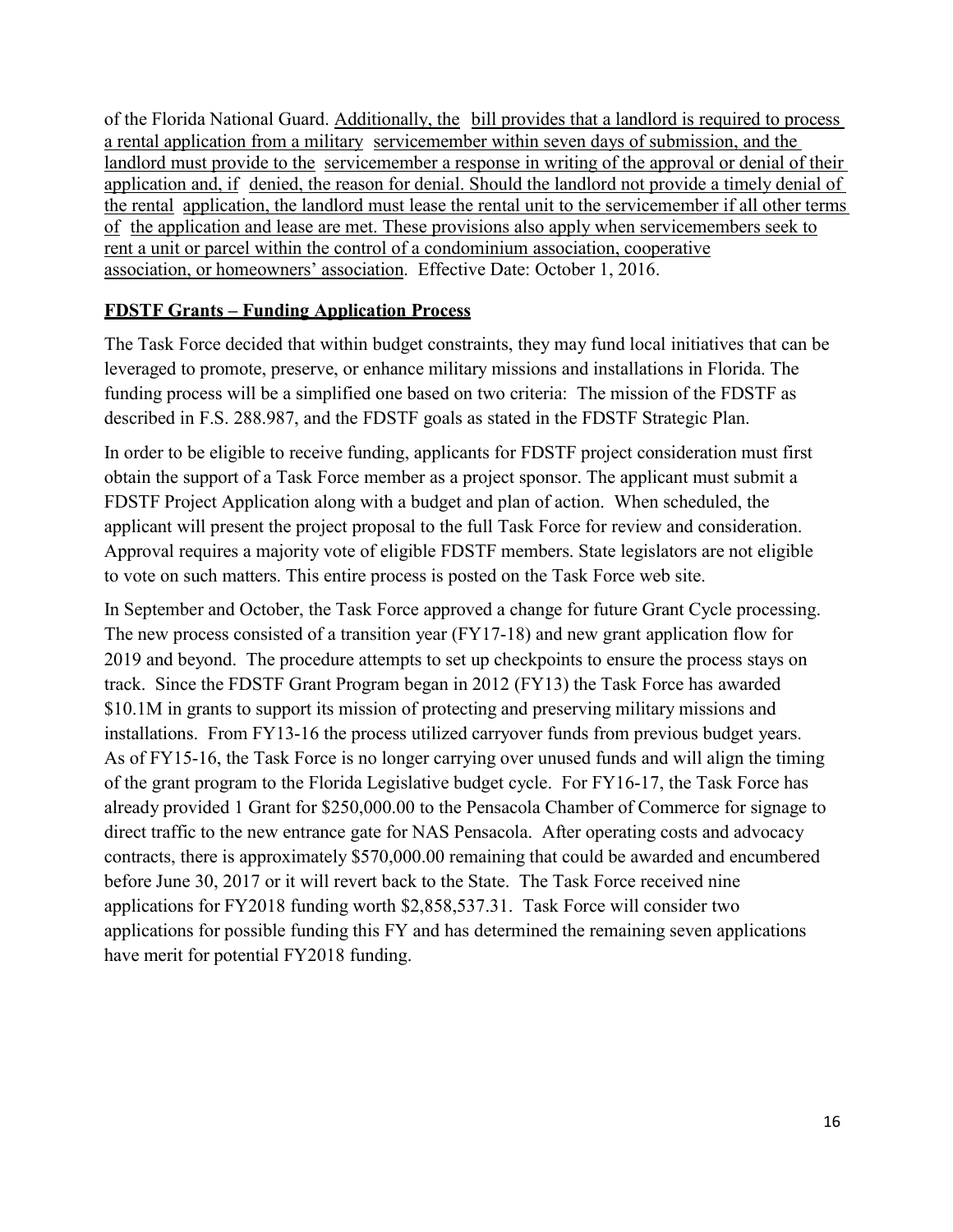## **FDSTF 2017 Work Plan**

Florida Statute 288.987 requires the Task Force to submit a work plan (along with the annual progress report) to the Governor, the President of the Senate, and the Speaker of the House of Representatives each February 1<sup>st</sup>.

#### **Work Plan for 2017**

During 2017, the Task Force will work with The Principi Group, the Florida Congressional delegation, state government and local defense communities to aggressively advocate promoting and growing Florida's military installations based on the Task Force Strategic Plan. This plan was developed based on the results and recommendations from the comprehensive analysis and risk assessment conducted by The Spectrum Group of every military installation in Florida. Additionally, the Task Force will consider another round of funding initiatives that assist in supporting and protecting military installations.

The Task Force will meet in person on the third Thursday of every other month throughout 2017. The Task Force will meet via conference call and webinar during the off months. When possible, meetings will be held in various locations around the state and may include base visitations.

#### **First Quarter**

January – March 2017

- The Task Force will review and approve the Annual Report for submission to the Governor and Legislature.
- Task Force will monitor progress on legislative initiatives that support the Task Force mission. Legislative regular session runs from 7 March – 5 May 2017.
- The Task Force will evaluate grant applications and determine if an additional grant application window is desired.
- Task Force will monitor state agency activities to prevent installation encroachment, improve transportation access, and enhance energy efficiency on military installations to meet DOD energy efficiency requirements.

#### **Second Quarter**

April – June 2017

- The Task Force will review and consider annual grant requests for financial resource support to enhance local efforts to protect military installations.
- The Task Force will announce annual grant awards.
- Task Force will review and monitor progress on federal, state and local military and defense issues, and make recommendations to the Governor and Legislature.
- The Task Force will update the Florida Military Friendly Guide to include successful military-related legislation passed during the 2017 session.
- Review / update the Task Force Strategic Plan as required.
- Development of Task Force budget for Third Quarter (New FY) implementation.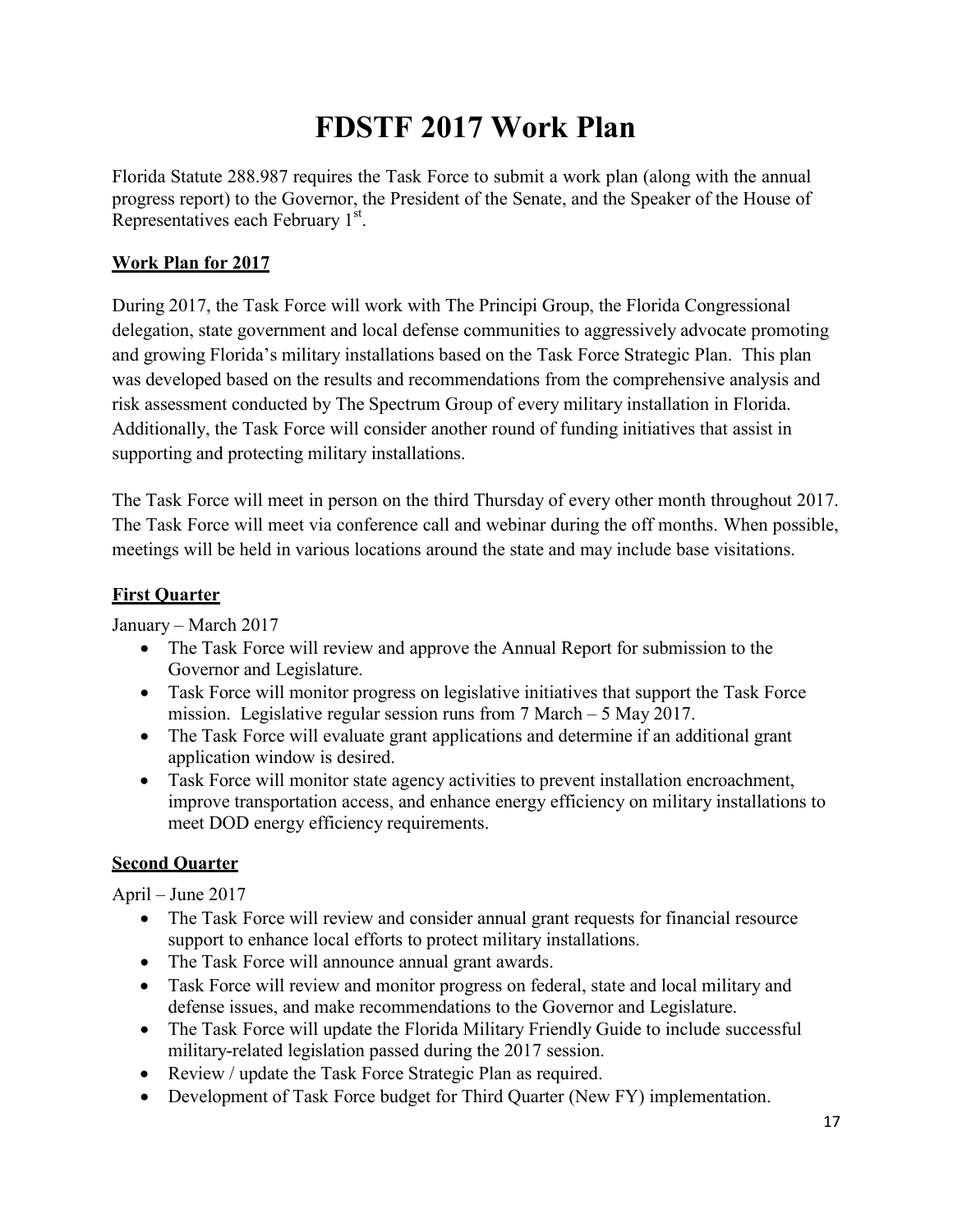#### **Third Quarter**

July – September 2017

- The Task Force will prepare a budget and legislative slate for 2018 Session. They will identify the fiscal resources needed to support and implement FDSTF recommendations to further prepare for any future realignment or closures, or budget initiatives.
- The Task Force will publish a new version of the Florida Military-Friendly Guide and distribute it statewide.
- The Task Force will open the FY2019 Grant Application window to determine needs from the defense community.

#### **Fourth Quarter**

October – December 2017

- The Task Force will refine evolving budget and legislative issues.
- The Task Force will evaluate the impacts of the 2017 federal and state elections regarding Florida's military installations and missions.

#### APPENDIX – TABS

- A Governing Statutes Florida Statute 288.987/ 288.985
- B Membership of the Task Force and Support Staff
- C Current Task Force Strategic Plan
- D FY 2017 Task Force Grant Funding Application Process
- E Announcement of FY 2017 Grant Awards
- F FY 2018 Task Force Grant Funding Application Process
- G 2012 2016 Task Force Successes
- H Financial Report
- I Summary of Progress of Task Force Grant Award Contracts
- J 2016 Florida Military Friendly Guide
- K 2015 Florida Defense Factbook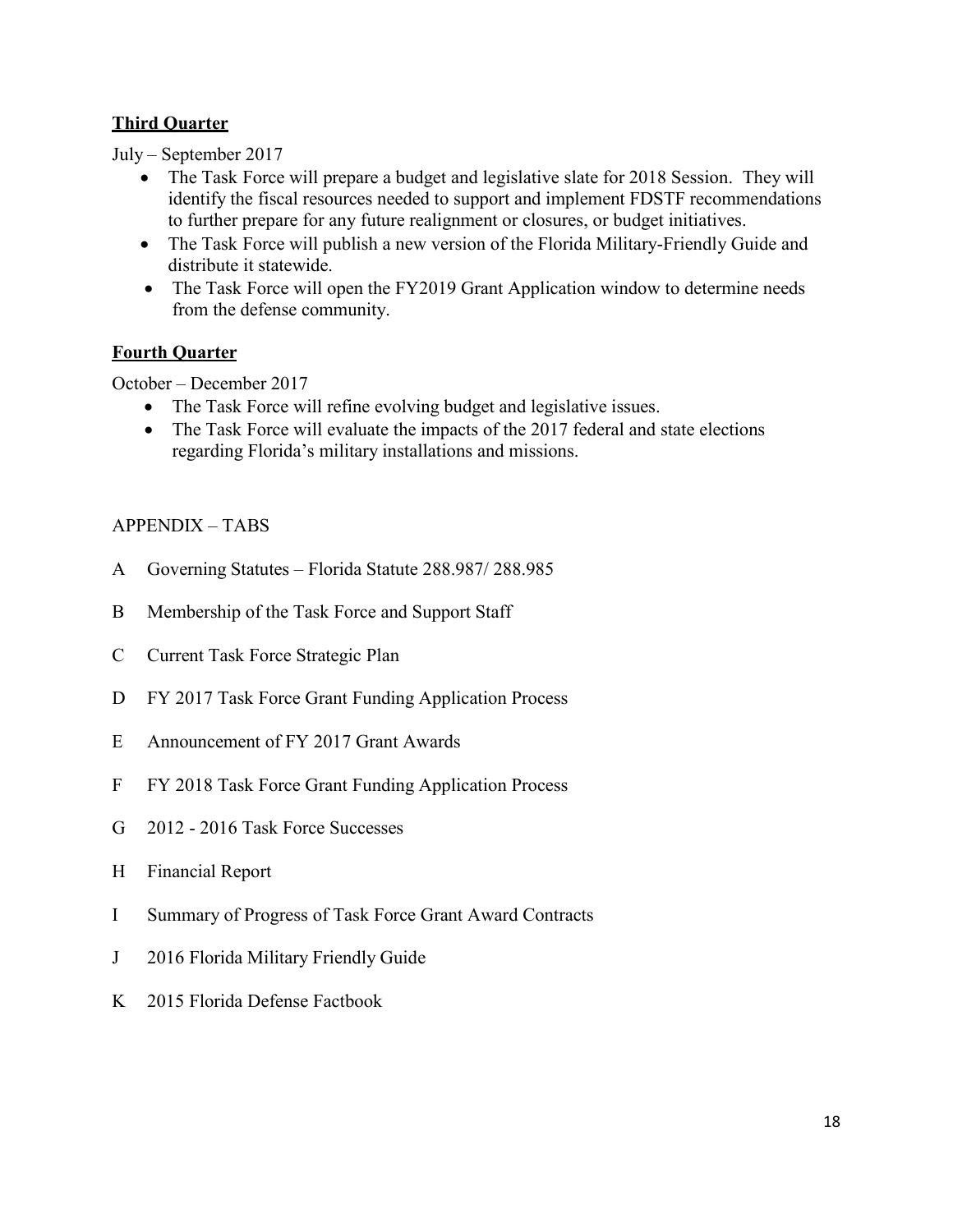#### **TAB A Florida Statute 288.987 & 288.985**

#### 288.987 **Florida Defense Support Task Force.—**

(1) The Florida Defense Support Task Force is created.

(2) The mission of the task force is to make recommendations to preserve and protect military installations to support the state's position in research and development related to or arising out of military missions and contracting, and to improve the state's military-friendly environment for service members, military dependents, military retirees, and businesses that bring military and base-related jobs to the state.

(3) The task force shall be comprised of the Governor or his or her designee, and 12 members appointed as follows:

(a) Four members appointed by the Governor.

- (b) Four members appointed by the President of the Senate.
- (c) Four members appointed by the Speaker of the House of Representatives.

(d) Appointed members must represent defense-related industries or communities that host military bases and installations. All appointments must be made by August 1, 2011. Members shall serve for a term of 4 years, with the first term ending July 1, 2015. However, if members of the Legislature are appointed to the task force, those members shall serve until the expiration of their legislative term and may be reappointed once. A vacancy shall be filled for the remainder of the unexpired term in the same manner as the initial appointment. All members of the council are eligible for reappointment. A member who serves in the Legislature may participate in all task force activities but may only vote on matters that are advisory.

(4) The President of the Senate and the Speaker of the House of Representatives shall each designate one of their appointees to serve as chair of the task force. The chair shall rotate each July 1. The appointee designated by the President of the Senate shall serve as initial chair. If the Governor, instead of his or her designee, participates in the activities of the task force, then the Governor shall serve as chair.

(5) The executive director of the Department of Economic Opportunity, or his or her designee, shall serve as the ex officio, nonvoting executive director of the task force.

(6) The task force shall submit an annual progress report and work plan to the Governor, the President of the Senate, and the Speaker of the House of Representatives each February 1.

(7) The department shall contract with the task force for expenditure of appropriated funds, which may be used by the task force for economic and product research and development, joint planning with host communities to accommodate military missions and prevent base encroachment, advocacy on the state's behalf with federal civilian and military officials, assistance to school districts in providing a smooth transition for large numbers of additional military-related students, job training and placement for military spouses in communities with high proportions of active duty military personnel, and promotion of the state to military and related contractors and employers. The task force may annually spend up to \$200,000 of funds appropriated to the department for the task force for staffing and administrative expenses of the task force, including travel and per diem costs incurred by task force members who are not otherwise eligible for state reimbursement.

History.—s. 38, ch. 2011-76; s. 47, ch. 2012-96; s. 7, ch. 2012-98; s. 11, ch. 2012-159.  $\mathrm{^{1}N}$ ote $\mathrm{=}$ 

A. Section 35, ch. 2011-76, provides that: "(1) The executive director of the Department of Revenue is authorized, and all conditions are deemed met, to adopt emergency rules under ss. 120.536(1) and 120.54(4), Florida Statutes, for the purpose of implementing this act.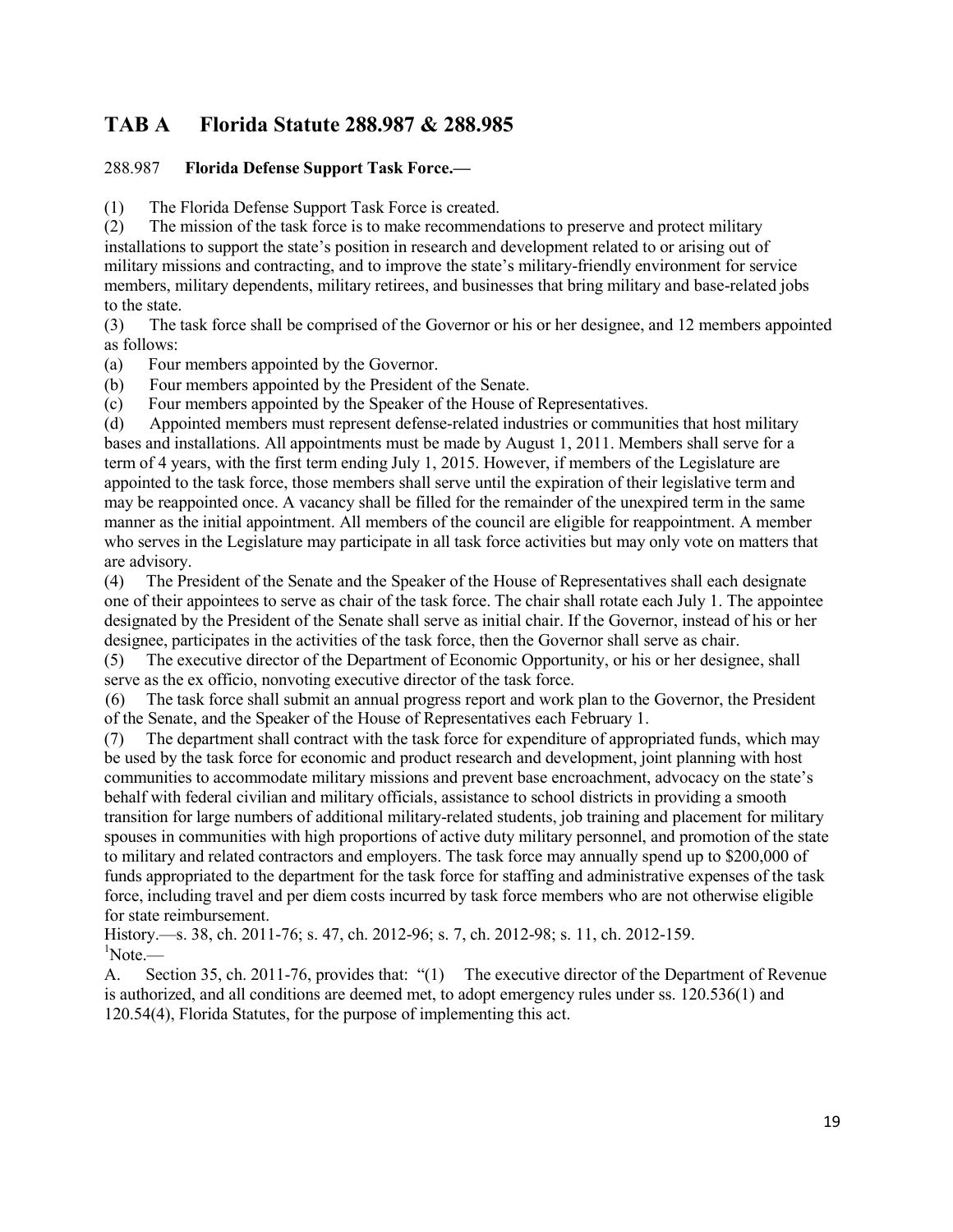#### 288.985 **Exemptions from public records and public meetings requirements.—**

(1) The following records held by the Florida Defense Support Task Force are exempt from s. 119.07(1) and s. 24(a), Art. I of the State Constitution:

(a) That portion of a record which relates to strengths and weaknesses of military installations or military missions in this state relative to the selection criteria for the realignment and closure of military bases and missions under any United States Department of Defense base realignment and closure process.

(b) That portion of a record which relates to strengths and weaknesses of military installations or military missions in other states or territories and the vulnerability of such installations or missions to base realignment or closure under the United States Department of Defense base realignment and closure process, and any agreements or proposals to relocate or realign military units and missions from other states or territories.

(c) That portion of a record which relates to the state's strategy to retain its military bases during any United States Department of Defense base realignment and closure process and any agreements or proposals to relocate or realign military units and missions.

(2) Meetings or portions of meetings of the Florida Defense Support Task Force, or a workgroup of the task force, at which records are presented or discussed which are exempt under subsection (1) are exempt from s. 286.011 and s. 24(b), Art. I of the State Constitution.

(3) Any records generated during those portions of meetings which are closed to the public under subsection (2), including, but not limited to, minutes, tape recordings, videotapes, digital recordings, transcriptions, or notes, are exempt from s.  $119.07(1)$  and s. 24(a), Art. I of the State Constitution.

(4) Any person who willfully and knowingly violates this section commits a misdemeanor of the first degree, punishable as provided in s. 775.082 or s. 775.083.

(5) This section is subject to the Open Government Sunset Review Act in accordance with s. 119.15 and shall stand repealed on October 2, 2014, unless reviewed and saved from repeal through reenactment by the Legislature.

History.—s. 1, ch. 2009-156; s. 6, ch. 2012-98; s. 10, ch. 2012-159.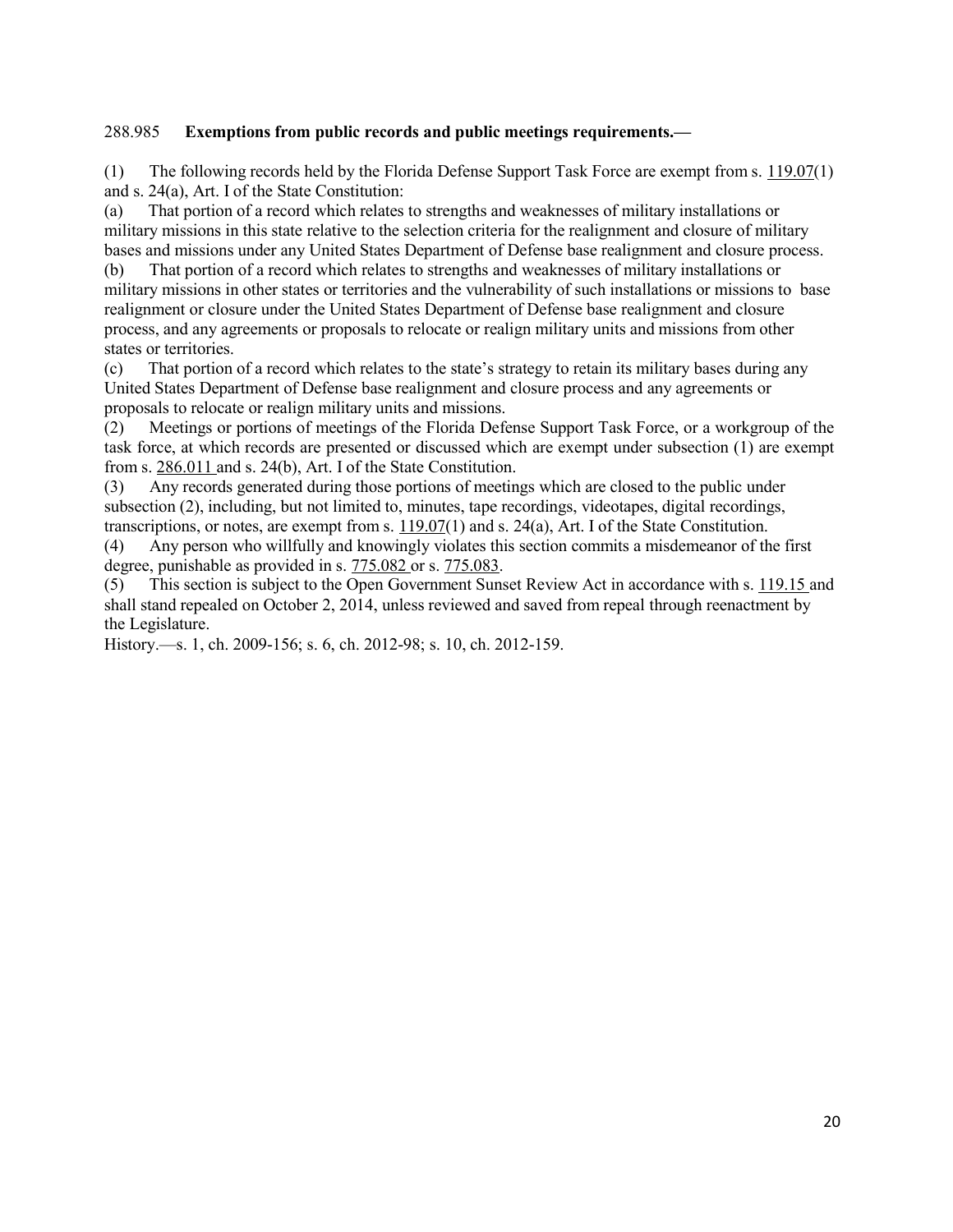#### **TAB B Membership of the Task Force and Support Staff (January – June 2016)**

#### *Governor Appointees*

- Admiral Mark Fitzgerald, U.S. Navy, Retired
- Major General Michael A. Calhoun, U.S. Army, the Adjutant General of Florida
- Major General Joseph Taluto, U.S. Army, Retired
- Commissioner Barbara Stewart

#### *Senate President Appointees*

- Senator Garrett Richter, Chairman July 2015 July 2016
- Former Senator Mike Bennett
- Mr. J.R. McDonald
- Mr. Tom Neubauer

#### *House Speaker Appointees*

- Representative Ritch Workman
- Representative Clay Ingram
- Brigadier General Arthur F. Diehl, III, U.S Air Force, Retired
- CW4 Derrick Fritts

Governor Scott appointed Representative Dana Young as his personal designated representative. The total number of appointees for the Task Force is 13.

The support staff for the Florida Defense Support Task Force:

- Rocky McPherson, Vice President, Military and Defense Programs, Enterprise Florida (through June 2016)
- Bruce Grant, Task Force Executive Director, Enterprise Florida
- Camila Hornung, Grants Coordinator, Enterprise Florida (through June 2016)
- Marcy Sanders, Administrative Assistant (through February 2016), then Grants Manager, Enterprise Florida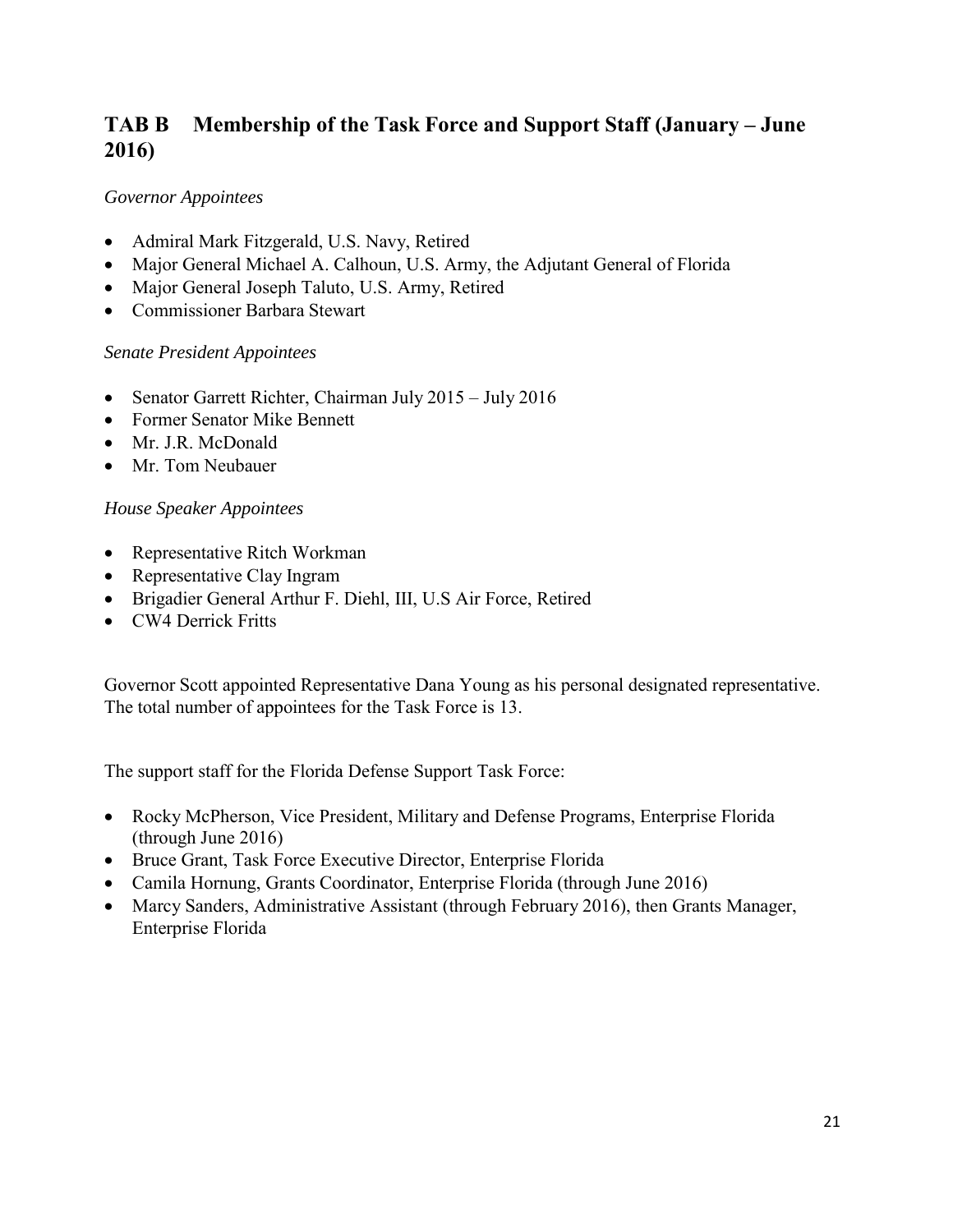#### **Membership of the Task Force and Support Staff (July – December 2016)**

(Note: Task Force member terms of non-legislative members run from July 1, 2015 – June 30, 2019 except as noted. Legislative Task Force members will serve until the end of their elected terms and may be reappointed once.)

#### *Governor Appointees*

- Admiral Mark Fitzgerald, U.S. Navy, Retired
- Major General Michael A. Calhoun, U.S. Army, Adjutant General of Florida
- Commissioner Barbara Stewart
- Major General Joseph Taluto, U.S. Army, Retired (resigned August 2016 position vacant Aug 2016 - 31 Dec 2016)

#### *Senate President Appointees*

- Former Senator Mike Bennett
- Mr. J.R. McDonald
- Mr. Tom Neubauer
- Senator Garrett Richter (term ended 8 November 2016 position vacant 8 Nov 2016 31 Dec 2016)

#### *House Speaker Appointees*

- Representative Clay Ingram Chairman: July  $2016 \text{July } 2017$
- Brigadier General Arthur F. Diehl, III, U.S Air Force, Retired
- CW5 Derrick Fritts
- Representative Ritch Workman (term ended 8 November 2016 position vacant 8 Nov 2016 - 31 Dec 2016)

Governor Scott retained Senator Dana Young (former Representative Young was elected to Florida Senate in November 2016) as his personal designated representative. The total number of current appointees for the Task Force on 31 December 2016 was 10.

The support staff for the Florida Defense Support Task Force:

- Bruce Grant, Task Force Executive Director and Vice President, Military and Defense Programs, Enterprise Florida (as of August 2016)
- Terrance McCaffrey, Task Force Deputy Executive Director, Enterprise Florida (as of September 2016)
- Marcy Sanders, Grants Manager, Enterprise Florida
- Michelle Griggs, Administrative Assistant, Enterprise Florida (as of September 2016)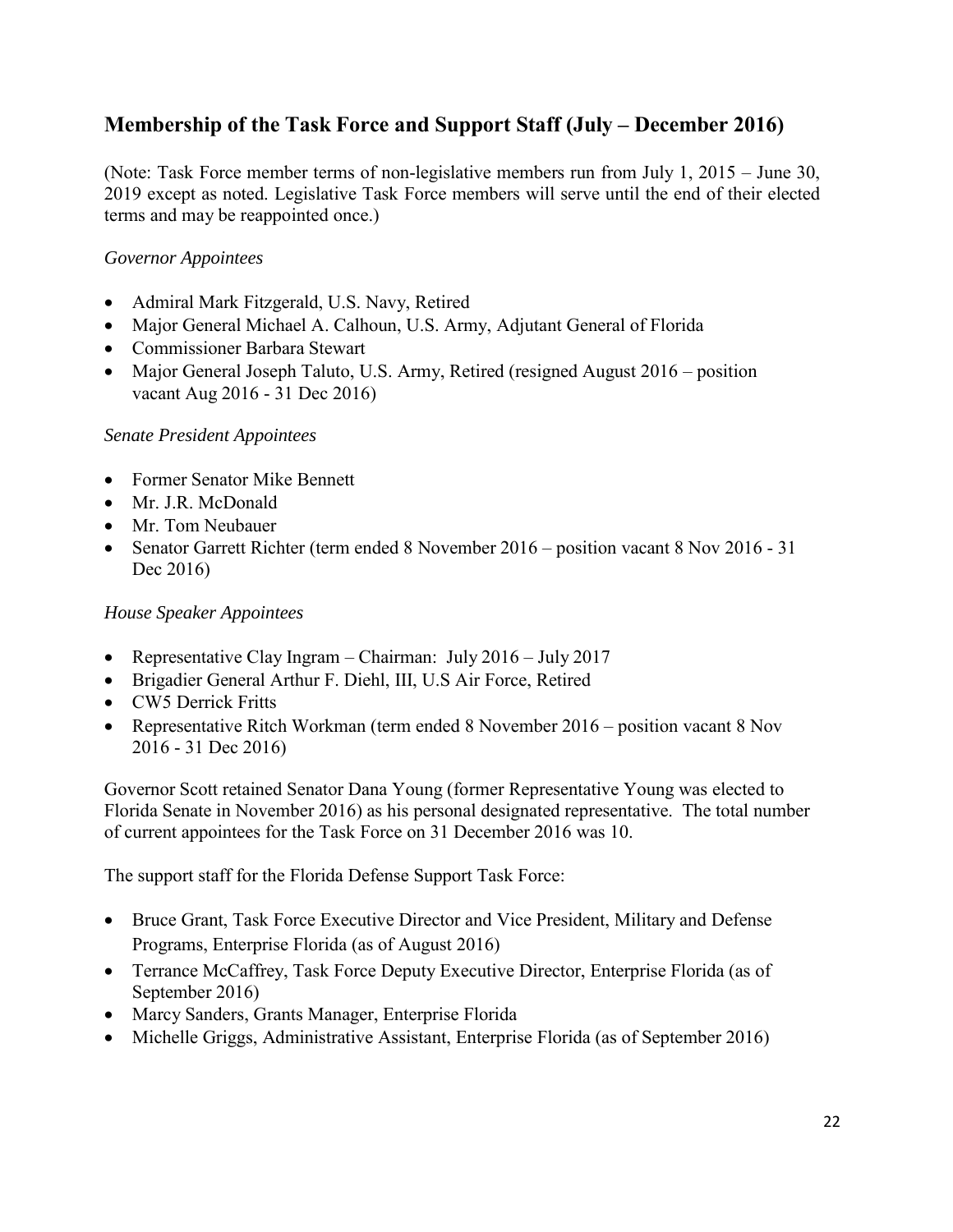**TAB C Updated Task Force Strategic Plan – March 2016**



# **Florida Defense Support Task Force Strategic Plan 2012 – 2019**

**Updated as of: March 17, 2016**

23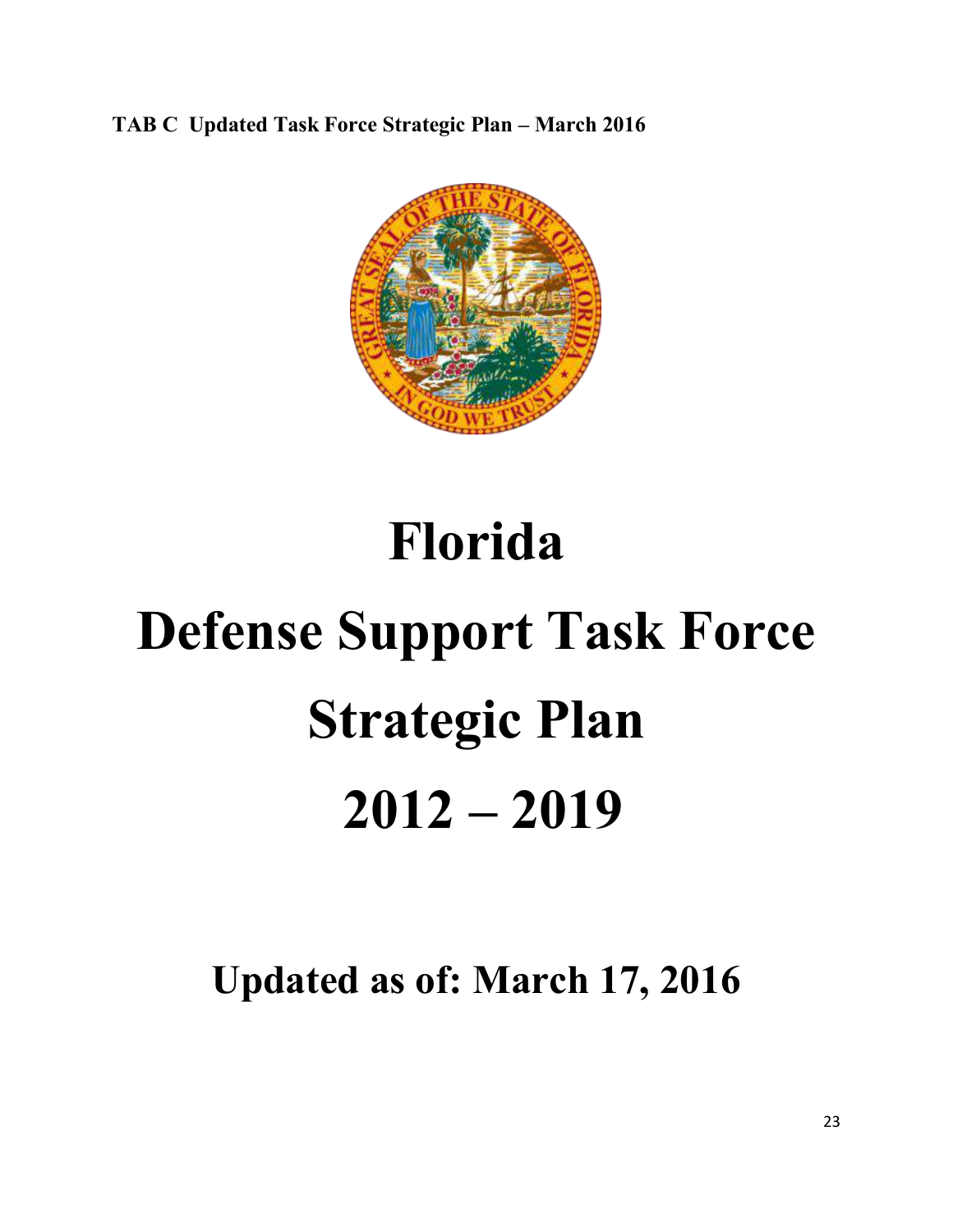## Florida Defense Support Task Force Strategic Plan 2012-2019

#### March 17, 2016

#### **The Florida Defense Support Task Force (FDSTF) was created in 2011 by Florida Statute 288.987 with a defined mission:**

- To make recommendations to preserve and protect military installations.
- To support the state's position in research and development related to or arising out of military missions and contracting.
- To improve the state's military friendly environment for service members, military dependents, military retirees and businesses that bring military and base-related jobs to the state.

#### **Vision**

The Florida Defense Support Task Force will be an aggressive and effective advocate to promote, preserve, protect and expand military missions and installations across the state of Florida.

#### **Guiding Principles**

- Champion Florida as the "Most Military-Friendly State" in the nation.
- Advocate for favorable resolution of military and defense issues from a statewide perspective and unify Florida's defense communities with one voice. Provide a plan for active and effective advocacy for military and homeland defense missions and facilities located in Florida including the United States Coast Guard.
- Promote Florida's military friendly atmosphere and optimum training environment and locations as the best and most cost-effective alternative for the Department of Defense.
- Coordinate a unified consistent message of Task Force members, executive and legislative branches of Florida government, congressional members and defense communities.
- Maintain a proactive posture, assisting the Department of Defense in its effort to find efficiencies and develop synergies in the face of necessary military mission consolidations or realignment actions.
- Help Florida communities become better prepared to present the Department of Defense with viable options and opportunities where realignment or consolidation actions are being considered.
- Identify, prioritize and address all current or potential base and range encroachment issues including, but not limited to airspace, environmental, energy, frequency spectrum and land use compatibility.
- Foster mutually beneficial communication and strengthen relationships between the state of Florida, installation leadership and community leaders.
- Enhance the Florida Congressional Delegation efforts in working defense and security issues at the federal level.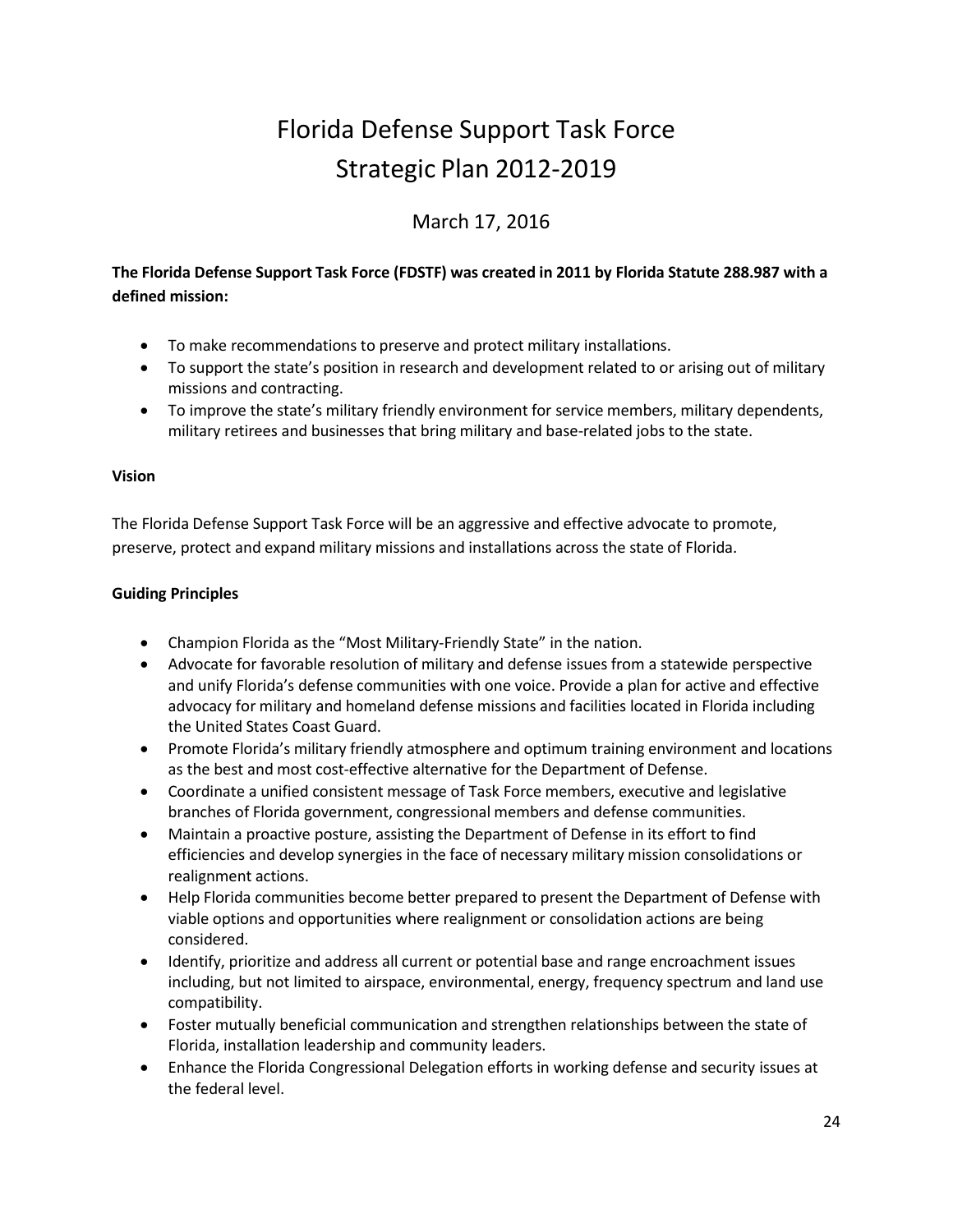- Focus on advocacy efforts to obtain results which are mutually beneficial to Florida and the defense community.
- Identify the military value of Florida installations using core Department of Defense criteria and the results of previous data calls.
- Assist the Governor's office and state agencies in addressing and supporting the needs of Florida's installations identified as the result of base commander's meetings.
- Champion and continue legacy of Florida's warmth, embrace and respect for military family quality of life.

#### **General Definitions**

Defense is a multi-dimensional environment defined broadly to include the active service members, National Guard and Reserve forces, military dependents, military retirees and military-related businesses in the state of Florida.

Military installations include all bases, ranges and airspace within Florida and in waters adjacent to Florida.

#### **Time Frame Definitions**

Short term – The period in which the military services budget-driven realignments occur outside of a formal Base Realignment and Closure (BRAC) process.

Long term – The period in which the state is responding to a congressionally created formal BRAC process and beyond.

#### **Task Force Members**

Senator Garrett Richter – Chairman Tom Neubauer – Vice Chairman Representative Dana Young Representative Ritch Workman Representative Clay Ingram Senator Mike Bennett Major General Michael Calhoun, U.S. Army, The Adjutant General of Florida Admiral Mark Fitzgerald, U.S. Navy, Retired Major General Joseph J. Taluto, U.S. Army, Retired Brigadier General Arthur Diehl III, U.S. Air Force, Retired CW5 Derrick Fritts, U.S. Army. Florida Army National Guard Commissioner Barbara Stewart J. R. McDonald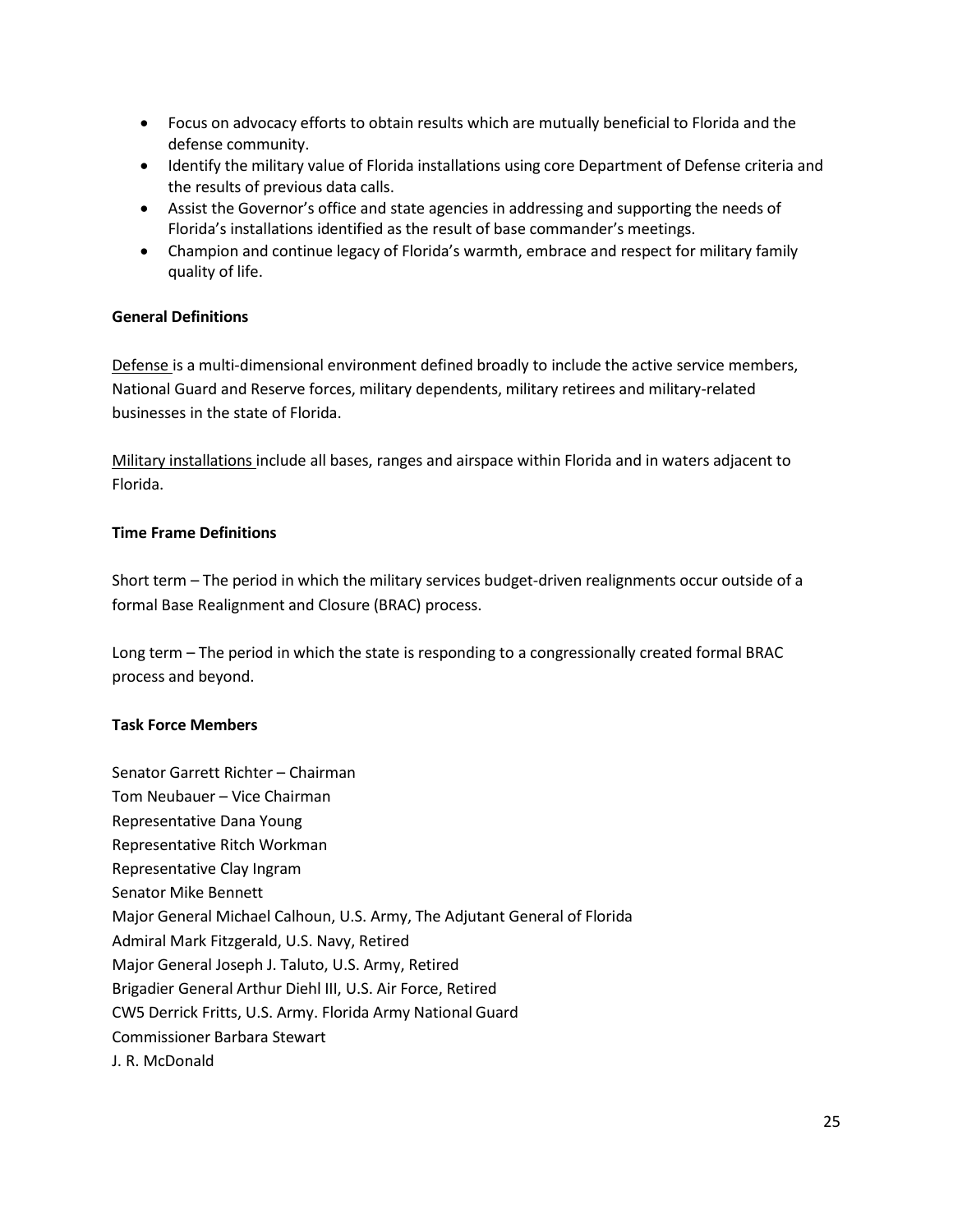#### **Enterprise Florida Defense Support Task Force Staff**

Colonel Rocky McPherson, U.S. Marine Corps, Retired Colonel Bruce Grant, U.S. Army, Retired Commander Marcy Sanders, U.S. Navy, Retired Camila Hornung

#### **Short-Term Strategic Goals**

Implement an aggressive advocacy and action plan based on the recommendations in the 2012 Spectrum Group analysis and updates based on recent installation visits. Plan will pursue installation specific strategic goals at national and state levels as shown below.

#### **National Level -- (Alphabetical Order by Installation):**

- **Avon Park Range –**
	- $\triangleright$  Champion certification of the main runway.
	- $\triangleright$  Pursue increased missions.
	- $\triangleright$  Expand use to additional range customers.
	- $\triangleright$  Delegate authority to operate the range's uncontrolled airfield to lower level ideally to Wing Commander level.
	- $\triangleright$  Advocate for smart range infrastructure investment including adding electronic warfare training capability, increasing ability to support  $5<sup>th</sup>/6<sup>th</sup>$  generation aircraft training, and enhancing ability to host deployed units with shower facilities and munitions storage**.**
	- $\triangleright$  Encourage establishing a liaison with the US Navy to facilitate increased use.
	- $\triangleright$  Encourage the Air Force to include Avon Park Range in the "Southeast Range" concept.

#### **Florida National Guard–**

- $\triangleright$  Support preserving force structure in the entire Florida National Guard.
- $\triangleright$  Support efforts to obtain a south Florida training area.

#### **Camp Blanding Joint Training Center –**

- $\triangleright$  Support an interagency training establishment as a center of gravity for disaster response.
- $\triangleright$  Promote the value of the Joint Training Center to national level entities (NGB, DOD, DHS NORTHCOM, SOUTHCOM, SOCOM, and CENTCOM).
- **Corry Station** 
	- $\triangleright$  Advocate bringing additional mission/workload to the Center for Information Dominance.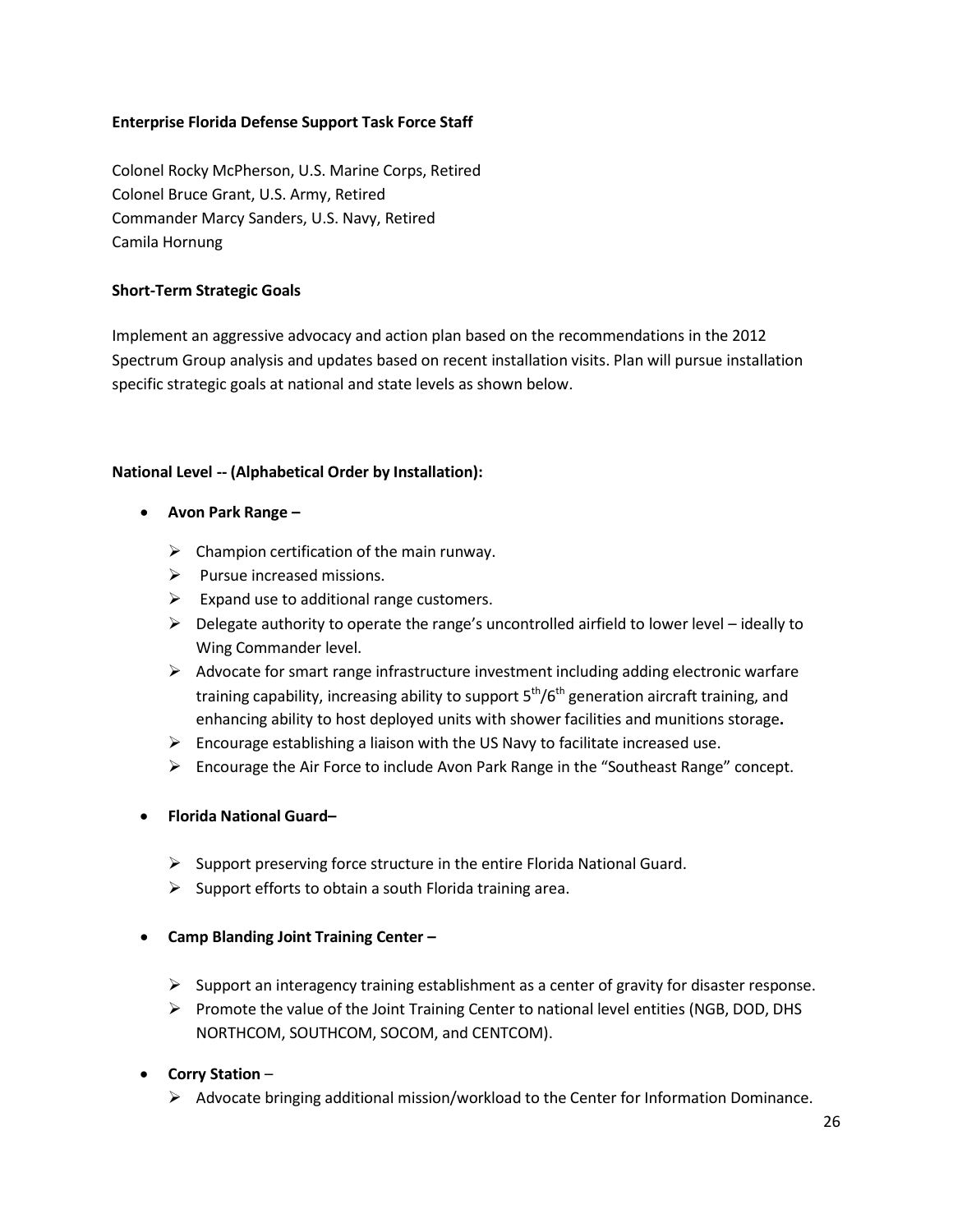$\triangleright$  Raise awareness of Corry Station's infrastructure issues to Navy leadership to assist the commander in solving them.

#### **Eglin Air Force Base –**

- $\triangleright$  Maintain Air Force Weapon Research, Acquisition, Development, Test and Evaluation functions, synergies and capabilities.
- $\triangleright$  Support federal legislation to manage/control structures being built in the coastal waters to protect the Gulf Range Complex.
- Encourage DOD to achieve 59 F-35 aircraft at Eglin.
- $\triangleright$  Encourage the Air Force to include Eglin AFB range space in the "Southeast Range" concept.
- $\triangleright$  Strengthen support for DOD and USAF Community Partnership Programs and provide communities adequate support and funding to fully support partnerships.
- $\triangleright$  Support elements of the January 2014 USAF Report to Congressional Committees, 2025 Air Test and Training Range Enhancement Plan that support regional and state installations and test ranges.
- $\triangleright$  Advocate for dedicated test F-35's for 96th TW at Eglin AFB.
- Advocate for transformation of the Eglin Test & Training Complex (ETTC) into a  $5^{th}$ Generation Range that provides operationally realistic environments for full scale test and training for 5th Generation Aircraft and Air Armament to include Integrated Air Defense Systems (IADS) capabilities.
- $\triangleright$  Enable expanded utilization of the Eastern Gulf of Mexico (NW Florida down to Keys) test and training mission profiles.
- $\triangleright$  Advocate for the establishment of a hypersonic weapons corridor.
- $\triangleright$  Advocate for federal implementation of the Gulf Regional Airspace Strategic Initiative (GRASI) Landscape Initiative.
- $\triangleright$  Support the current Military Mission Line.
- $\triangleright$  Advocate for eventual assignment of an operational F-35 unit to take advantage of F-35 facilities at Eglin.
- $\triangleright$  Support the growth of the Florida Air National Guard (FLANG) F-35 operations at Eglin AFB.
- **Homestead Air Reserve Base** 
	- $\triangleright$  Advocate to restore the hydrant system from the tank farm to the ramp; make the system useful and develop a means to keep the base "warm" for contingency operations.
	- $\triangleright$  Support inclusion of Homestead ARB into DOD/SOUTHCOM, NORTHCOM and TRANSCOM contingency planning and advocate for Homestead to be included among NORTHCOM and USTRANSCOM key contingency bases reports.
- **Hurlburt Field** 
	- $\triangleright$  Resolve pavement condition issues, especially the asphalt portion of Taxiway G and a portion of the C-130 transport aircraft apron.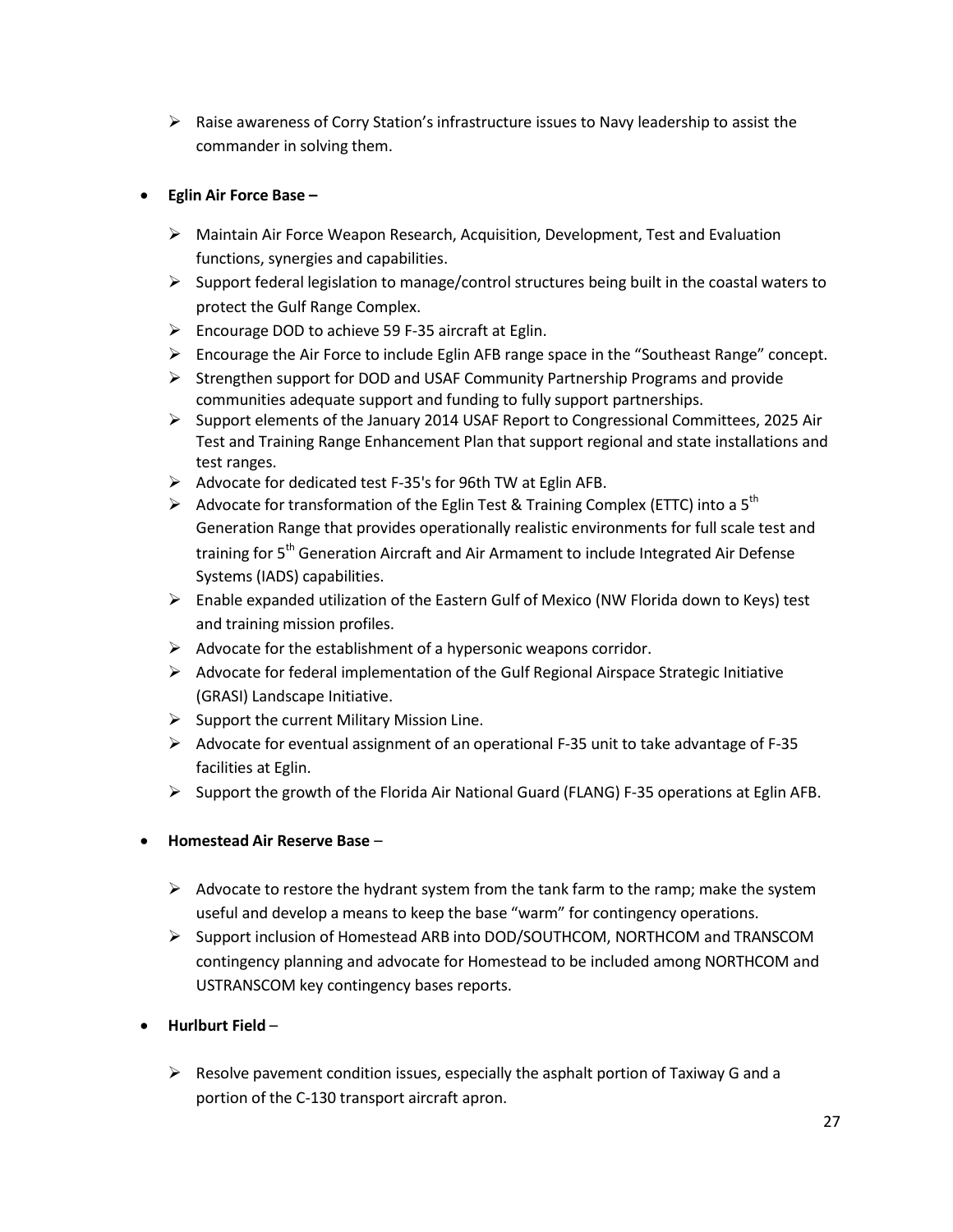- $\triangleright$  Encourage a strategy to insure the SOW has ample access to Range Facilities.
- $\triangleright$  Advocate for upgrades and recapitalization of aircraft at Hurlburt Field.
- $\triangleright$  Champion a strategy of utilizing the Florida Air National Guard to supplement and grow the CV-22 mission.

#### **125th Fighter Wing at Jacksonville International Airport** –

- $\triangleright$  Strive for the establishment of an "Active-Associate", leveraging the total force to strengthen the air superiority mission set.
- Support the construction of a base fire station to ensure 125<sup>th</sup> FW compliance to Air Force standards.
- $\triangleright$  Support the option of basing of the F-35 Joint Strike Fighter, thus leveraging years of fighter experience by the maintainers and pilots of the 125<sup>th</sup> FW.
- $\triangleright$  Advocate for increasing the force levels of the Florida Air National Guard.
- $\triangleright$  Establish an "Active-Associate" unit at the Jacksonville Air National Guard Base.

#### **MacDill Air Force Base –**

- Champion readinesss, capacity, capability of MacDill AFB to increase Air Refueling Mission force structure to include beddown of new KC-46 tanker
- $\triangleright$  Advocate for infrastructure improvements in support of the Air Refueling Wings.
- $\triangleright$  Monitor construction of facilities for beddown of helicopters from US Army Reserve 159<sup>th</sup> Aviation Regiment.
- $\triangleright$  Identify and promote potential for MacDill to absorb new missions and activities.
- $\triangleright$  Advocate for earlier delivery of displaced KC-135R's.

#### **Naval Air Station Jacksonville** –

- $\triangleright$  Increase awareness by Naval Aviation leadership of the importance and efficiencies of the Fleet Readiness Center, Jacksonville.
- $\triangleright$  Advocate for sustained workload for the Fleet Readiness Center Southeast.
- $\triangleright$  Monitor the P-8A Poseidon aircraft squadrons and the Triton UAS and encourage the Navy to stay the course in both programs.

#### **Naval Air Station Key West** –

- $\triangleright$  Improve the outreach effort regarding Naval Air Station Key West's important security role and unique capabilities.
- $\triangleright$  Support transfer of Truman Annex land parcel to NAS Key West to improve base access and security.
- $\triangleright$  Raise visibility and encourage a solution to the enlisted housing problem.
- **Naval Station Mayport –**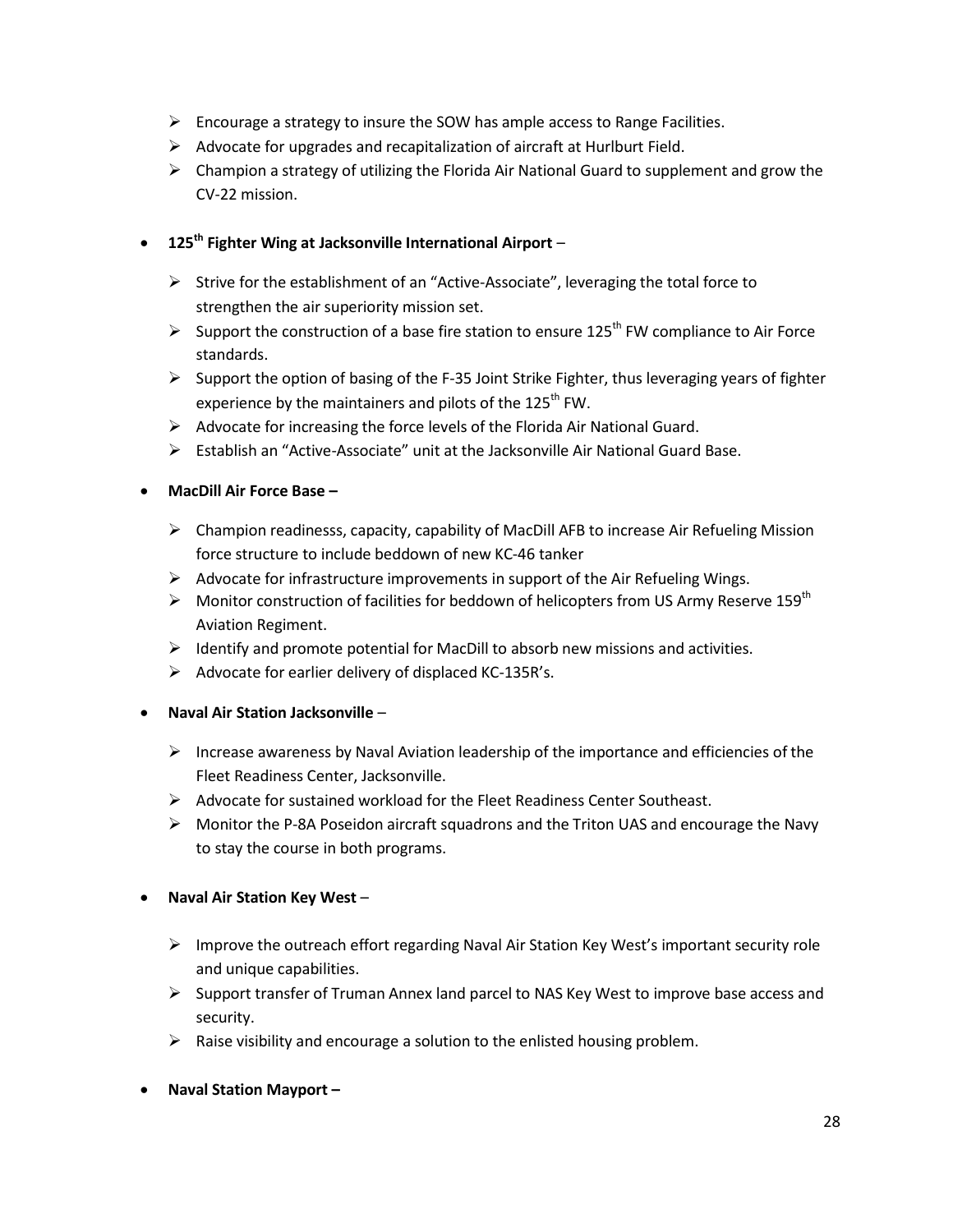- $\triangleright$  Continue to advocate for nuclear aircraft carrier homeport.
- Advocate for a  $2^{nd}$  ARG (3 ships) to be stationed at NS Mayport.
- $\triangleright$  Seek US Coast Guard ship basing.
- $\triangleright$  Increase the perception of strategic value of NS Mayport; monitor the number of ships homeported at Mayport and to ensure future stationing plans stay on track.

#### **Naval Support Activity Panama City** –

- $\triangleright$  Assist NSA Panama City in seeking renewable energy project to reduce energy costs.
- $\triangleright$  Advocate for expanded berthing capability at NSA-PC suitable for Littoral Combat Ships (LCS).
- $\triangleright$  Support federal legislation to prevent potential encroachment in the Gulf Range.
- $\triangleright$  Advocate for continued Navy emphasis on mine and littoral warfare, and Littoral Combat Ship development.

#### **Patrick Air Force Base –**

- $\triangleright$  Pursue programs to develop sites suitable for mission expansion.
- $\triangleright$  Advocate for increased commercial space launch efforts.
	- $\triangleright$  Advocate for accelerated funding of the equipment portion of the XY building.
	- $\triangleright$  Advocate for aircraft recapitalization for CSAR unit based at Patrick AFB.
- **Saufley Field**  Advocate to implement Enhanced Use Lease (EUL) or other agreement where the community can use portions of Saufley Field for commercial activities.
- **U.S. Southern Command (SOUTHCOM) –** Advocate retaining SOUTHCOM Headquarters in Miami, and should there be a NORTHCOM/SOUTHCOM consolidation, advocate having the HQs located in South Florida.
- **Space Florida –** Assist Space Florida in identifying DoD transition mechanisms that might be useful to NASA.

#### **Team Orlando** –

- $\triangleright$  Retain Team Orlando.
- Assist Metro Orlando Defense Task Force (MODTF) in further development and execution of the strategic plan and communications plan to retain Team Orlando.
- $\triangleright$  Advocate to inform senior Service and Joint leadership on Team Orlando's capabilities and solidify support for modeling and simulation synergy.
- $\triangleright$  Continue to publicize the Florida efforts to secure the expansion and reduce the lease costs to Team Orlando and the Research Park with DoD, principally Army, leaders.
- $\triangleright$  Advocate for inclusion of Team Orlando as an official DOD-sponsored University Affiliated Research Center (UARC) with the University of Central Florida.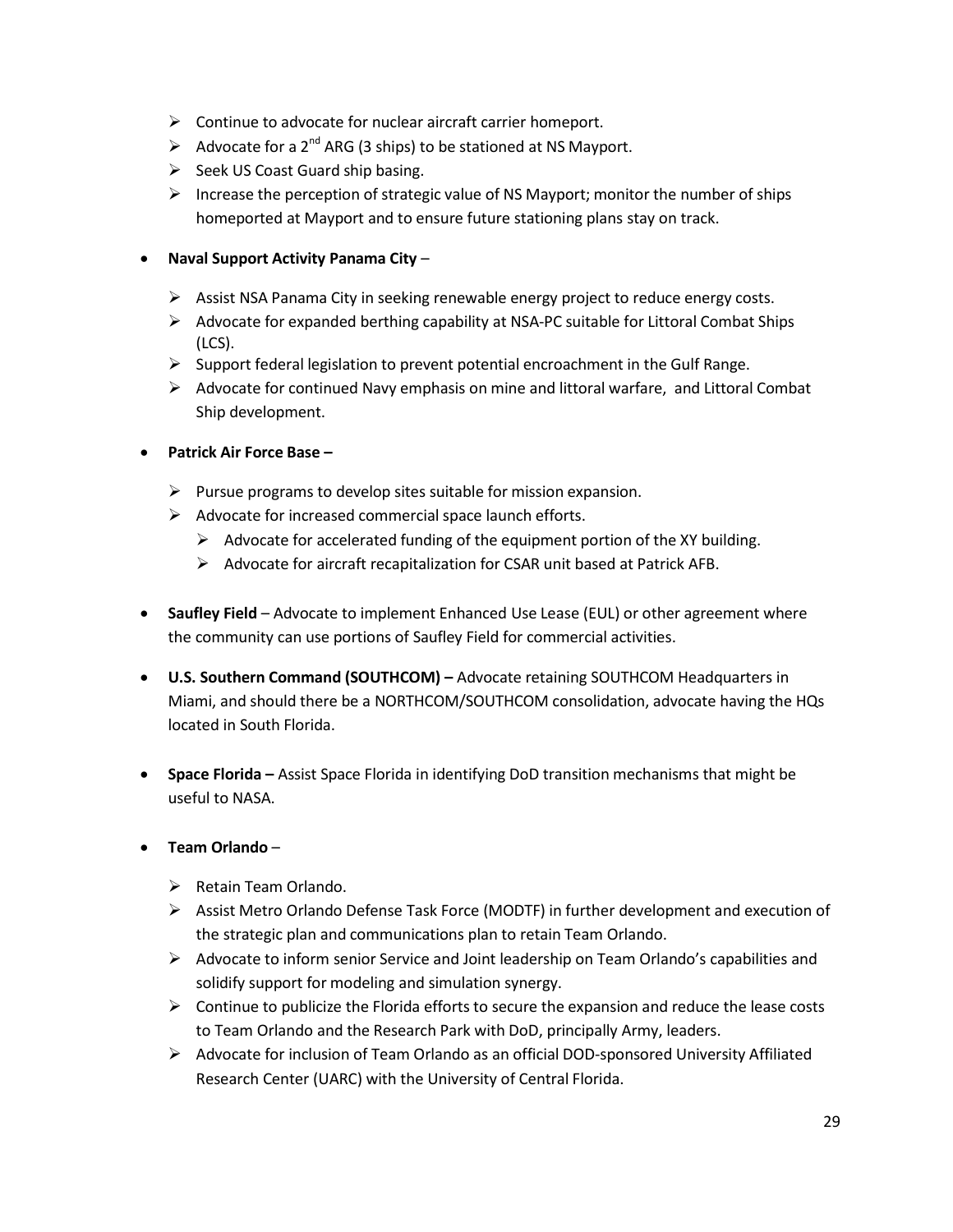- **Tyndall Air Force Base –**
	- $\triangleright$  Advocate for Tyndall's tenant commands including the Air and Space Operations Center.
	- $\triangleright$  Advocate for increased missions/aircraft.
	- Everage Tyndall's  $5<sup>th</sup>$  generation facilities, culture and airspace to efficiently bed down additional operational F-22 aircraft.
	- A Raise awareness of the multi-faceted role of  $1<sup>st</sup>$  Air Force & the 601<sup>st</sup> Air and Space Operations Center in US National Security and Civil Authorities missions.
	- $\triangleright$  Advocate for growth in the core missions of AFCEC TAFB as AFIMSC evolves in 2015.
	- $\triangleright$  Support federal legislation to prevent potential encroachment in the Gulf Range.
	- $\triangleright$  Ensure successful completion of AF property disposition and support application of the funds for base buffering initiatives.
	- $\triangleright$  Support the growth of Florida Air National Guard F-22 operations at Tyndall AFB.

#### **State Level -- (Alphabetical Order by Installation):**

- **FL National Guard/Camp Blanding Joint Training Center –**
	- $\triangleright$  Prioritize construction of additional training unit facilities.
	- $\triangleright$  Develop separate marketing/information campaigns to:
		- Encourage transfer or standup of remotely piloted vehicle training
		- Encourage transfer or standup of emergency operations center training
		- Encourage transfer or standup of all-service combat skills weather training
		- Encourage transfer or standup of all-service water survival training
		- Encourage transfer or standup of military vehicle overhaul or recapitalization.
- **125th Fighter Wing at Jacksonville International Airport**  Support facility improvements and taxiway upgrades
- **Eglin Air Force Base –**
	- $\triangleright$  Support road improvements to facilitate ingress/egress.
	- $\triangleright$  Prevent encroachment that could impact the Gulf Range Complex east of the Military Mission Line.
- **Hurlburt Field** -- Support proposed "West Gate" construction and off base auxiliary roads.
- **MacDill Air Force Base –**
	- $\triangleright$  Support the purchase of a parcel of land immediately adjacent to MacDill Air Force Base to prevent future encroachment issues.
	- $\triangleright$  Promote and support engagement campaign to raise senior DOD, Service and Joint leadership of MacDill's operational readiness and capacity in support of national security interests.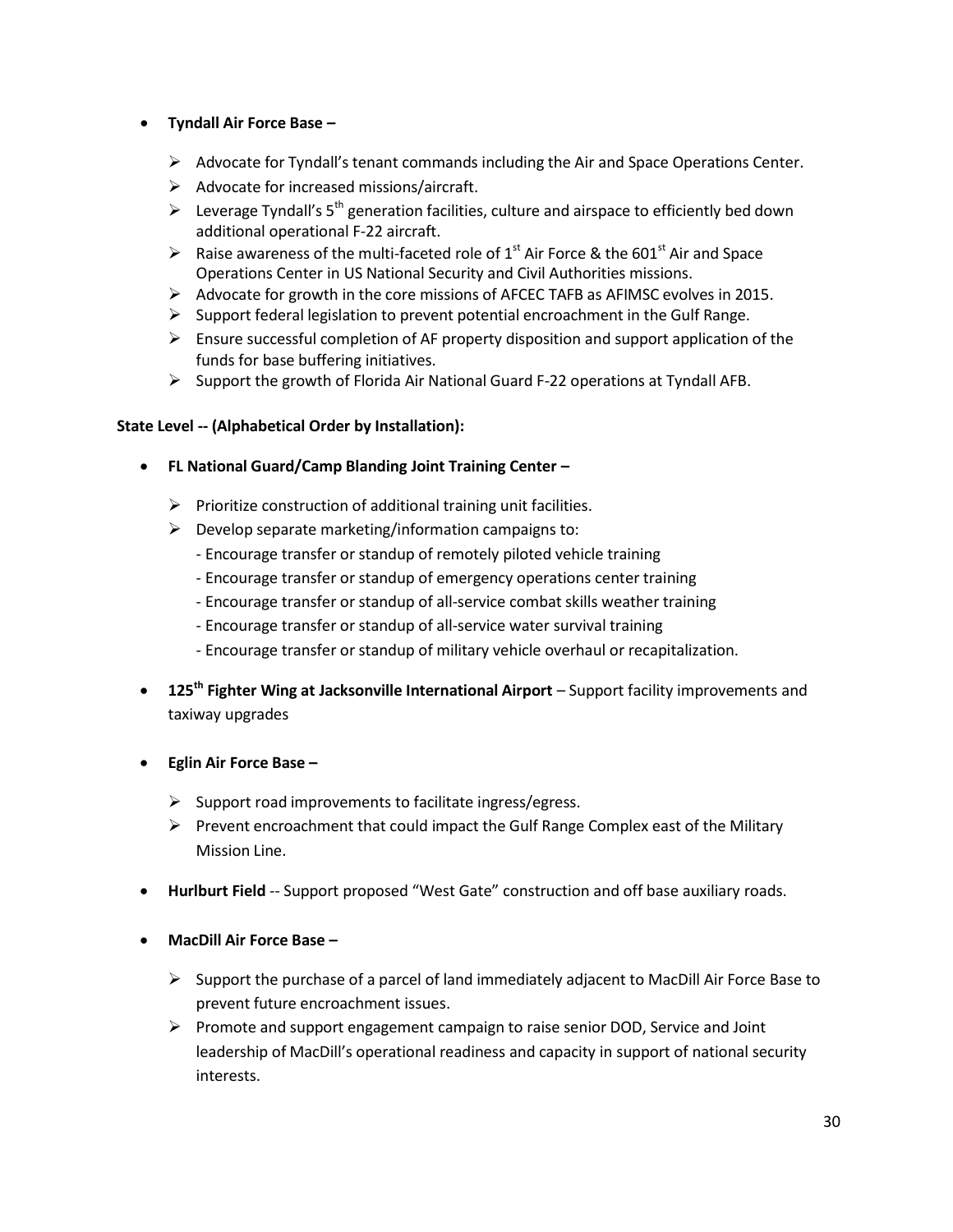- **Naval Air Station Pensacola –**
	- $\triangleright$  Establish a system to enhance air space management in Northwest Florida with guidance aimed at future growth in flight activity.
	- $\triangleright$  Consider development of a more structured and robust cooperative mechanism involving the hospital, the Veterans Administration facility, and the three local hospitals, with a focus on disaster response.
	- $\triangleright$  Seek new initiatives for shared functions (commercial, medical, recreation, etc.) with the communities and State through mechanisms such as enhanced-use leasing.
- **Naval Air Station Whiting Field –** Continue efforts to buffer training airfields from encroachment, especially at the outlying fields.
- **Naval Station Mayport –**
	- $\triangleright$  Support acquisition of land or development rights adjacent to NS Mayport to prevent encroachment.
	- $\triangleright$  Support stationing of Littoral Combat Ships (LCS) at NS Mayport.
- **Naval Support Activity Panama City –**
	- $\triangleright$  Protect Navy ranges used for Research, Development, Test, Evaluation and training in Florida's littoral waters.
	- $\triangleright$  Advocate for continued Navy emphasis on mine and littoral warfare and Littoral Combat Ship development.
	- $\triangleright$  Complete implementation of the Joint Land Use Study and adjacent land acquisition project to ensure merging commercial and military activities can each meet their objectives.
	- $\triangleright$  Support local activities to enable berthing capability of Littoral Combat Ships (LCS) at NSA Panama City.

#### **Overall Long-Term Strategic Goals for All Military Installations**

- 1. Promote Florida as a trusted, defense-friendly partner, advocating solutions of mutual benefit to the Department of Defense and Florida communities.
- 2. Promote and grow Florida military missions and installations. . Monitor actions and potential actions within the DOD and in Congress that could affect Florida's military presence, and adapt the strategic plan to take appropriate action to encourage maintenance and growth of the military presence in Florida.
- 3. Continue to identify areas where the state's presence and actions have sustainable impacts on Florida's military installations and missions including, but not limited to: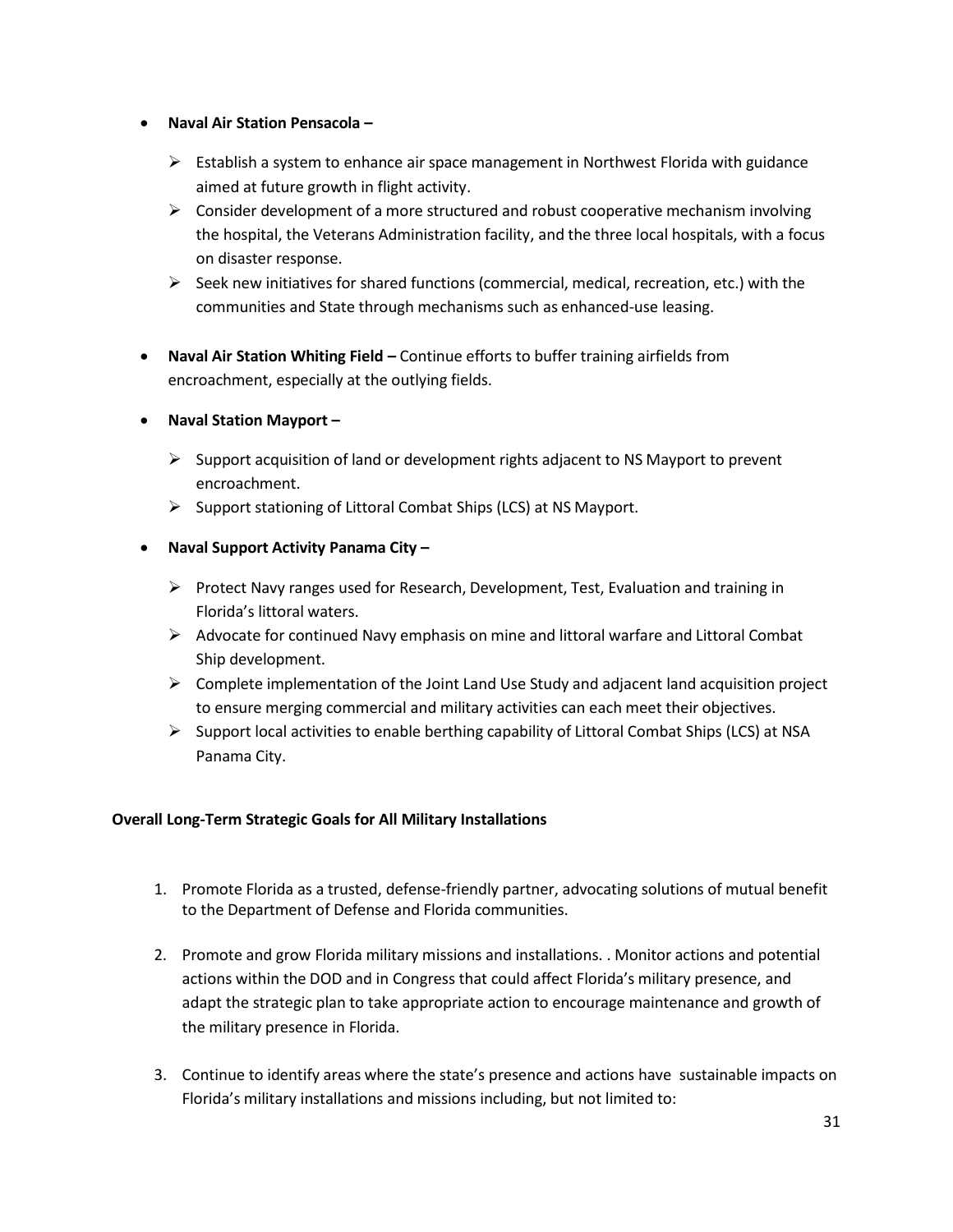- $\triangleright$  Protect all Florida ranges.
- $\triangleright$  Providing support for acquisition of land or development rights to prevent encroachment.
- $\triangleright$  Providing support and incentives for defense missions to remain or relocate to Florida.
- $\triangleright$  Increase existing missions and add compatible missions that fit with the capacity and infrastructure of the installation.
- $\triangleright$  Prevent exploration, drilling and other activities that could limit military use of the Gulf of Mexico Range Complex.
- $\triangleright$  Lowering installations' costs of doing business through public-private partnerships.
- $\triangleright$  Expand ranges and bases in Florida in cooperation with Space Florida for Department of Defense Unmanned Aerial Vehicle (UAV) testing and training.
- $\triangleright$  Preventing and mitigating encroachment affecting installations, ranges and flight corridors.
- $\triangleright$  Transportation access.
- $\triangleright$  Department of Defense renewable energy goals.
- $\triangleright$  Environmental issues.
- $\triangleright$  Improvement of education programs in public schools.
- $\triangleright$  Complete implementation of the Joint Land Use Studies at all Florida military installations that have conducted them.
- $\triangleright$  Strengthen and enhance quality of life of our military families/retirees statewide and within local communities.
- $\triangleright$  Continue to champion Florida's support to our wounded and veterans.
- Continue to strengthen state support for military families and veterans with a focus on education, health care, employment and family programs. Coordinate with and support Florida Is For Veterans, Inc. to help Florida veterans decide to settle in Florida.
- Continue to strengthen defense-related working relationships with the following state agencies:
	- $\triangleright$  The Department of Veterans Affairs
	- $\triangleright$  The Department of Economic Opportunity
	- $\triangleright$  The Department of Environmental Protection
	- $\triangleright$  The Department of Agriculture and Consumer Affairs Energy Office
	- $\triangleright$  The Department of Military Affairs
	- $\triangleright$  The Department of Business and Professional Regulation
	- $\triangleright$  The Department of Education
	- CareerSource Florida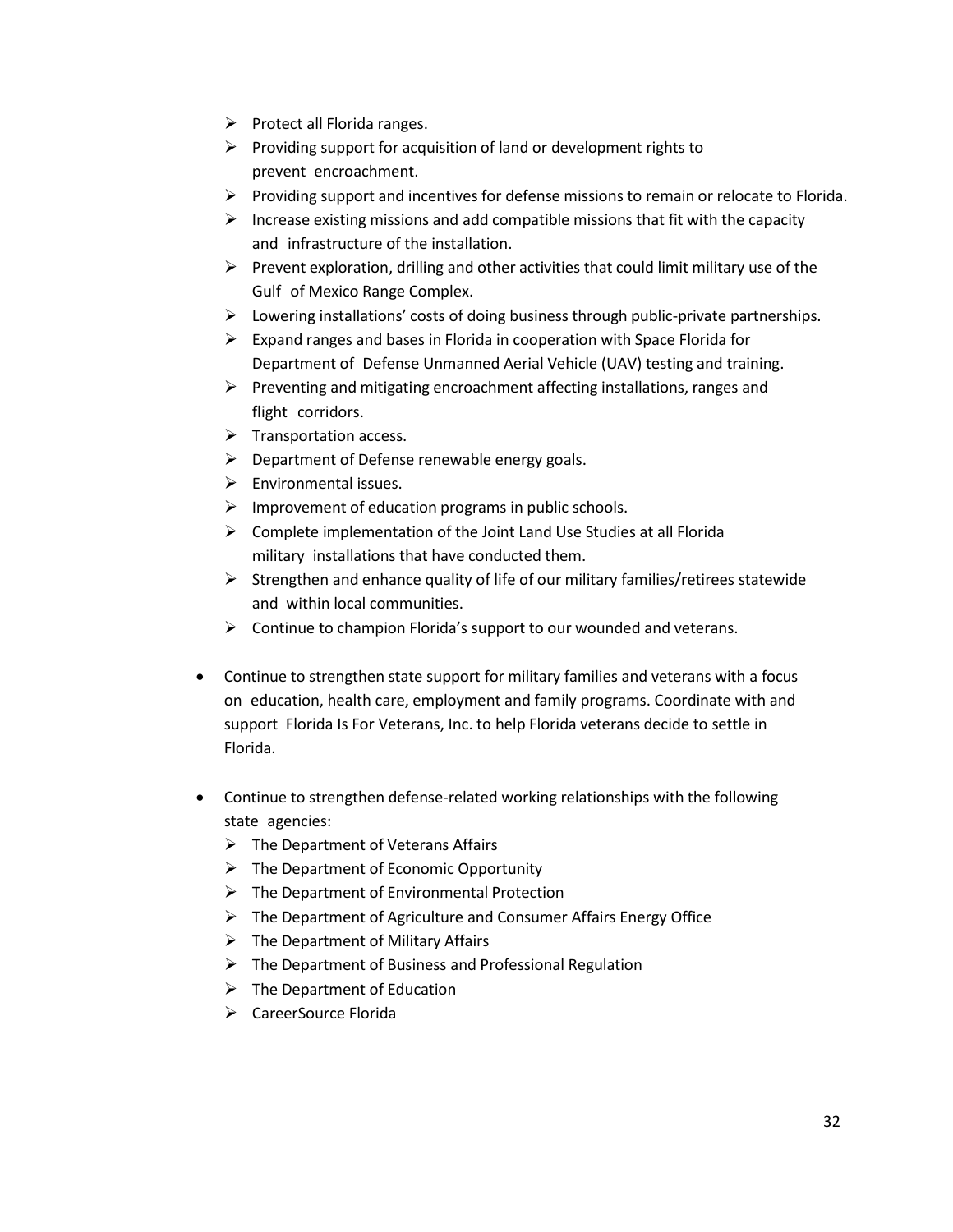#### **What Does Success Look Like?**

- Florida is fully prepared to assist the Department of Defense to maximize efficiencies in an era of defense downsizing.
- Florida increases or maintains same relative position in defense spending.
- Task Force is the state focal point with support mechanisms, processes, data, and resources to effectively conduct military advocacy actions with the Florida Congressional Delegation and is an integral part of success.
- Florida successfully procures emerging missions to offset jobs lost by realignments or consolidations.
- Florida will continue to earn its reputation as the nation's top-ranked military-friendly state. Raise the bar within Department of Defense family support areas rated green.
- Florida will be the leader in veterans' employment opportunities.
- Florida creates, coordinates, and maintains an effective installation encroachment prevention program.
- Develop a communications plan and an FDSTF web site to promote the military value of Florida installations. Ensure this plan is linked to all local Florida defense support organizations to allow insight to and inclusion of regional and community partnerships.
- Florida has strengthened, mutually beneficial community relationships with installation leadership, the Florida Defense Alliance, community leaders along with, city and county officials to capitalize on local resources; efforts are integrated with at all levels.
- Florida has increased defense business relocation through tax and other state incentives
- Create greater public awareness of Florida's military-friendly environment including support for veterans, retirees and military dependents.
- Expand Florida's role in space launches and mission support, and expanded military space opportunities.
- Conduct effective national-level advocacy plan for military and homeland defense missions and facilities located in Florida including the United States Coast Guard; support the Florida Congressional Delegation in plan implementation.
- Continue to improve working relationships with defense planners, defense contractors and leadership to better anticipate changing needs and proposed actions to assist in developing solutions and strategies of mutual benefit to the Department of Defense and the state.
- The citizen-to-soldier/airman ratio for the Florida National Guard is sized correctly to support possible Florida Department of Emergency Management needs.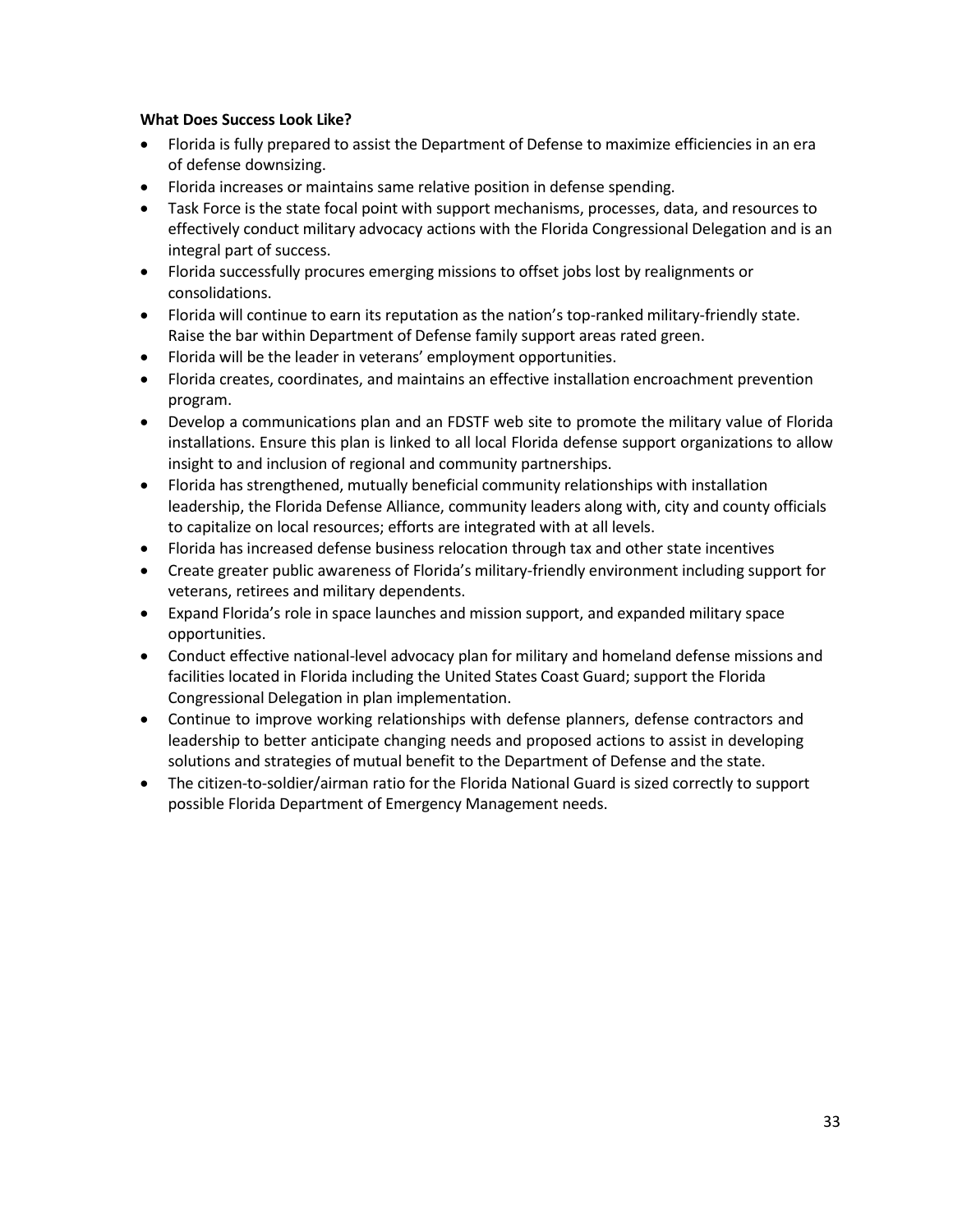#### **TAB D FY 2017 Funding Application Process**



## **Florida Defense Support Task Force FY 2016- 2017 Grant Funding Application March 18, 2016**

#### **Background**

The Florida Defense Support Task Force (FDSTF) was established in 2011 under Florida Statute 288.987 with the mission to make recommendations to preserve, protect and enhance Florida's military installations, support the state's position in research and development related to or arising out of military missions and contracting, and to improve the state's military friendly environment for service members, military dependents, military retirees, and business that bring military and base-related jobs to the state.

#### **Purpose**

Within budget constraints, the FDSTF may fund projects that can be leveraged to promote, preserve, or enhance military missions and installations in Florida.

#### **Criteria**

- **A. The FDSTF will consider providing resources only for initiatives which directly support preserving, protecting and enhancing Florida's military installations. Projects must directly improve the military value of the installation.**
- B. Projects must have a clearly defined, measurable outcome in support of the Task Force mission of protecting military installations in Florida.
- C. Projects should be able to be accomplished within one year of contracting. If the project is expected to take longer than one year to complete, then the applicant must justify the longer time period.

#### **Process**

- A. Applicants for FDSTF project consideration must:
	- 1. Obtain support of a FDSTF member as a project sponsor.
	- 2. Submit a FDSTF Project Application (Attachment A), a Budget and Financial Report Form (Attachment B) and a Plan of Action Form (Attachment C) to the Task Force Executive Director with CC to Marcy Muldrow Sanders, Grants Manager, electronically no later than 4:00 PM EDT on April 21, 2016.
- B. When scheduled, the applicant must present the project proposal to the full FDSTF.
- C. Approval requires a majority vote of eligible FDSTF members.

#### **Previous Grant Recipients**

**A.** Previous grant recipients are eligible to apply for FY 2016-2017grants.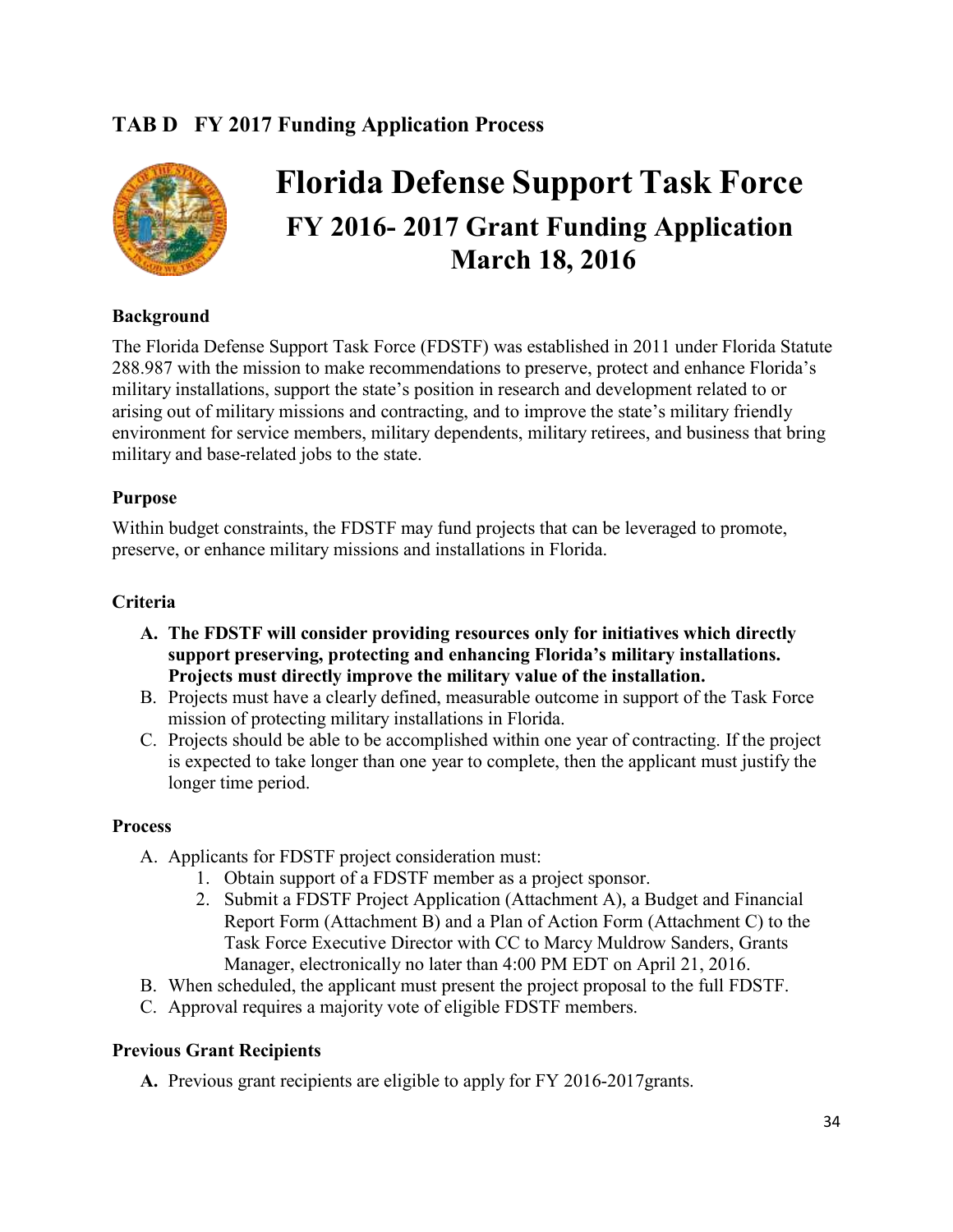**B.** FY 2014-2015 Task Force grant recipients are not eligible to apply for FY 2016-2017 grants unless they have expended at least 50% of their funds from any previous fiscal year's grant award without providing justification for spending delays.

#### **Ineligible use of funds**

All expenditures must be in accordance with the State of Florida requirements, rules and regulations. If travel expenses are an authorized activity in the Budget (Attachment B) and Plan of Action (Attachment C) then Grantee shall submit bills for such travel expenses and shall be reimbursed only in accordance with section 112.061, F.S.

- A. Staff salaries.
- B. Purchase of food, alcohol, equipment, furniture, or fixtures.
- C. Receptions, gifts, and membership dues.
- D. Lobbying any branch of state government.
- E. Administration of the project in excess of 10% of the award.
- F. Project operating costs incurred before the applicant and Enterprise Florida, Inc. execute the grant agreement.
- G. Business entertainment expenses, including meals or activity fees.

#### **Contracting**

- A. Enterprise Florida will be the contracting authority in support of the FDSTF.
- B. The contract manager will be Marcy Muldrow Sanders, Grants Manager.
- C. Payments will be made on a reimbursement basis, in accordance with the contracted performance and reporting timeline.
- D. Contracts will commence at the beginning of the state fiscal year  $-$  July  $1<sup>st</sup>$  or as soon thereafter as possible.

#### **Reporting Requirements**

- A. Reports will be required quarterly determined by the length of the contract in accordance with the Enterprise Florida reports schedule.
- B. Enterprise Florida will report each project's progress to the FDSTF at least quarterly during the FDSTF meeting.

#### **Guidance to Applicants**

- A. Applicants must obtain support of a FDSTF member as a project sponsor. Once support is obtained, the applicant may submit funding application directly to FDSTF Executive Director via email with CC to the Task Force Grants Coordinator.
- B. Applicants must submit a quote to be used in a possible press release announcing the grant award.
- C. No later than May 6, 2016, the Task Force Executive Director will notify the applicant to appear at the May 19, 2016 FDSTF meeting to make an in-person presentation.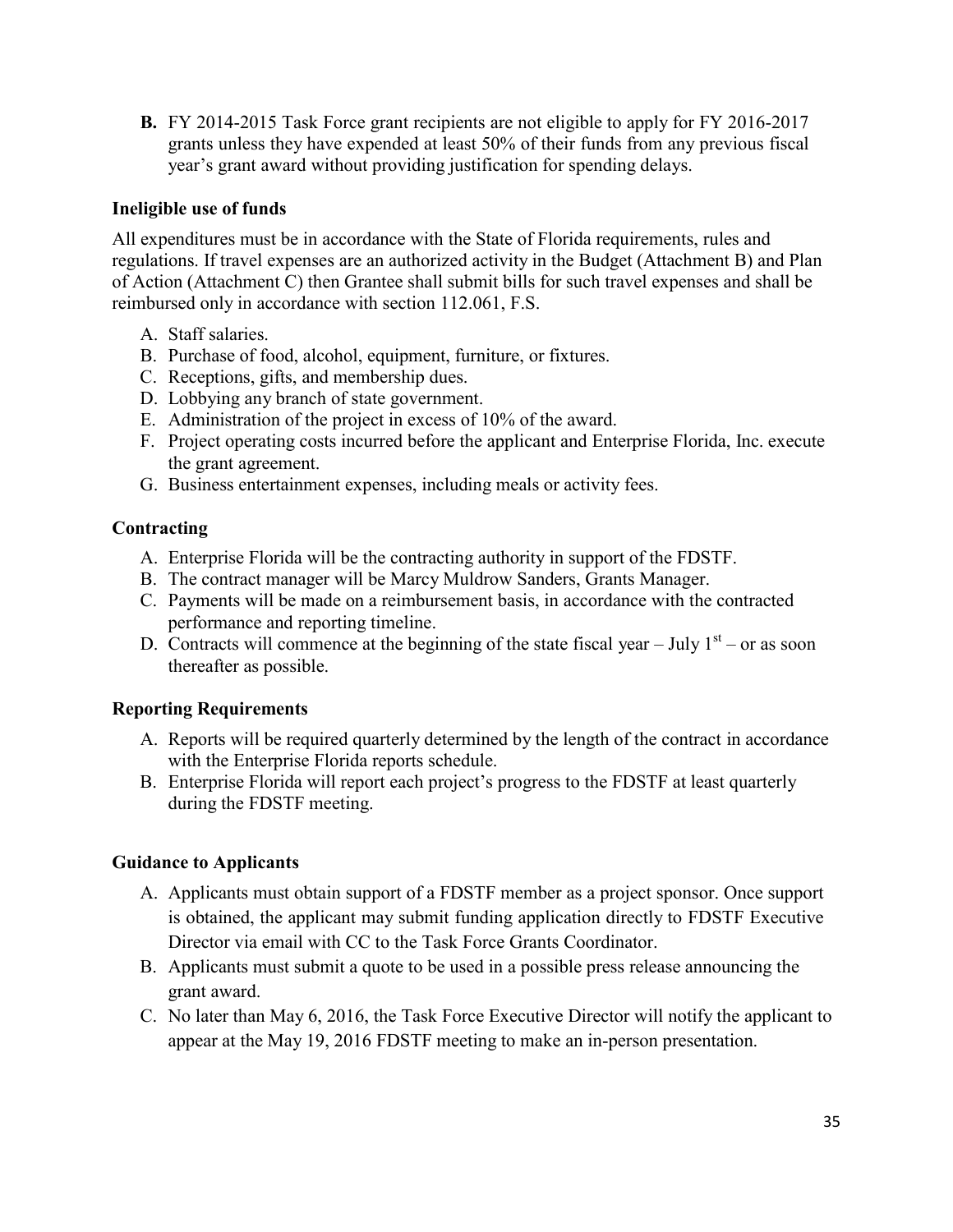- D. Presentations will include the proposal, clear support of the criteria listed above, details of the project, funding requested, expected return on investment and clearly defined, measurable outcomes in support of the Task Force mission.
- E. Presentations are limited to a maximum of 15 minutes.
- F. Upon conclusion of the presentations, the FDSTF members may render decisions concerning approval and grant amount. Approval requires a majority vote of eligible FDSTF members.
- G. Funding for 2017 Task Force grants will be contingent on the state of Florida budget.
- **H.** If you have applied for an Enterprise Florida Defense Grant, either Defense Infrastructure Grant (DIG) or Defense Reinvestment Grant (DRG), then you must indicate that on your application and clearly differentiate it from the Task Force grant application.

#### **Florida Defense Support Task Force FY 2016-2017Grants Timeline**

| <b>March 18, 2016</b>            | Release of FY 2016-2017 Grant Funding Application.                                                                                                                                 |  |  |
|----------------------------------|------------------------------------------------------------------------------------------------------------------------------------------------------------------------------------|--|--|
| <b>April 21, 2016</b>            | Deadline for Task Force grant application submissions.                                                                                                                             |  |  |
| April 25-29, 2016                | Staff reviews all applications for eligibility.                                                                                                                                    |  |  |
| May 6, 2016                      | Staff provides TF Members all applications for review                                                                                                                              |  |  |
| May 9 - 18, 2016<br>May 19, 2016 | Task Force members review applications.<br>Eligible grant applicant oral presentations in Tallahassee. TF votes<br>to decide final recipients and amounts for FY 2016-2017 grants. |  |  |
| <b>TBD</b>                       | Task Force FY 2016-2017 grants announced.                                                                                                                                          |  |  |

#### **Points of Contact:**

Bruce Grant, Executive Director, Florida Defense Support Task Force, Telephone (850) 878-0826 Email: [bgrant@enterpriseflorida.com](mailto:bgrant@enterpriseflorida.com) Marcy Muldrow Sanders, Grants Manager, Florida Defense Support Task Force, Telephone (850) 878-4566 Email: [msanders@enterpriseflorida.com](mailto:msanders@enterpriseflorida.com)

#### **Florida Defense Support Task Force Web Site:<http://www.enterpriseflorida.com/fdstf/>**

#### **Attachments:**

Attachment A: FDSTF Project Application Attachment B: Budget and Financial Reporting form Attachment C: Plan of Action form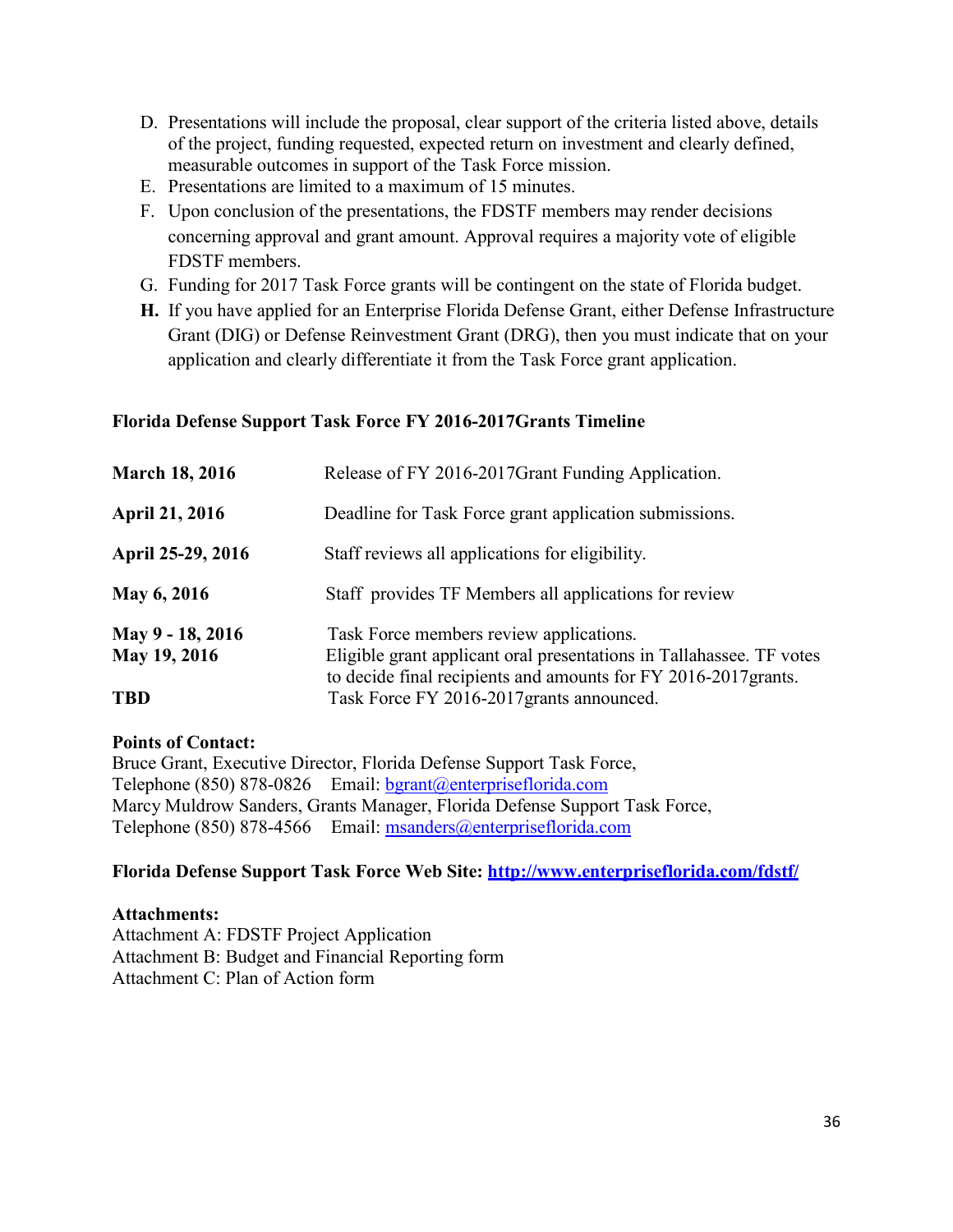#### **Attachment A: FDSTF Project Application**

All applications must contain the project information in the format below:

#### **1. Project Title:**

| 2. | <b>Applicant:</b>                                    |        |        |  |  |  |
|----|------------------------------------------------------|--------|--------|--|--|--|
|    | Organization name:                                   |        |        |  |  |  |
|    | Name of Primary Contact:                             |        |        |  |  |  |
|    | Title:                                               |        |        |  |  |  |
|    | Address:                                             |        |        |  |  |  |
|    | City:                                                | State: | Zip:   |  |  |  |
|    | Telephone:                                           | Fax:   | Email: |  |  |  |
|    | Website:                                             |        |        |  |  |  |
|    | Grant Manager Information (if different from above): |        |        |  |  |  |
|    | Name of Grant Manger:                                |        |        |  |  |  |
|    | Title:                                               |        |        |  |  |  |
|    | Address:                                             |        |        |  |  |  |
|    | City:                                                | State: | Zip:   |  |  |  |
|    | Telephone:                                           | Fax:   | Email: |  |  |  |

- **3. Task Force Sponsor:**
- **4. Enterprise Florida Defense Grant (DIG or DIG) Requested: Yes No**  If yes, please explain how this grant request differs from DIG/DRG.

#### 5. **Previous Performance**:

Please list previous Florida Defense Support Task Force awards, including amounts and current status of each project.

| Contract | Grantee | Project Title | Amount    | Award  | Amount   | Status:                |
|----------|---------|---------------|-----------|--------|----------|------------------------|
| $\#$     |         |               | Requested | Amount | Returned | Open<br>$\bullet$      |
|          |         |               |           |        |          | Closed<br>$\bullet$    |
|          |         |               |           |        |          | Cancelled<br>$\bullet$ |
|          |         |               |           |        |          |                        |
|          |         |               |           |        |          |                        |
|          |         |               |           |        |          |                        |
|          |         |               |           |        |          |                        |
|          |         |               |           |        |          |                        |
|          |         |               |           |        |          |                        |

#### **6. Project Criteria (check all that apply):**

The mission of the FDSTF as described in F.S. 288.987.

FDSTF goals as stated in the FDSTF Strategic Plan, dated 7/19/13.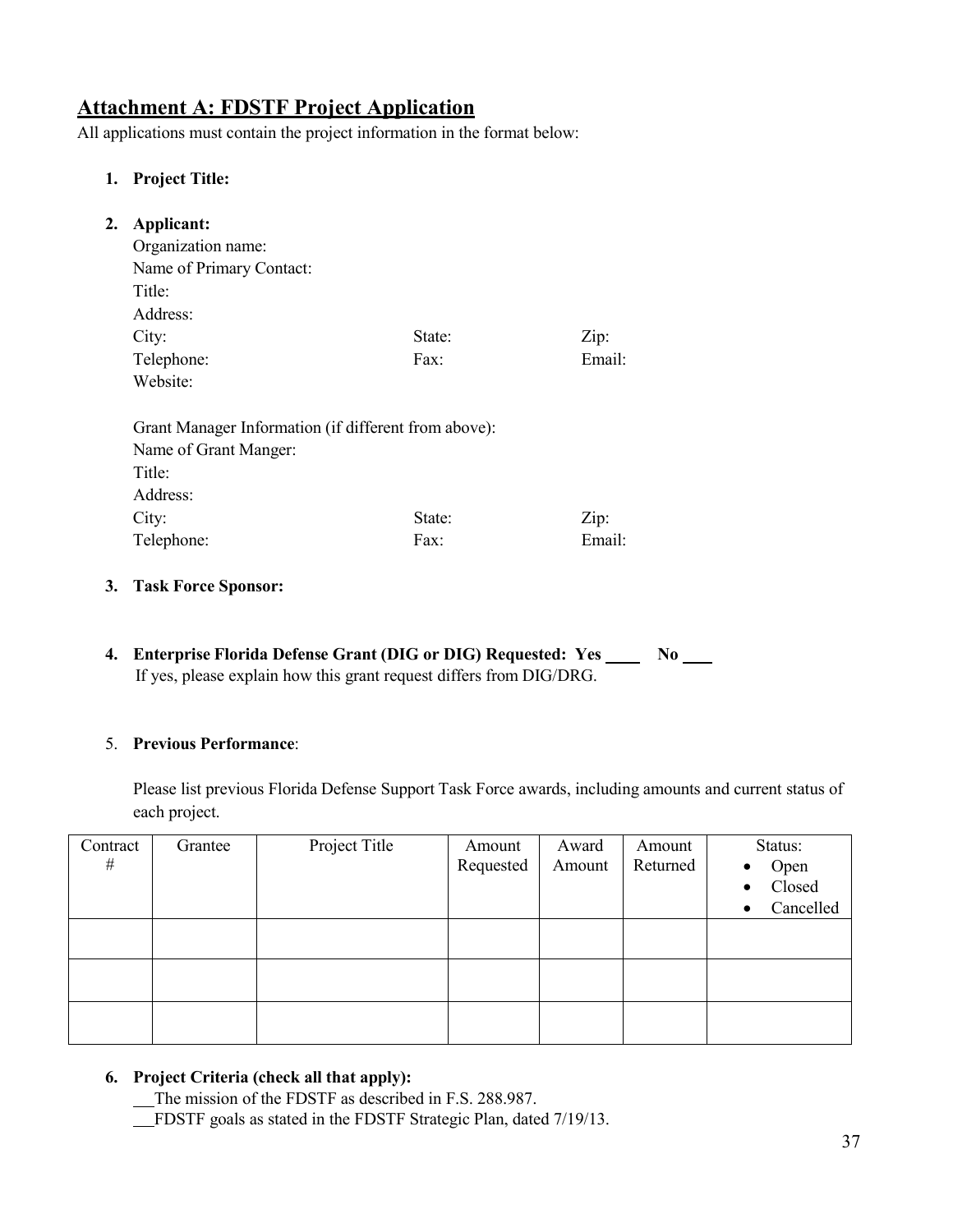Clearly defined, measurable outcome.

#### **7. Summary of Project:**

Must include the following:

- a. Project description
- b. Objectives
- c. Deliverables
- d. Direct correlation to FDSTF criteria and expected benefit to the state (ROI)
- e. Performance measures
- f. Budget and Financial Reporting form (Attachment B)
- g. Plan of Action form (Attachment C)
- **8. Funding requested from the Florida Defense Support Task Force:** Total request:

#### **9. Project relation to other local/state/federal budgets:**

Circle one: related / not related If "related," explain how

#### **10. Amounts of other leveraged funding/ contributions:**

| Federal | <b>State</b> |
|---------|--------------|
| Local   | Private      |
| Other   |              |

**11. Estimated length of project:**

Start date <u>examenes</u> End date End date

(Note: Projects should be able to be accomplished within one year of contracting. If the project is expected to take longer than one year to complete, then the applicant should justify the longer time period.)

#### **12. Suggested Quote to be Used in Press Release Announcing Grants:**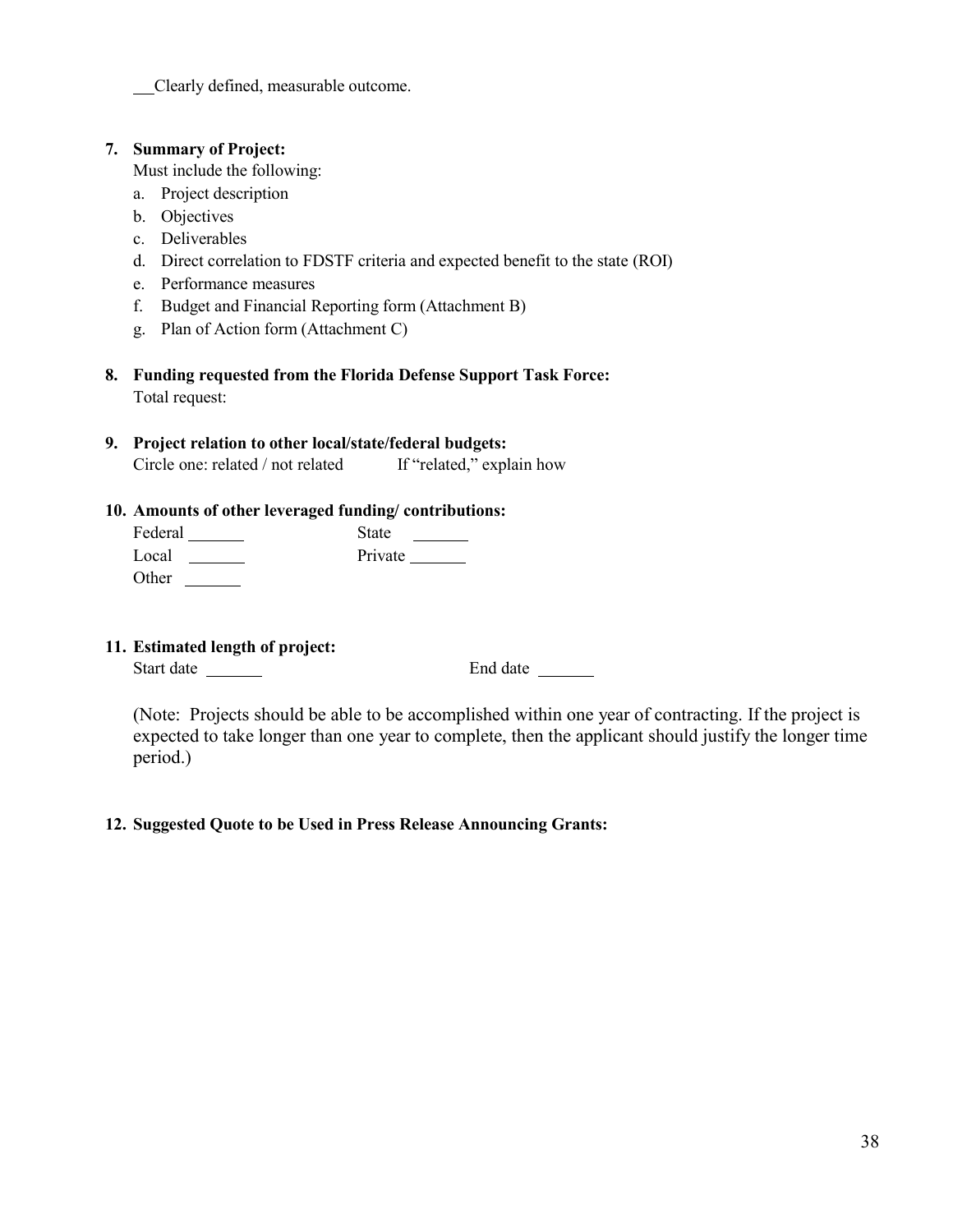#### *Attachment B: Budget and Financial Report Form*

*FY 2016 – 2017 Florida Defense Support Task Force Grant Funding*

*Date*

| <b>Budget</b><br>Category             | <b>Match</b><br><b>Program Expenditures</b> |                                  | <b>FDSTF</b><br><b>Program Expenditures</b> |                                     | <b>Total</b><br><b>Program Expenditures</b> |                    |                                     |                                  |                                  |
|---------------------------------------|---------------------------------------------|----------------------------------|---------------------------------------------|-------------------------------------|---------------------------------------------|--------------------|-------------------------------------|----------------------------------|----------------------------------|
|                                       | <b>Application</b><br><b>Budget</b>         |                                  | <b>Actual</b>                               | <b>Application</b><br><b>Budget</b> |                                             | <b>Actual</b>      | <b>Application</b><br><b>Budget</b> |                                  | <b>Actual</b>                    |
|                                       |                                             | <b>Current</b><br><b>Quarter</b> | Program<br>to Date                          |                                     | <b>Current</b><br><b>Quarter</b>            | Program<br>to Date |                                     | <b>Current</b><br><b>Quarter</b> | <b>Program to</b><br><b>Date</b> |
| <b>Task/Purchase</b>                  |                                             |                                  |                                             |                                     |                                             |                    |                                     |                                  |                                  |
| Activity 1:                           |                                             |                                  |                                             |                                     |                                             |                    |                                     |                                  |                                  |
| Activity 2:                           |                                             |                                  |                                             |                                     |                                             |                    |                                     |                                  |                                  |
| <b>Task/Purchase</b>                  |                                             |                                  |                                             |                                     |                                             |                    |                                     |                                  |                                  |
| Activity 3:                           |                                             |                                  |                                             |                                     |                                             |                    |                                     |                                  |                                  |
| Activity 4:                           |                                             |                                  |                                             |                                     |                                             |                    |                                     |                                  |                                  |
| <b>Task/Purchase</b>                  |                                             |                                  |                                             |                                     |                                             |                    |                                     |                                  |                                  |
| Activity 5:                           |                                             |                                  |                                             |                                     |                                             |                    |                                     |                                  |                                  |
| Activity 6:                           |                                             |                                  |                                             |                                     |                                             |                    |                                     |                                  |                                  |
| <b>TOTAL ALL</b><br><b>CATEGORIES</b> |                                             |                                  |                                             |                                     |                                             |                    |                                     |                                  |                                  |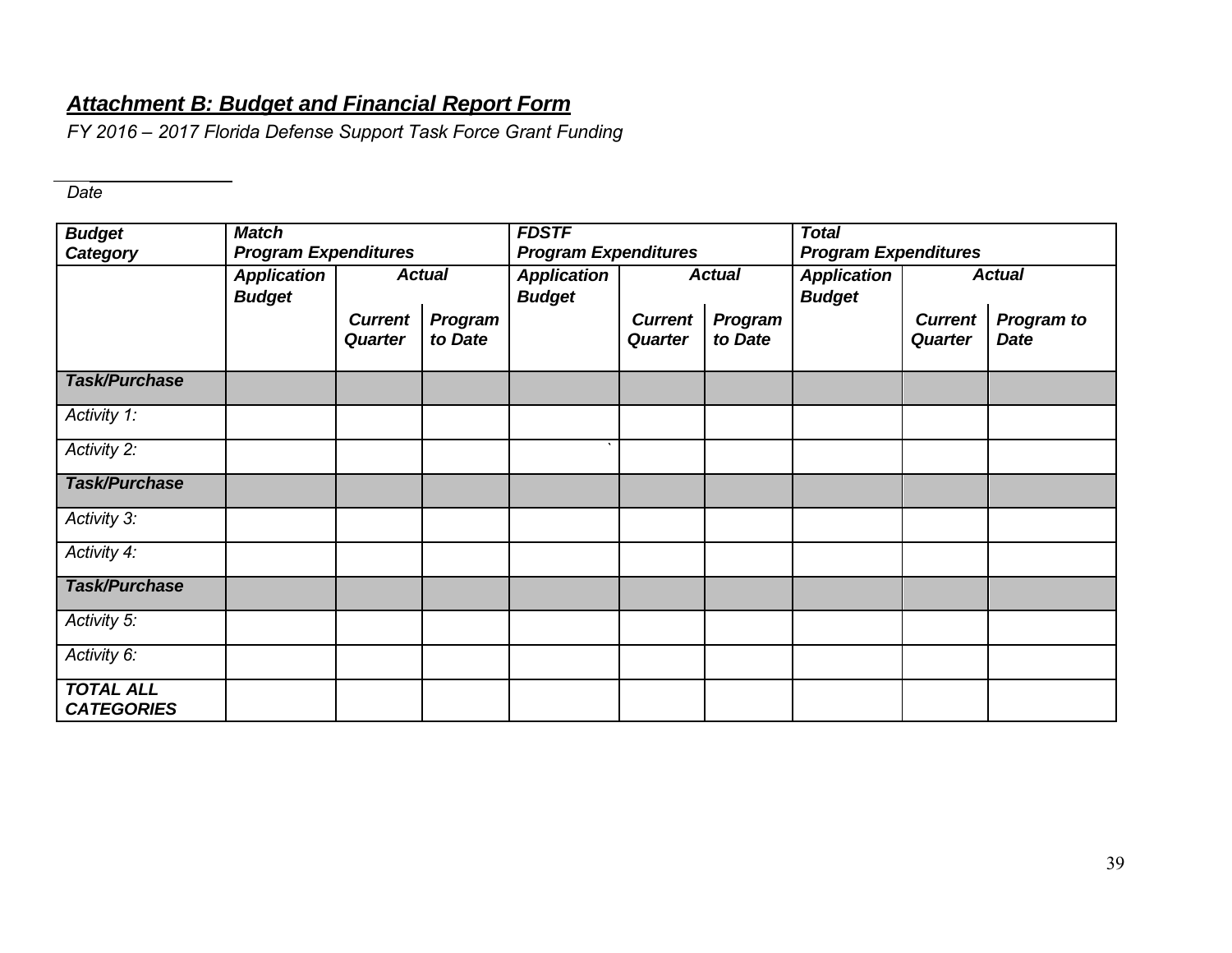#### **Attachment C: Plan of Action Form**

FY 2016 – 2017 Florida Defense Support Task Force Grant Funding

Date

| <b>Planned Activity</b> | <b>Budget Cost</b> | Objective | <b>Outcomes</b> | <b>Performance Measures</b> |
|-------------------------|--------------------|-----------|-----------------|-----------------------------|
| <b>Task</b>             |                    |           |                 |                             |
|                         |                    |           |                 |                             |
| Activity 1:             |                    |           |                 |                             |
|                         |                    |           |                 |                             |
| Activity 2:             |                    |           |                 |                             |
| <b>Task</b>             |                    |           |                 |                             |
|                         |                    |           |                 |                             |
| Activity 3:             |                    |           |                 |                             |
| Activity 4:             |                    |           |                 |                             |
| <b>Task</b>             |                    |           |                 |                             |
|                         |                    |           |                 |                             |
| Activity 5:             |                    |           |                 |                             |
| Activity 6:             |                    |           |                 |                             |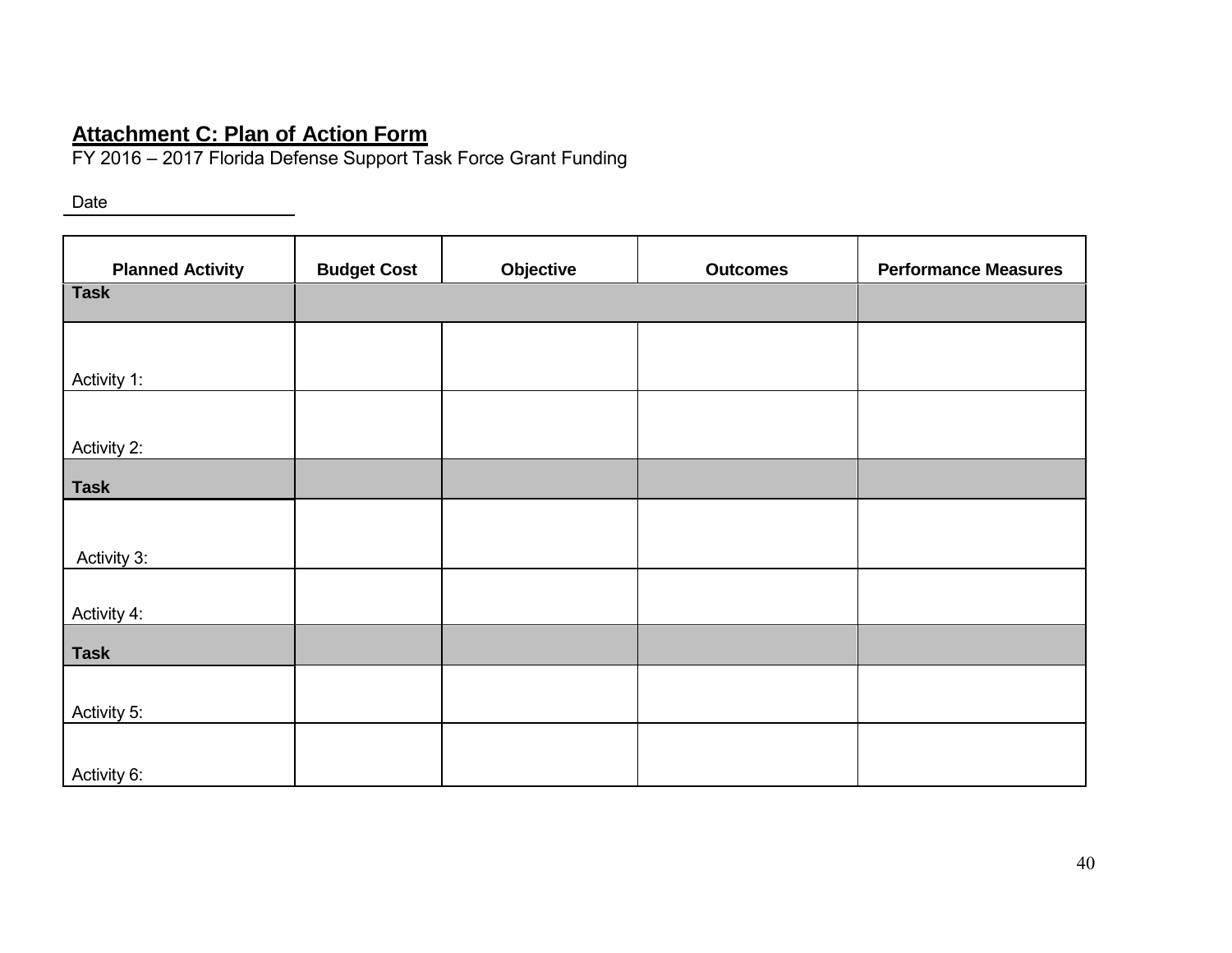#### **TAB E Announcement of FY 2017 Task Force Grant Awards**



May 20, 2016

SUBJECT: Announcement of FY 2016 - 2017 Florida Defense Support Task Force Grant Awards

The Florida Defense Support Task Force met on May 19, 2016 to consider funding applications for projects that would accomplish the mission of the Task Force and support the goals outlined in the Task Force Strategic Plan. After careful review of the applications submitted for funding from the Florida Defense Support Task Force for FY 2016- 2017, the Task Force approves the 7 applicants listed below to receive grant awards.

| Applicant                                             | Project                                                                                                                                 | Award     |
|-------------------------------------------------------|-----------------------------------------------------------------------------------------------------------------------------------------|-----------|
| <b>Highlands County</b>                               | Acquire conservation easements to<br>prevent encroachment to Avon Park AF<br>Range                                                      | \$500,000 |
| Clay County                                           | Acquire 630 acres adjacent to Camp<br>Blanding to prevent encroachment                                                                  | \$400,000 |
| Economic Development<br>Council of Okaloosa<br>County | Facilitate the expansion of non-<br>hazardous military training to pre-<br>designated state lands to relieve<br>congestion at Eglin AFB | \$250,000 |
| National Math And<br>Science Initiative               | Increase military students test scores in<br>math, science and English: focused on<br>Bay and Clay counties                             | \$175,000 |
| Military Child Education<br>Coalition                 | Provide support to military<br>schoolchildren in 12 counties to<br>improve student outcomes                                             | \$225,000 |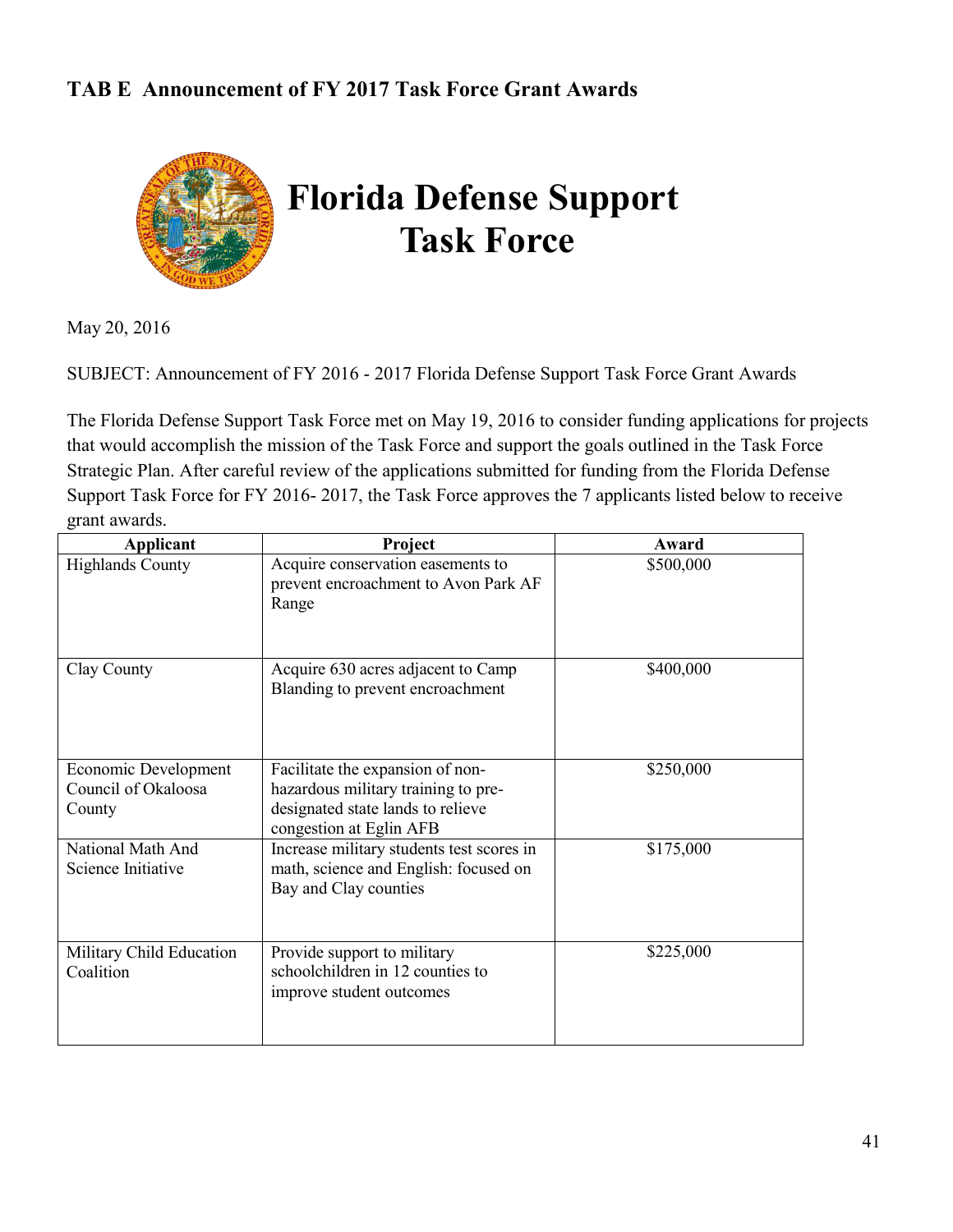| Doolittle Institute | Establish a technology innovation<br>center to support weapons development<br>mission of Eglin AFB |             |
|---------------------|----------------------------------------------------------------------------------------------------|-------------|
| City of Key West    | Refurbish Truman Annex seawall                                                                     | \$150,000   |
|                     | TOTAL                                                                                              | \$1,800,000 |

Common ti

Senator Garrett Richter

Chairman, Florida Defense Support Task Force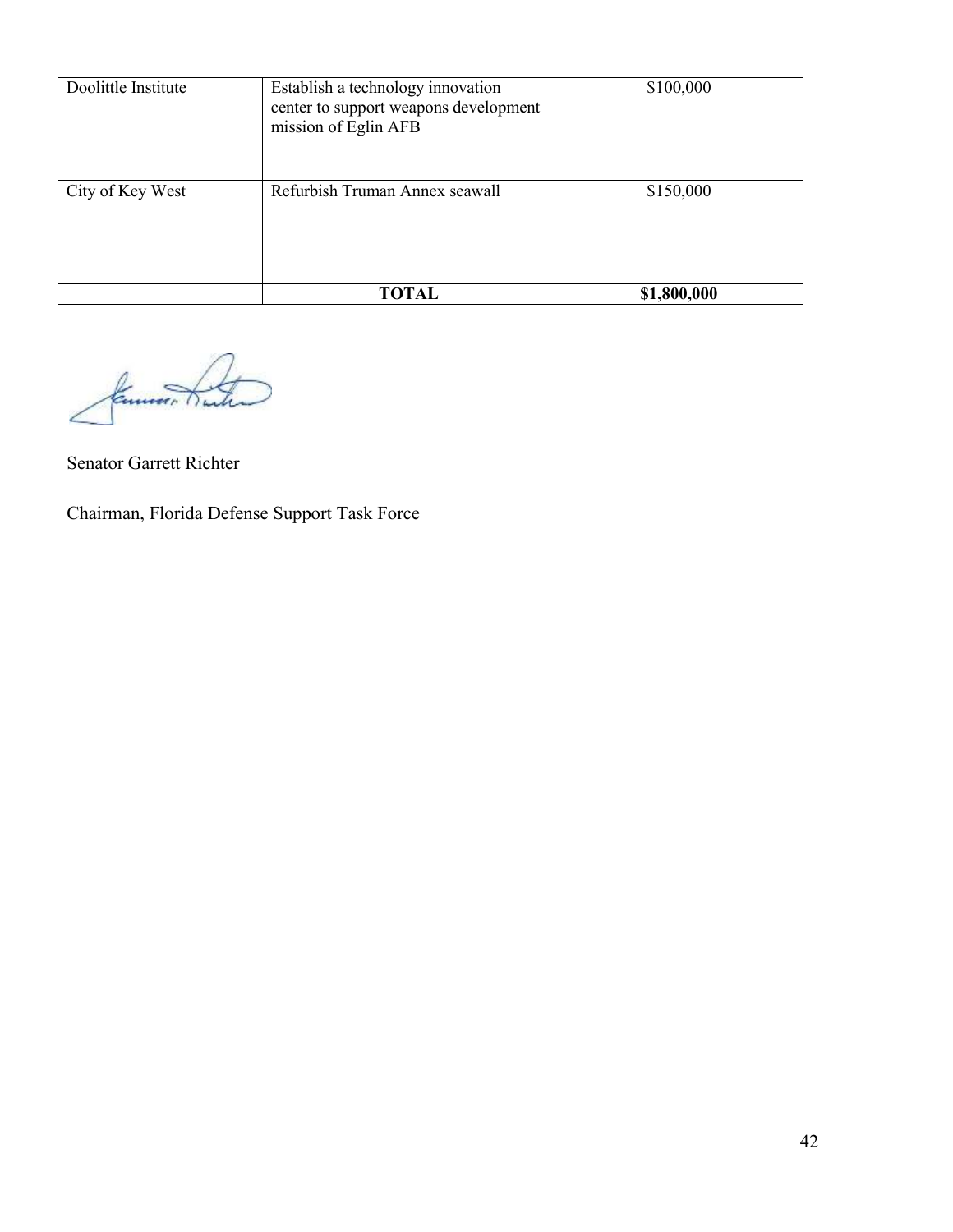#### **TAB F FY 2017 Funding Application Process**



## **Florida Defense Support Task Force FY 2017 – 2018 Grant Funding Application As of: September 27, 2016**

#### **Background**

The Florida Defense Support Task Force (FDSTF) was established in 2011 under Florida Statute 288.987 with the mission to make recommendations to preserve, protect and enhance Florida's military installations, support the state's position in research and development related to or arising out of military missions and contracting, and to improve the state's military friendly environment for service members, military dependents, military retirees, and business that bring military and base-related jobs to the state.

#### **Purpose**

Within budget constraints, the FDSTF may fund projects that can be leveraged to promote, preserve, or enhance military missions and installations in Florida.

#### **Criteria**

- A. **The FDSTF will consider providing resources only for initiatives which directly support preserving, protecting and enhancing Florida's military installations. Projects must directly improve the military value of the installation.**
- B. Projects must have a clearly defined, measurable outcome in support of the Task Force mission of protecting military installations in Florida.
- C. Projects should be able to be accomplished within one year of contracting. If the project is expected to take longer than one year to complete, then the applicant must justify the longer time period.

#### **Process**

- A. Applicants for FDSTF project consideration must:
	- 1. Obtain support of a FDSTF member as a project sponsor.
	- 2. Submit a FDSTF Project Application (Attachment A), a Budget and Financial Report Form (Attachment B) and a Plan of Action Form (Attachment C) to Marcy Muldrow Sanders, Grants Manager, and copy (CC) the Task Force Deputy Executive Director, electronically no later than 4:00 PM EDT on October 27, 2016.
- B. When scheduled, the applicant must present the project proposal to the full FDSTF.
- C. Approval requires a majority vote of eligible FDSTF members.

#### **Previous Grant Recipients**

A. Previous grant recipients are eligible to apply for FY 2017 – 2018 grants.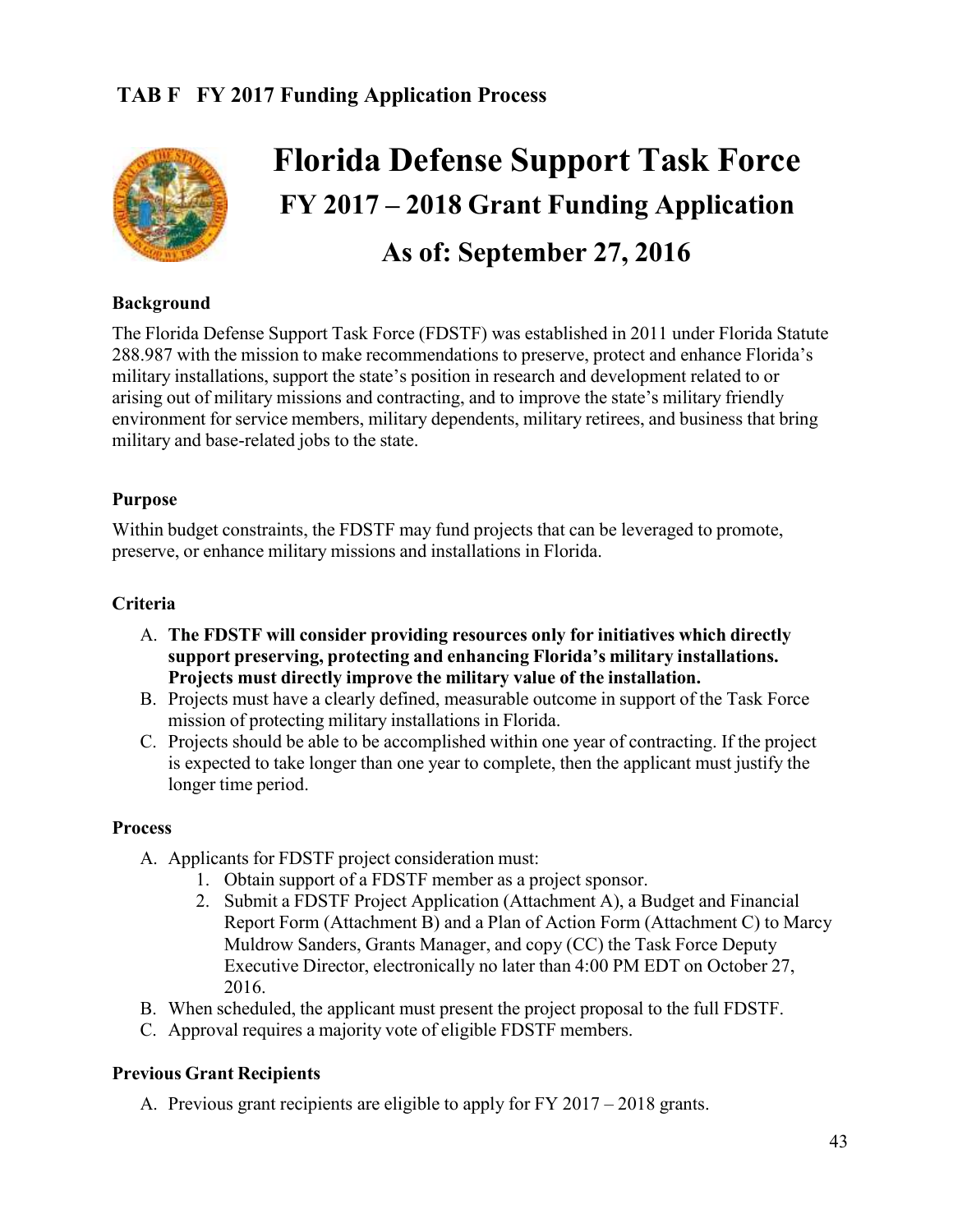B. Previous Task Force grant recipients are not eligible to apply for FY 2017 – 2018 grants unless they have expended at least 50% of their funds from any previous fiscal year's grant award.

#### **Ineligible use of funds**

All expenditures must be in accordance with the State of Florida requirements, rules and regulations. Travel and other administrative expenses not specifically identified in the Budget (Attachment B) and Plan of Action (Attachment C) will not be authorized for reimbursement. Additionally travel must comply with section 112.061, F.S. to be reimbursed. The following expenses will not be reimbursed:

- A. Staff salaries.
- B. Purchase of food, alcohol, equipment, furniture, or fixtures.
- C. Receptions, gifts, and membership dues.
- D. Lobbying any branch of state government.
- E. Administration of the project in excess of 10% of the award.
- F. Project operating costs incurred before the applicant and Enterprise Florida, Inc. execute the grant agreement.
- G. Business entertainment expenses, including meals or activity fees.

#### **Contracting**

- A. Enterprise Florida will be the contracting authority in support of the FDSTF.
- B. The contract manager will be Marcy Muldrow Sanders, Grants Manager.
- C. Payments will be made on a reimbursement basis, in accordance with the contracted performance and reporting timeline.
- D. Contracts will commence at the beginning of the state fiscal year  $-$  July  $1<sup>st</sup>$  or as soon thereafter as possible.

#### **Reporting Requirements**

- A. Reports will be required quarterly determined by the length of the contract in accordance with the Enterprise Florida reports schedule.
- B. Enterprise Florida will report each project's progress to the FDSTF at least quarterly during the FDSTF meeting.

#### **Guidance to Applicants**

- A. Applicants must obtain support of a FDSTF member as a project sponsor. Once support is obtained, the applicant may submit funding application directly to Task Force Grants Manager via email and copy (CC) the FDSTF Executive Director.
- B. Applicants must submit a quote to be used in a possible press release announcing the grant award.
- D. This is a Request for Proposals (RFP) for FY 2017 2018 grants cycle. Applicants will be notified at least two weeks prior to the date they may appear before the FDSTF to make in-person grant application presentations.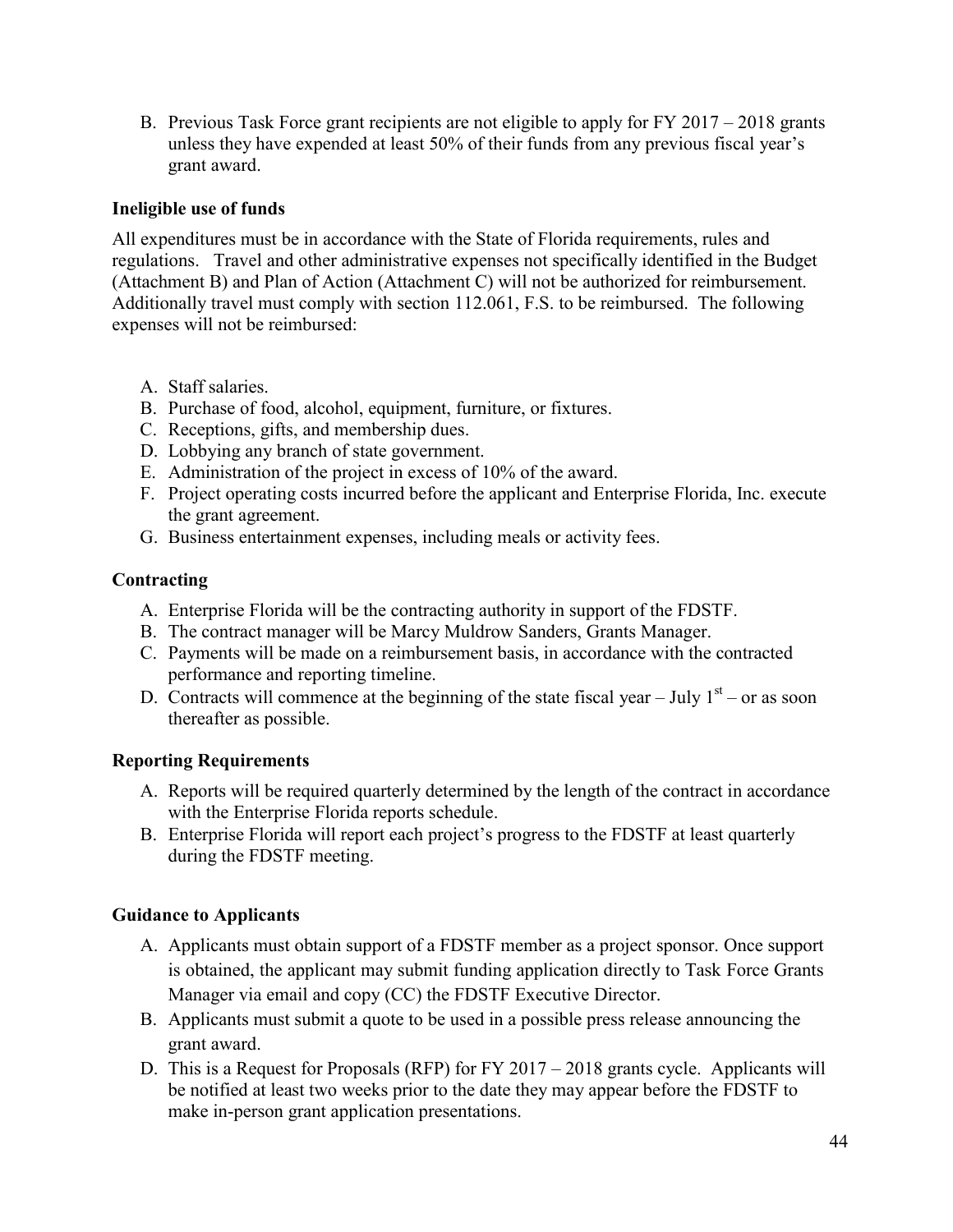- E. Presentations will include the proposal, clear support of the criteria listed above, details of the project, funding requested, expected return on investment and clearly defined, measurable outcomes in support of the Task Force mission.
- F. Presentations are limited to a maximum of 15 minutes.
- G. Upon conclusion of the presentations, the FDSTF members may render decisions concerning approval and grant amount. Approval requires a majority vote of eligible FDSTF members.
- H. Funding for FY 2017 2018 Task Force grants will be contingent on the state of Florida budget.
- I. If you have applied for either a Defense Infrastructure Grant (DIG) or Defense Reinvestment Grant (DRG), then you must indicate that on your application and clearly differentiate it from the Task Force grant application.

#### **Florida Defense Support Task Force FY 2017 – 2018 Request for Proposals Timeline**

| <b>September 28, 2016</b>       | Release of FY 2017 – 2018 Grant Funding Application.         |
|---------------------------------|--------------------------------------------------------------|
| <b>October 27, 2016</b>         | Deadline for Task Force grants application submissions.      |
| October 27 – November 4, 2016   | Staff reviews all applications for eligibility.              |
| <b>November 8, 2016</b>         | Staff provides TF Members all applications for review        |
| November $8 - 20$ , 2016        | Task Force members review applications.                      |
| <b>May 18, 2017 (Tentative)</b> | Oral presentations in Tallahassee. TF votes                  |
|                                 | on final recipients and amounts for $FY$ 2017 – 2018 grants. |

Following this RFP cycle, the FDSTF may accept additional applications during February/March of 2017 to account for emerging projects. No final decisions for grant applications funded during FY 17-18 will be made until May 2017; applicants applying this cycle need not reapply.

#### **Points of Contact:**

Marcy Muldrow Sanders, Grants Manager, Florida Defense Support Task Force, Telephone (850) 878-4566 Email: [msanders@enterpriseflorida.com](mailto:msanders@enterpriseflorida.com)

Terry McCaffrey, Deputy Executive Director, Florida Defense Support Task Force, Telephone (850) 878-4578 Email: [tmccaffrey@enterpriseflorida.com](mailto:tmccaffrey@enterpriseflorida.com)

#### **Florida Defense Support Task Force Web Site:<http://www.enterpriseflorida.com/fdstf/>**

#### **Attachments:**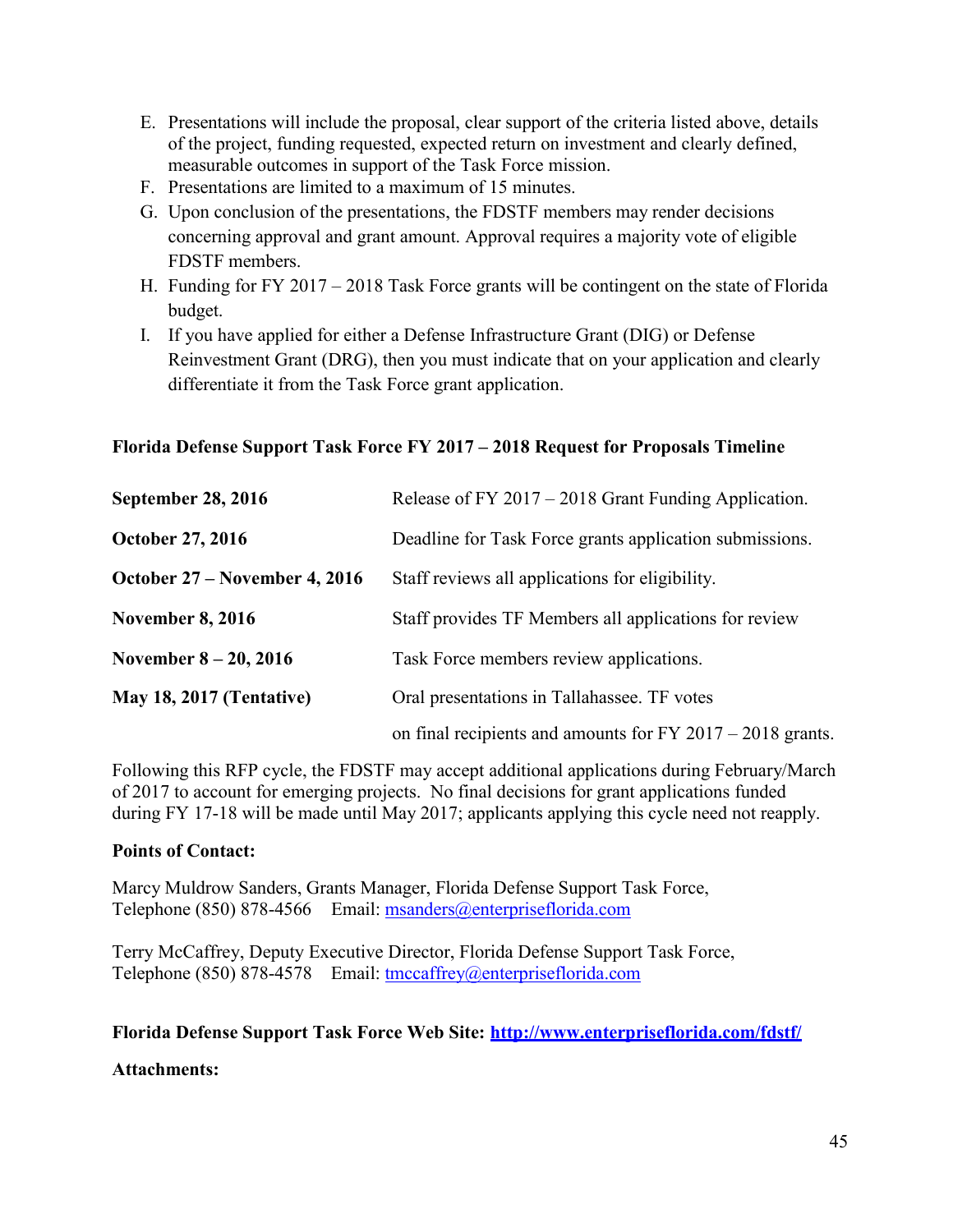Attachment A: FDSTF Project Application Attachment B: Budget and Financial Reporting form Attachment C: Plan of Action form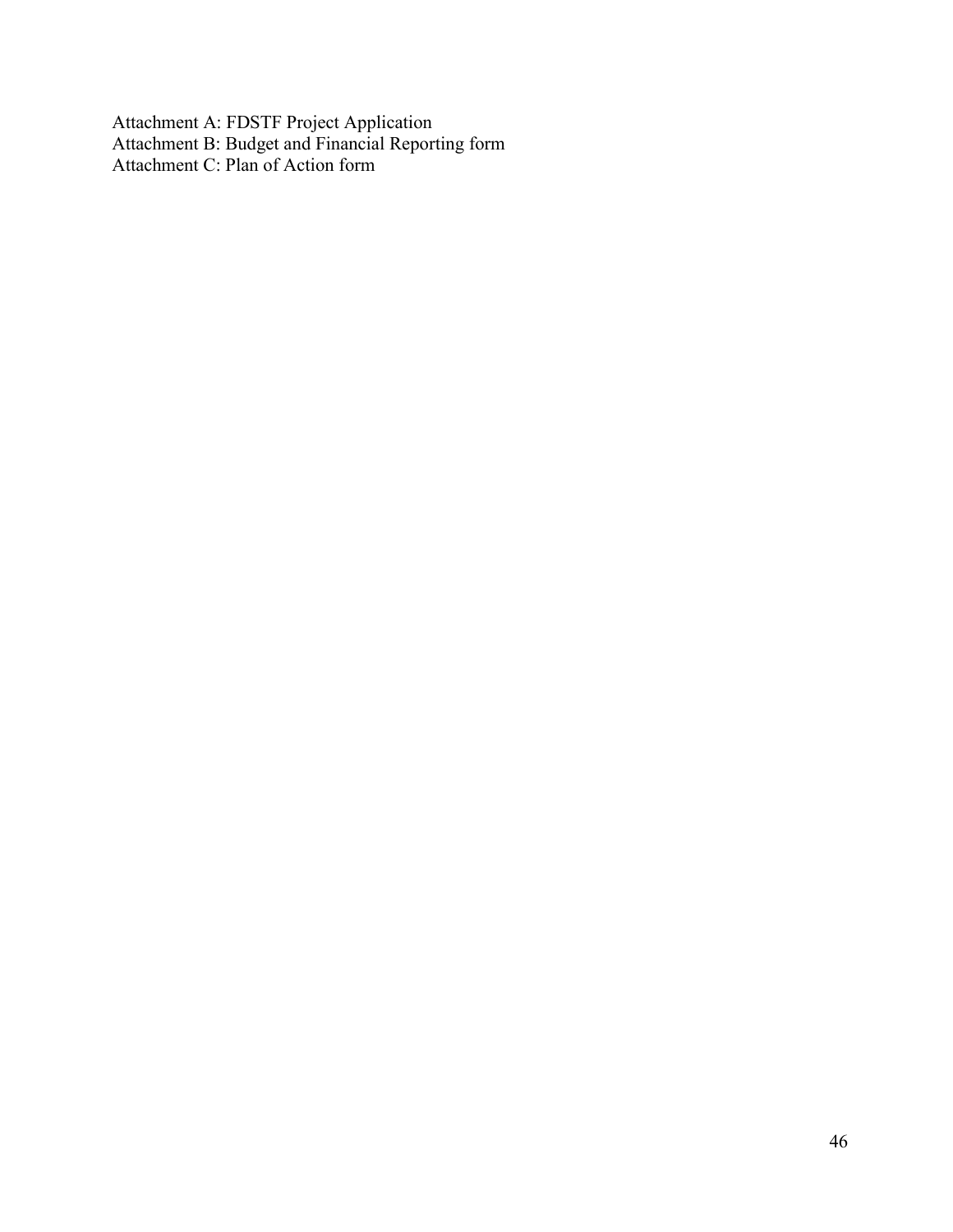#### **Attachment A: FDSTF Project Application**

**All applications must contain the project information in the format below:**

#### **1. Project Title**

#### **2. Applicant**

| <b>Organization Name</b><br><b>Name of Primary</b><br>Contact | <b>Title</b> |
|---------------------------------------------------------------|--------------|
| <b>Address (City/State/Zip)</b>                               |              |
| Telephone<br>Email<br>Website                                 | Fax          |

Grant Manager Information (if different from above):

| <b>Organization Name</b>        |              |  |
|---------------------------------|--------------|--|
| <b>Name of Primary</b>          | <b>Title</b> |  |
| Contact                         |              |  |
| <b>Address (City/State/Zip)</b> |              |  |
| <b>Telephone</b>                | Fax          |  |
| <b>Email</b>                    |              |  |
| Website                         |              |  |

#### **3. Task Force Sponsor**

#### **4. Enterprise Florida Defense Grant (DIG or DRG) Requested: Yes No**

If yes, please explain how this grant request differs from DIG/DRG.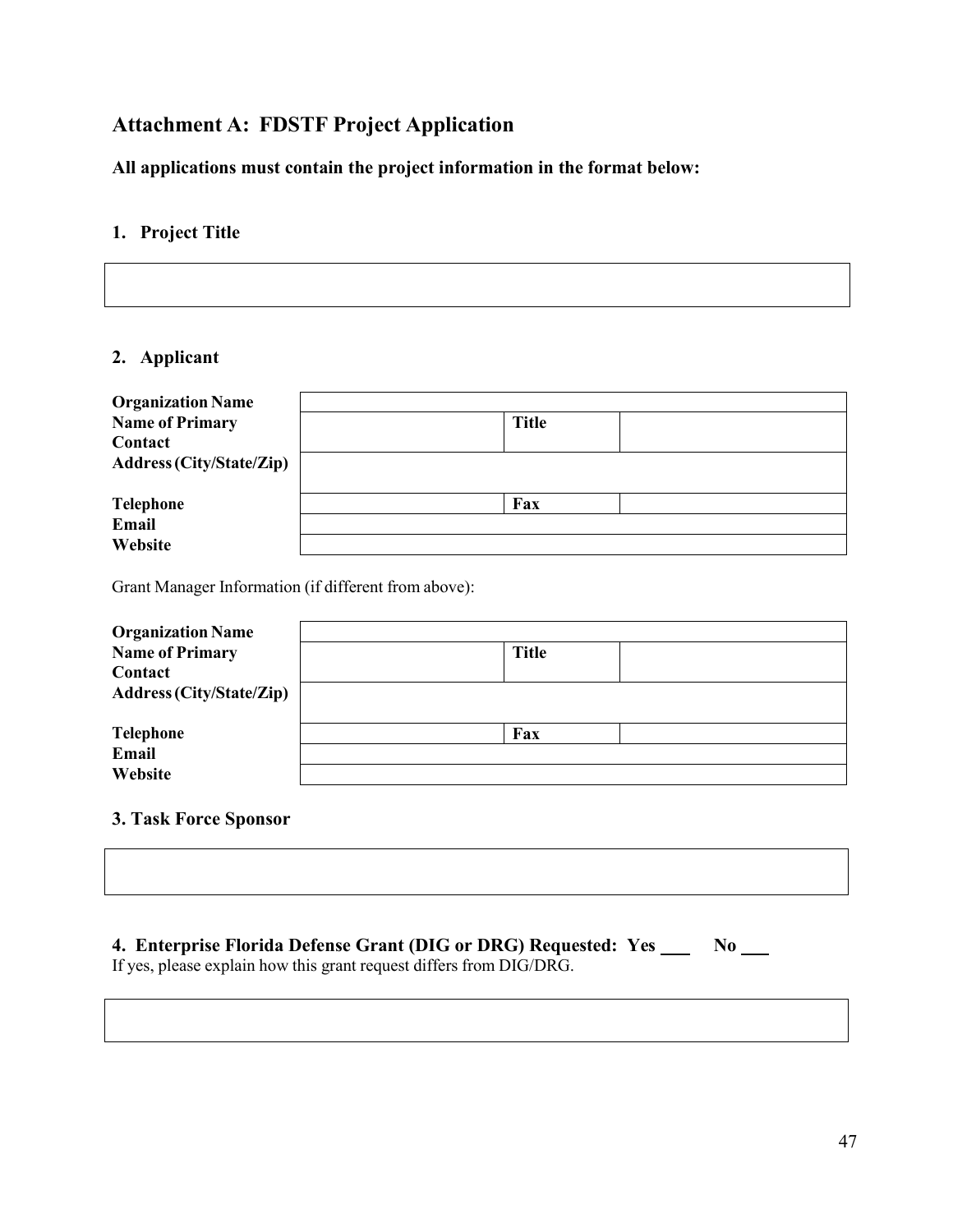#### **5.** P**revious Performance**:

Please list previous Florida Defense Support Task Force awards, including amounts and current status of each project.

| Contract<br># | Grantee | <b>Project Title</b> | Amount<br><b>Requested</b> | Award<br>Amount | Amount<br><b>Returned</b> | Status:<br>Open<br>$\bullet$<br><b>Closed</b><br>$\bullet$<br>Cancelled<br>$\bullet$ |
|---------------|---------|----------------------|----------------------------|-----------------|---------------------------|--------------------------------------------------------------------------------------|
|               |         |                      |                            |                 |                           |                                                                                      |
|               |         |                      |                            |                 |                           |                                                                                      |
|               |         |                      |                            |                 |                           |                                                                                      |

#### **6. Project Criteria (check all that apply):**

The mission of the FDSTF as described in F.S. 288.987.

- FDSTF goals as stated in the FDSTF Strategic Plan, dated 05/19/2016.
- Clearly defined, measurable outcome.

#### **7. Summary of Project:**

Must include the following:

- a. Project description
- b. Objectives
- c. Deliverables
- d. Direct correlation to FDSTF criteria and expected benefit to the state (ROI)
- e. Performance measures
- f. Budget and Financial Reporting form (Attachment B)
- g. Plan of Action form (Attachment C)

#### **8. Funding requested from the Florida Defense Support Task Force:**

Total request:

#### **9. Project relation to other local/state/federal budgets:**

Circle one: related / not related If "related," explain how

#### **10. Amounts of other leveraged funding/contributions:**

| Federal | <b>State</b> |
|---------|--------------|
| Local   | Private      |
| Other   |              |

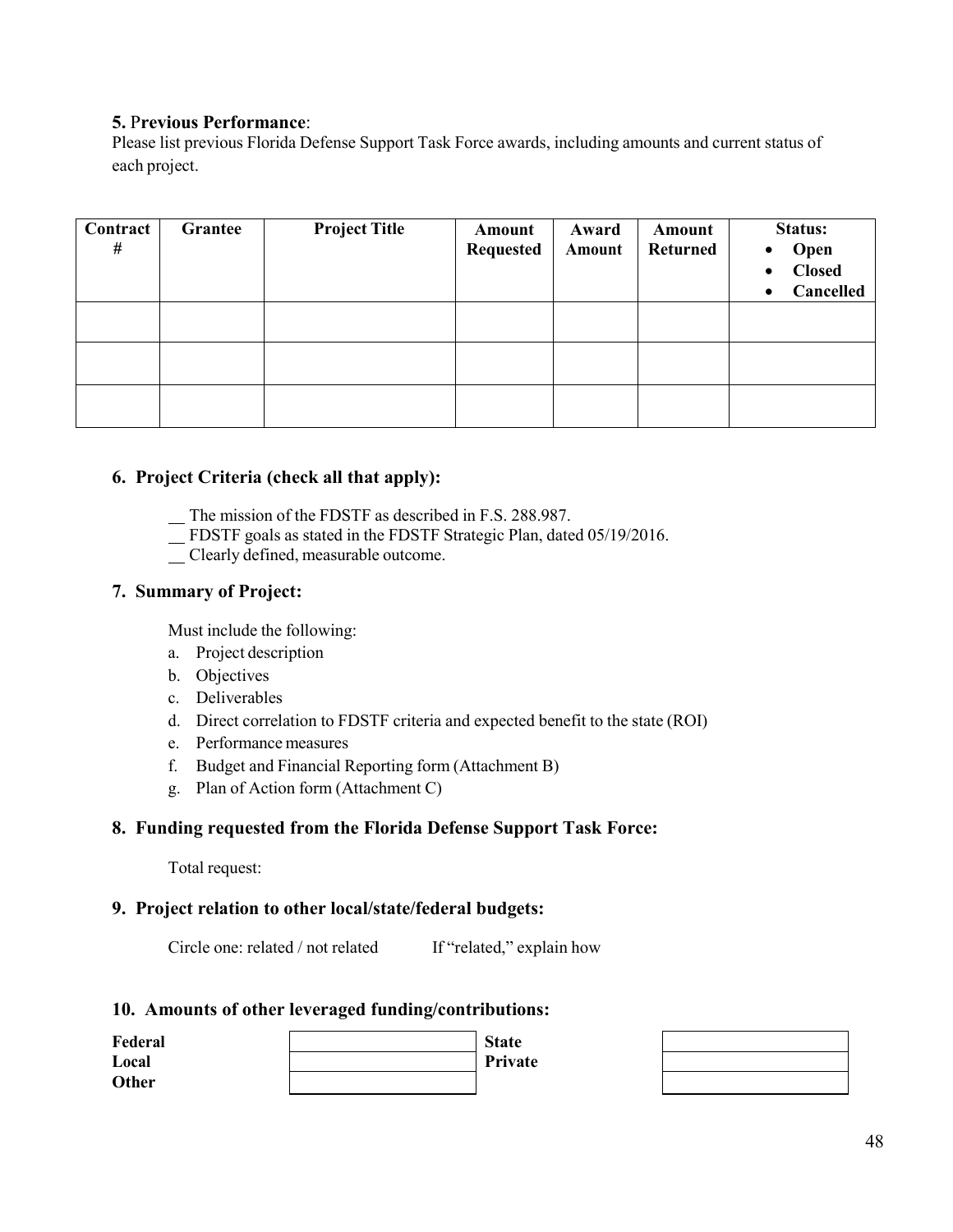#### **11. Estimated length of project:**

**Start Date** End Date

(Note: Projects should be able to be accomplished within one year of contracting. If the project is expected to take longer than one year to complete, then the applicant should justify the longer time period.)

#### **12. Suggested Quote to be Used in Press Release Announcing Grants:**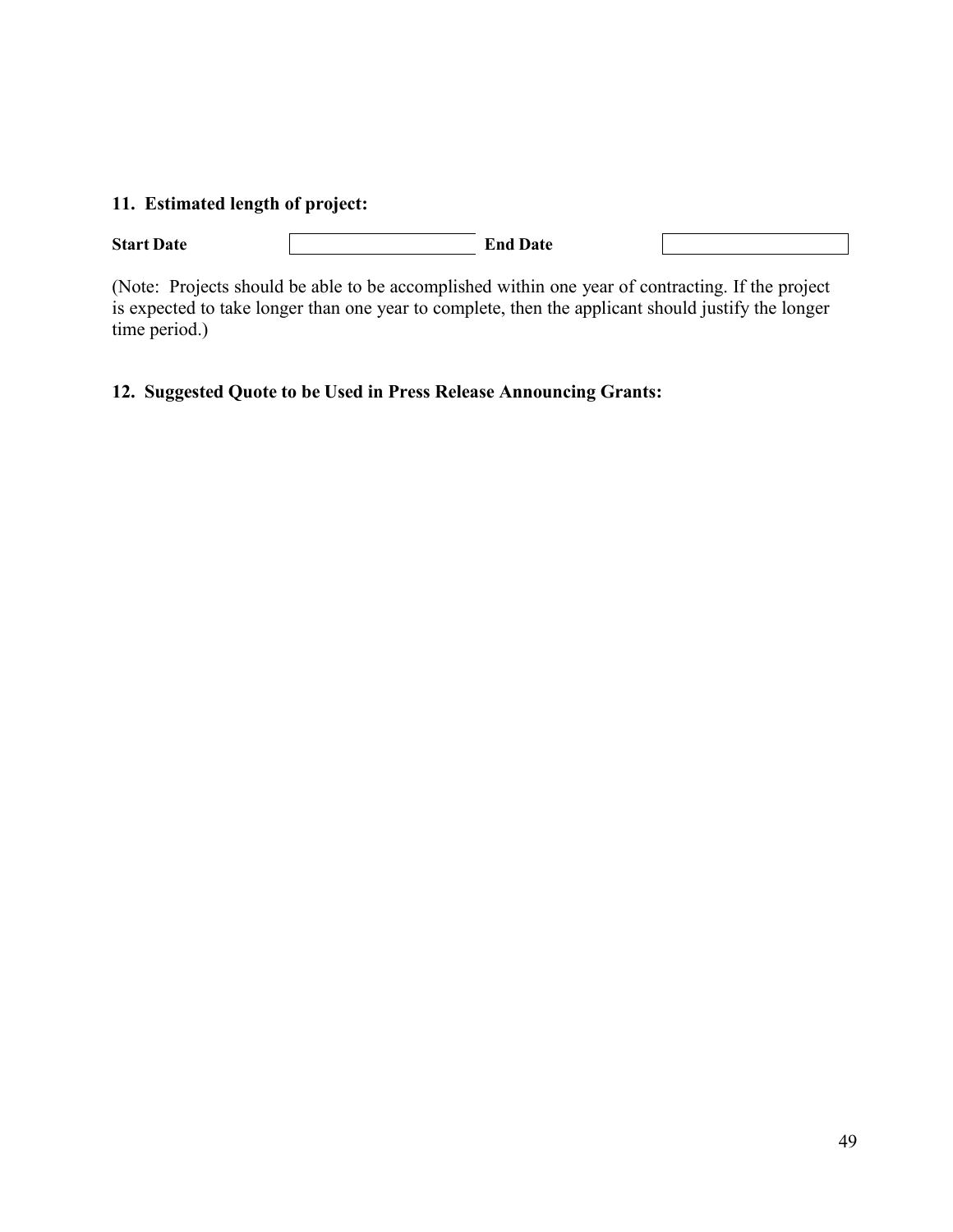#### **Attachment B: Budget and Financial Report Form**

FY 2017 – 2018 Florida Defense Support Task Force Grant Funding

Date

| <b>Budget</b><br><b>Match Program</b> |                     |                | <b>FDSTF</b>                | <b>Total Program</b> |                     |         |                    |                |               |
|---------------------------------------|---------------------|----------------|-----------------------------|----------------------|---------------------|---------|--------------------|----------------|---------------|
| Category                              | <b>Expenditures</b> |                | <b>Program Expenditures</b> |                      | <b>Expenditures</b> |         |                    |                |               |
|                                       | <b>Application</b>  |                | <b>Actual</b>               | <b>Application</b>   | <b>Actual</b>       |         | <b>Application</b> |                | <b>Actual</b> |
|                                       | <b>Budget</b>       |                |                             | <b>Budget</b>        |                     |         | <b>Budget</b>      |                |               |
|                                       |                     | <b>Current</b> | Program                     |                      | <b>Current</b>      | Program |                    | <b>Current</b> | Program to    |
|                                       |                     | Quarter        | to Date                     |                      | Quarter             | to Date |                    | Quarter        | <b>Date</b>   |
| <b>Task/Purchase</b>                  |                     |                |                             |                      |                     |         |                    |                |               |
| Activity 1:                           |                     |                |                             |                      |                     |         |                    |                |               |
| Activity 2:                           |                     |                |                             |                      |                     |         |                    |                |               |
| <b>Task/Purchase</b>                  |                     |                |                             |                      |                     |         |                    |                |               |
| Activity 3:                           |                     |                |                             |                      |                     |         |                    |                |               |
| Activity 4:                           |                     |                |                             |                      |                     |         |                    |                |               |
| <b>Task/Purchase</b>                  |                     |                |                             |                      |                     |         |                    |                |               |
| Activity 5:                           |                     |                |                             |                      |                     |         |                    |                |               |
| Activity 6:                           |                     |                |                             |                      |                     |         |                    |                |               |
| <b>TOTAL ALL</b><br><b>CATEGORIES</b> |                     |                |                             |                      |                     |         |                    |                |               |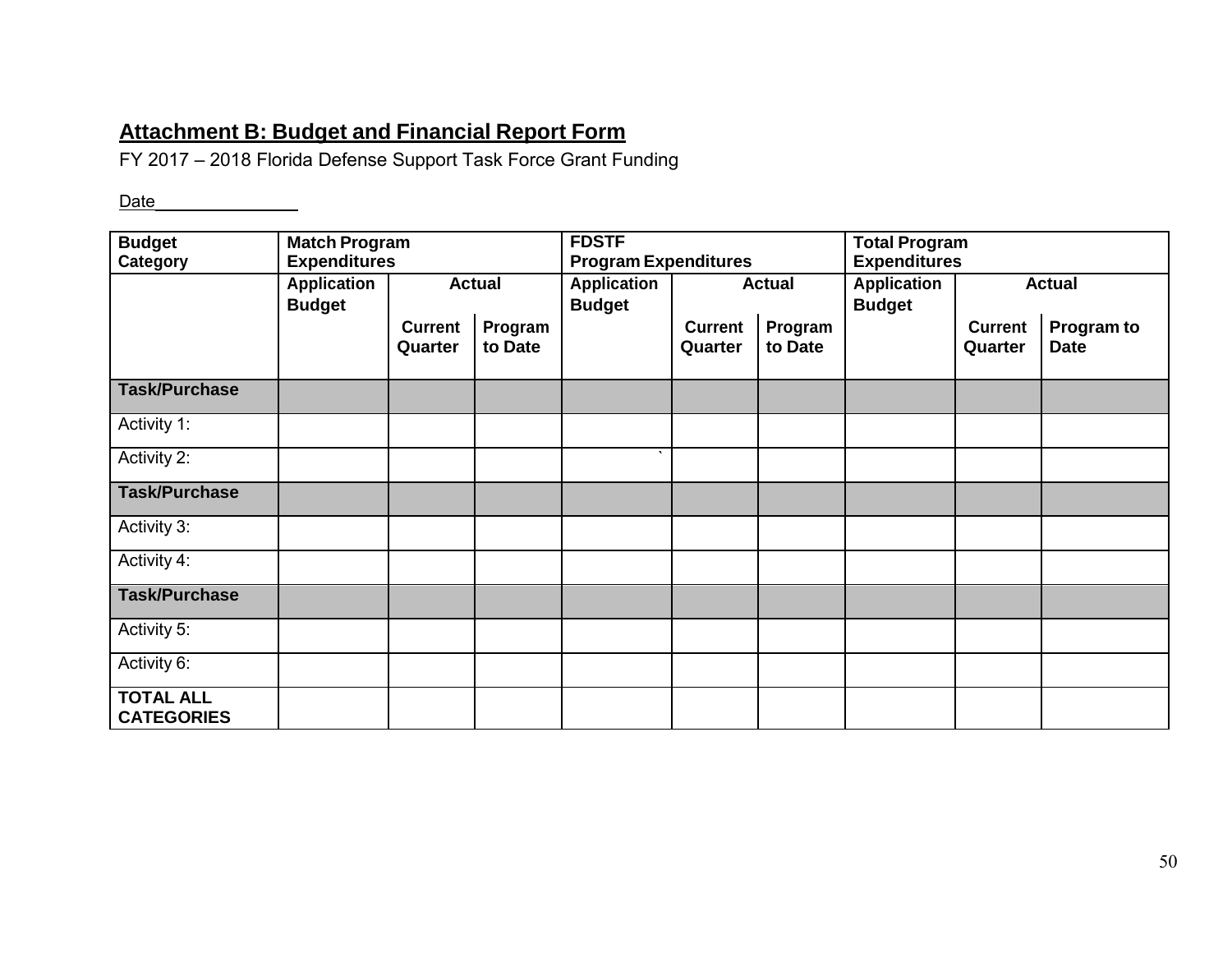#### **Attachment C: Plan of Action Form**

FY 2017 – 2018 Florida Defense Support Task Force Grant Funding

Date

| <b>Planned Activity</b> | <b>Budget Cost</b> | Objective | <b>Outcomes</b> | <b>Performance Measures</b> |
|-------------------------|--------------------|-----------|-----------------|-----------------------------|
| <b>Task</b>             |                    |           |                 |                             |
|                         |                    |           |                 |                             |
| Activity 1:             |                    |           |                 |                             |
|                         |                    |           |                 |                             |
| Activity 2:             |                    |           |                 |                             |
| <b>Task</b>             |                    |           |                 |                             |
|                         |                    |           |                 |                             |
| Activity 3:             |                    |           |                 |                             |
| Activity 4:             |                    |           |                 |                             |
| <b>Task</b>             |                    |           |                 |                             |
|                         |                    |           |                 |                             |
| Activity 5:             |                    |           |                 |                             |
| Activity 6:             |                    |           |                 |                             |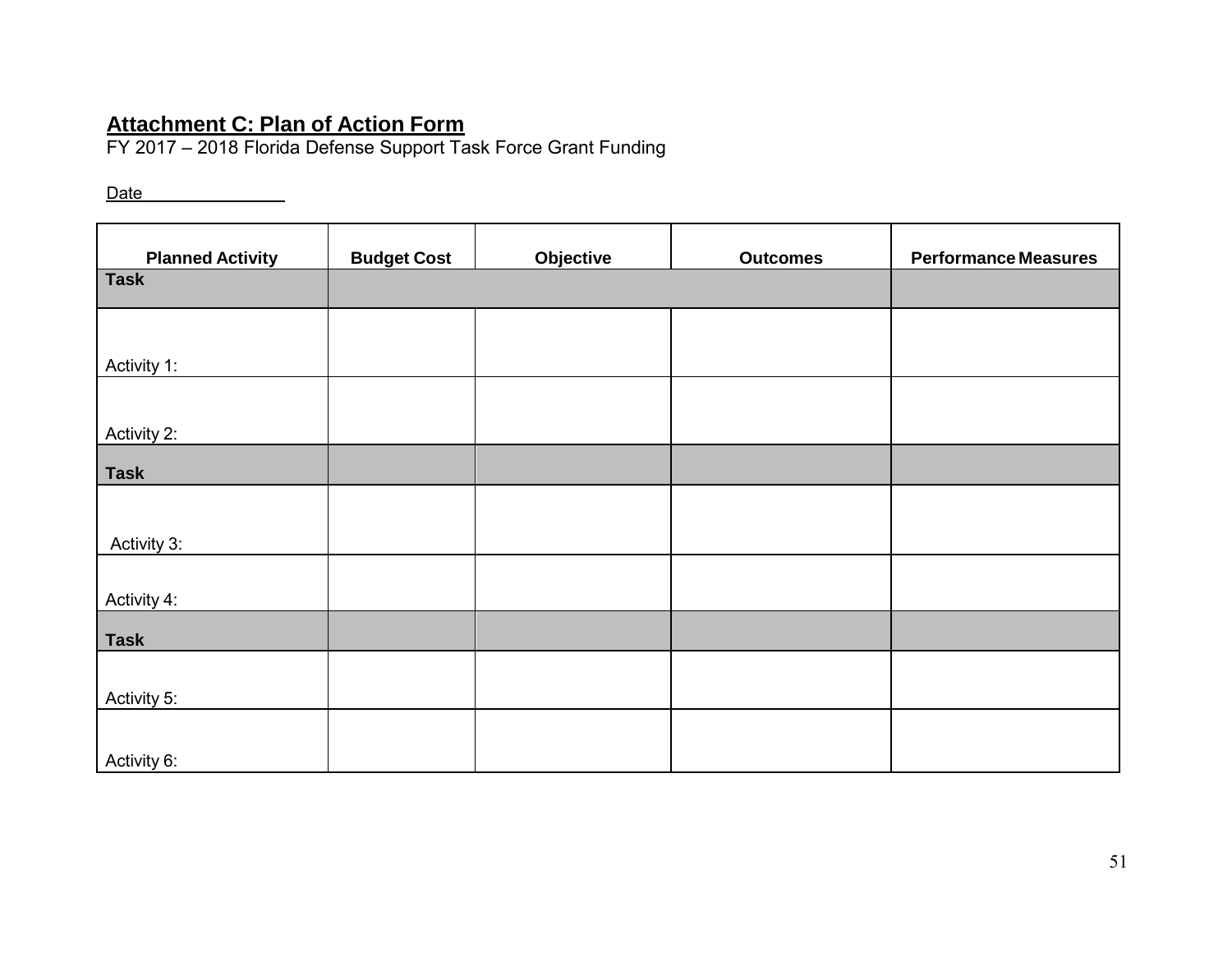

## **Florida Defense Support Task Force: Successes 2012 - 2016**

December 2, 2016

Created under Florida Statute 288.987, the thirteen-member Florida Defense Support Task Force (FDSTF) has the mission to make recommendations to preserve and protect military installations, support the state's position in research and development related to or arising out of military missions and contracting, and improve the state's military-friendly environment for service members, military dependents, military retirees, and businesses that bring military and base-related jobs to the state.

Successes 2012 – 2016:

- 1. Conducted 49 in person or conference call meetings and visited every major defense community around the state.
- 2. Developed and implemented a long range strategic plan to guide Task Force actions to protect, preserve and enhance Florida's military installations. This plan updated annually.
- 3. Completed (2012) comprehensive evaluation of the military value of all military installations. The Spectrum Group conducted this assessment and simultaneously conducted risk assessment of all bases in regard to possible realignment or closure.
- 4. Established a web site to disseminate military and defense-related information and established a system of weekly updates to keep members current on events and activities impacting Florida's military installations.
- 5. Contracted with The Principi Group to advocate in Washington, DC on behalf of Florida's military installations in conjunction with the Florida Congressional delegation and the Governor's Washington office. The Principi Group has been effective in the Pentagon and on Capitol Hill in gaining visibility on Florida's military and defense issues as well as providing tremendous assistance to Florida's local defense communities during their annual visits to Washington.
- 6. The Principi Group continues to evaluate and update the 2012 comprehensive Spectrum Group evaluation through a series of follow up visits to Florida's military installations to remain current on issues faced by the installation commanders. Additionally, The Principi Group met with local defense leaders to receive community input on issues impacting the installations.
- 7. Published 2015 "Florida Defense Industry Economic Impact Analysis" and the resultant 2015 Florida Defense Factbook and other marketing materials to educate and raise awareness of the economic impact of the military and defense industry to Florida's economy.
- 8. Published the 2016 Florida Military Friendly Guide, a handbook of state programs and laws that benefit military members and their families stationed in Florida.
- 9. Southeast Range Complex Conference In accordance with the Task Force directive, The Principi Group conducted a conference on the development of a Southeast Range Complex on 3 November 2016 in Orlando. There were 27+ attendees from the Army, Navy, Air Force, Office of Secretary of Defense and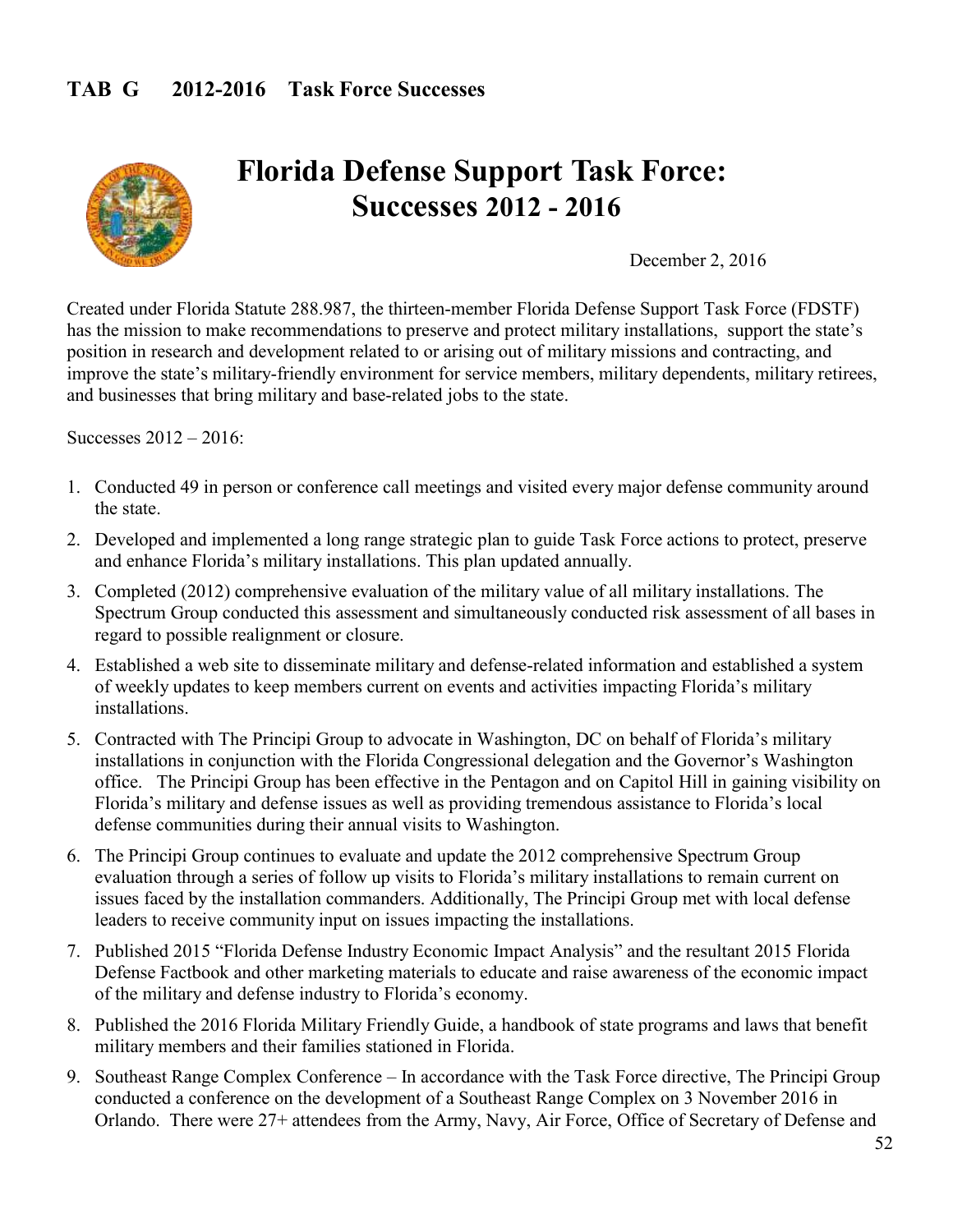many other stakeholders in attendance who had several presentations and robust conversations on the issues. This will enhance future cooperation of this critical resource for Florida.

- 10. Awarded 44 Task Force grants totaling \$10.1 million to local defense communities across the state to enhance the military value of Florida bases.
- 11. Supported military-friendly state legislation including:
	- Establishing a funded program to acquire non-conservation buffering lands adjacent to military installations.
	- Extending voter registration for deployed military members.
	- Providing continued Florida participation in the Interstate Compact for Military Children.
	- **Providing write in absentee ballots for all state and local elections for deployed service members.**
	- Allowing military spouses/dependents to keep their state of residence driver licenses while stationed in Florida.
	- Allowing automatic extensions for military spouse/dependent driver licenses while stationed outside of Florida.
	- **Providing a waiver of minimum age requirements for service members at hotels.**
	- Allowing out-of-state college tuition rates for the spouse and children of service members.
	- Allowing certain persons with disabilities to receive Medicaid home and community-based services if parent or legal guardian is an active duty military service member.
- 12. The Florida Defense Support Task Force has received tremendous support and significant funding from the Governor and Legislature since its inception in 2011.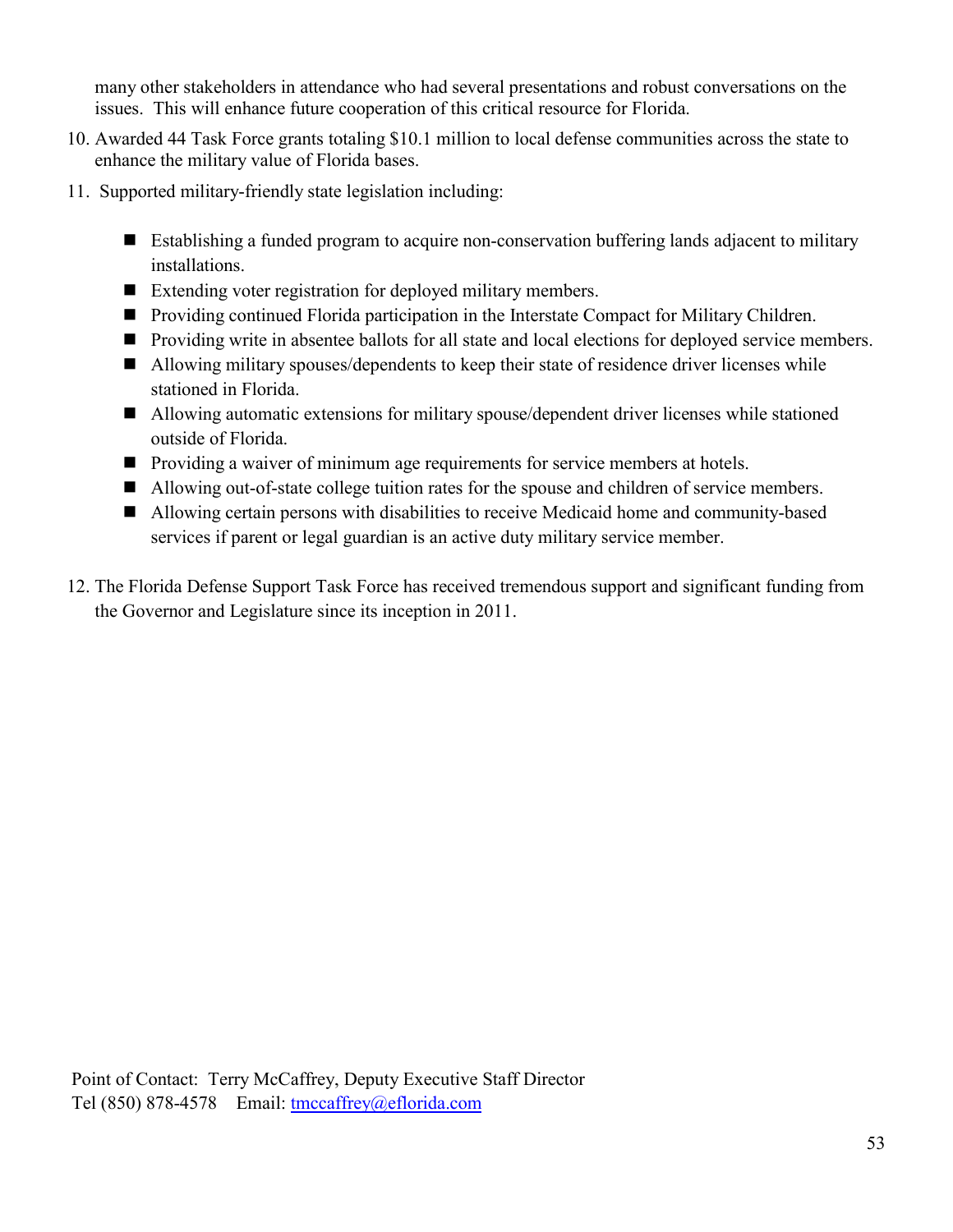#### **Florida Defense Support Task Force Annual Budget for FY 2016 - 2017 1 July 2016 through 30 June 2017 (as of: December 31, 2016)**

|                                      | FY 2016/17   |              |              |                 |
|--------------------------------------|--------------|--------------|--------------|-----------------|
| <b>Revenues</b>                      |              |              |              |                 |
| <b>Program Revenues</b>              |              |              |              |                 |
| Program Appropriation                | 1.750.000.00 |              |              |                 |
| <b>Total Program Revenues</b>        | 1,750,000.00 |              |              |                 |
| <b>Administrative Revenues</b>       |              |              |              |                 |
| Administrative Appropriation         | 250,000.00   |              |              |                 |
| <b>Total Administrative Revenues</b> | 250,000.00   |              |              |                 |
|                                      |              | Encumbered   | Unencumbered | Actual/Expended |
| <b>Expenses</b>                      |              |              |              |                 |
| <b>Program Expenses</b>              |              |              |              |                 |
| 3Advocacy                            | 895,932.00   | 923,630.00   |              | 475,665.78      |
| Military-Friendly Guide 2017         | 2,800.00     | 2,800.00     |              |                 |
| Local Grant Program                  | 823,566.00   | 250,000.00   | 573,56600    | 000             |
| <b>Total Program Expenses</b>        | 1,722,298.00 | 1,176,430.00 | 573,566.00   | 475,665.78      |
| <b>Administrative Expenses</b>       |              |              |              |                 |
| <b>Contract Executive Director</b>   | 25,442.31    | 14,000.00    | 11.442.31    | 14,000.00       |
| 1Staff Salaries & Benefits           | 190.890.00   | 93,423.40    |              | 93,423.40       |
| 2Task Force Meetings                 | 59, 110.00   | 13,439.28    |              | 13,439.28       |
| <b>Total Administrative Expenses</b> | 250,000.00   | 120,862.68   | 129,137.32   | 120,862.68      |
| <b>Total Expenses</b>                | 2,000,000.00 | 1,297,292.68 | 702,703.32   |                 |

Footnotes:

1 Line for three salaried staff. (Deputy Executive Director, Grants Manager, Administrative Staff)

2 Line includes travel, venue expense, A/V contractor, and other meeting cost as required for approximately 8 meetings.

3 Includes Amendment #5 for Stakeholder Conference in the amount of \$27 ,702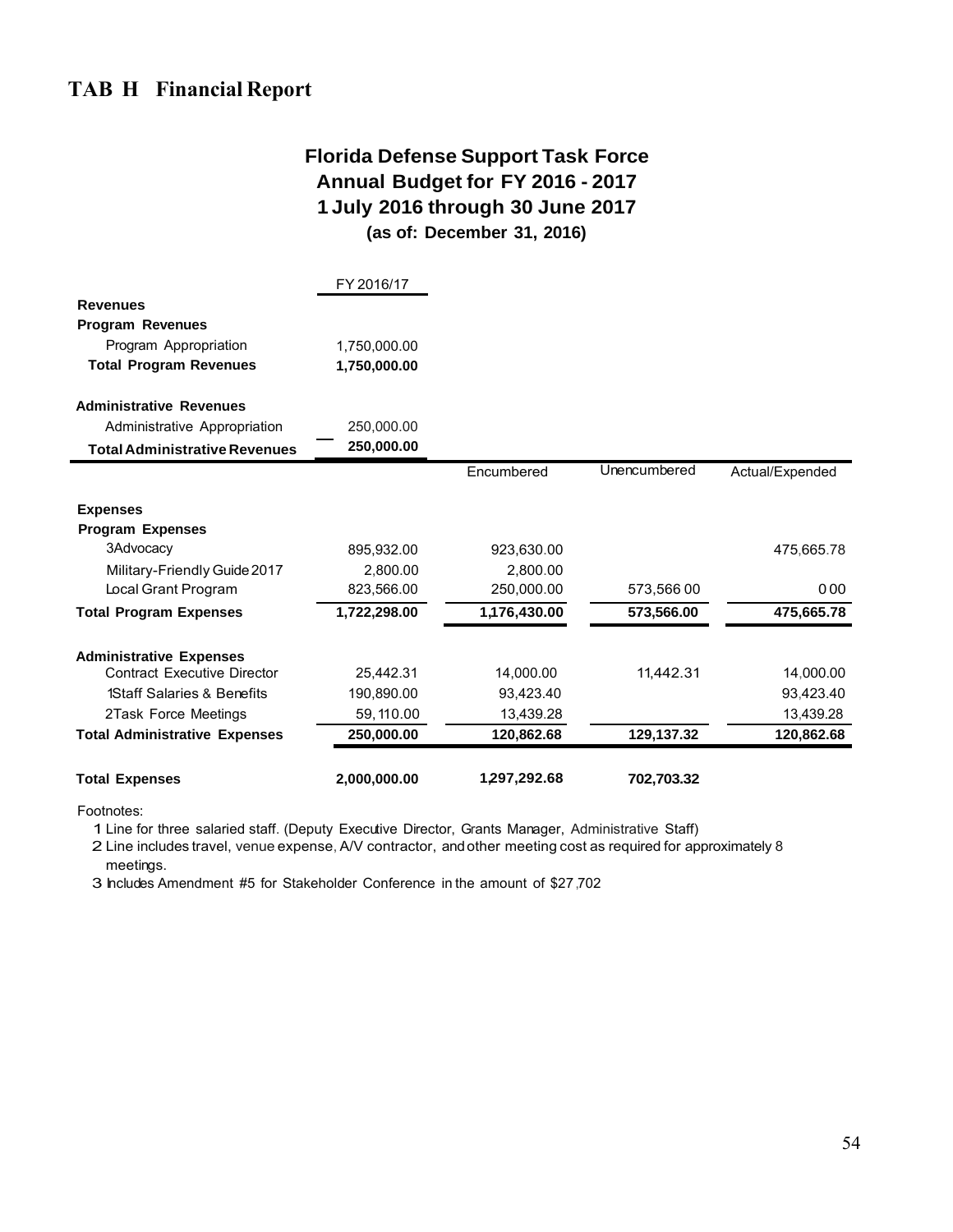#### **TAB I Summary of Progress of Task Force Grant Award Contracts**

## **Florida Defense Support Task Force Grant Program – Narrative Report**

Created in 2011 under Florida Statute 288.987, the Florida Defense Support Task Force (FDSTF) mission is to make recommendations to preserve and protect military installations, to support the state's position in research and development related to or arising out of military missions and contracting, and to improve the state's military-friendly environment for service members, military dependents, military retirees, and businesses that bring military and base-related jobs to the state.

Initiated in 2013, the Florida Defense Support Task Force grant program provides grants to assist accomplishment of the mission of the Task Force. This narrative report provides quarterly updates on all open Task Force grants or contracts awarded in FY 12-13, FY 13-14, FY 14-15, FY 15-16 and FY 16-17.

#### **Funding Request Summary -- As of: December 31, 2016 for Task Force Grant Activity**

**Grant Closed**

| $G$ rant#<br><b>End Date</b><br><b>Award Amount</b> | <b>Grantee</b>                                                                                                   | <b>Status/Progress</b>                                                                                        |
|-----------------------------------------------------|------------------------------------------------------------------------------------------------------------------|---------------------------------------------------------------------------------------------------------------|
| $13 - 02$<br>06/30/15<br>\$350,000                  | (FY 12-13) National<br>Center for Simulation<br>(Orlando) – Threat<br>mitigation plan                            | Project completed as of 06/05/15.<br>\$0.15 reverted back to the Task Force control.<br>Grant closed.         |
| $13 - 03$<br>04/17/14<br>\$100,000                  | (FY 12-13) Florida 8 A<br>Alliance - Support<br>veteran and defense small<br>businesses                          | Project completed as of 04/17/1.<br>\$300.56 reverted back to the Task Force control.<br><b>Grant closed.</b> |
| $13 - 05$<br>03/31/15<br>\$500,000                  | $(FY 12-13)$ Highlands<br>County – Acquire land or<br>easements to prevent<br>encroachment at Avon<br>Park Range | Project completed as of 04/14/15.<br>All grant funds expended.<br><b>Grant closed.</b>                        |

#### **1. Florida Defense Support Task Force Grants FY 12-13**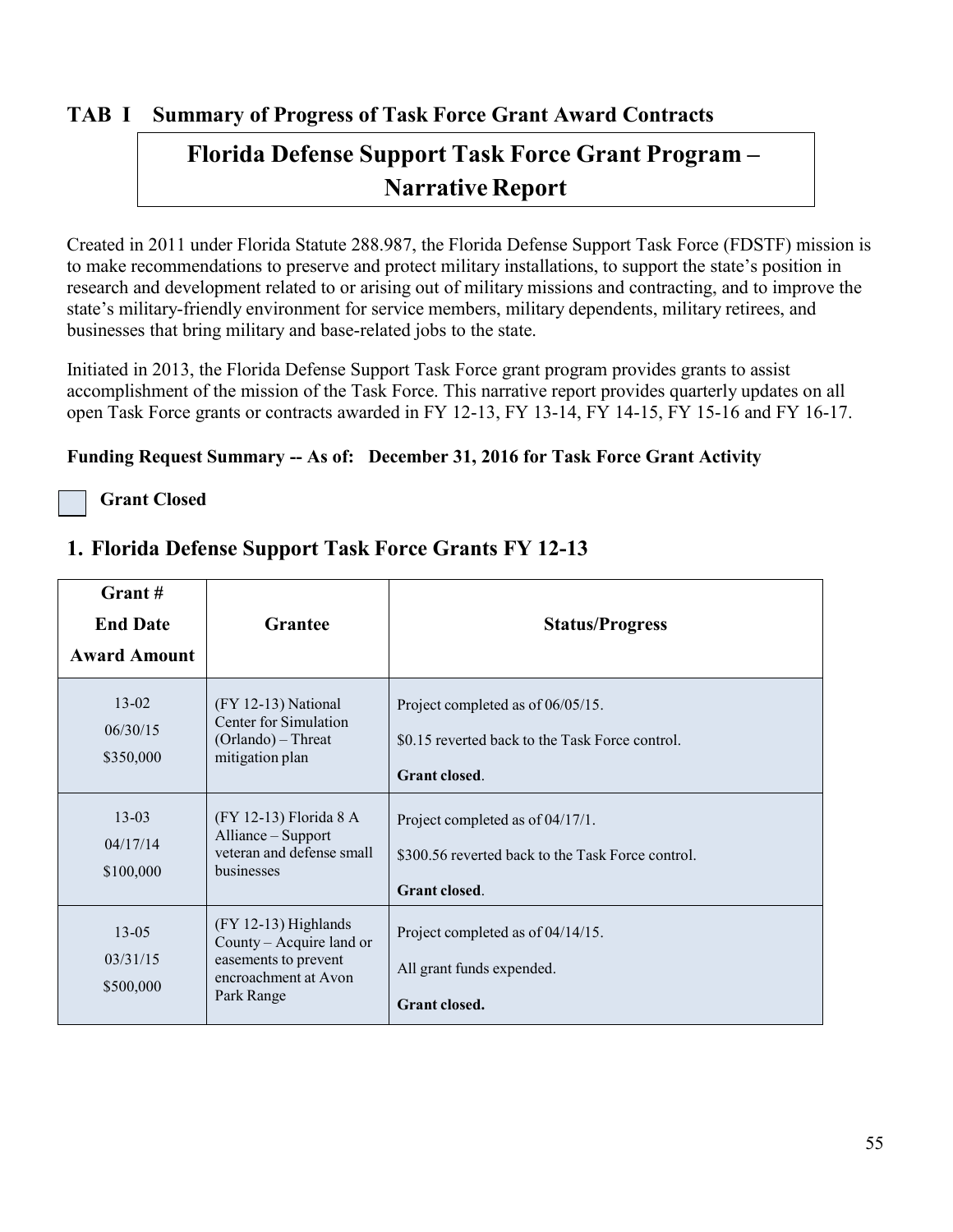| $13 - 06$<br>04/30/14<br>\$160,000 | (FY 12-13) Santa Rosa<br>County - Build a fence to<br>separate NAS Whiting<br>Field from the Whiting<br><b>Aviation Park.</b>                                                                                                     | Project completed as of 04/07/14.<br>\$30,600 reverted back to the Task Force control.<br><b>Grant closed.</b>                                                |
|------------------------------------|-----------------------------------------------------------------------------------------------------------------------------------------------------------------------------------------------------------------------------------|---------------------------------------------------------------------------------------------------------------------------------------------------------------|
| $13 - 07$<br>01/31/15<br>\$130,000 | (FY 12-13) Tampa Bay<br>Defense Alliance<br>(TBDA)-Establish<br>cohesive organization                                                                                                                                             | Project completed as of 01/31/15.<br>\$769.37 reverted back to the Task Force control.<br><b>Grant closed.</b>                                                |
| $13 - 08$<br>06/23/14<br>\$225,000 | (FY 12-13) The Andrews<br>Institute – Provide<br>treatment for special<br>operations wounded<br>warriors                                                                                                                          | Completed treatment for 50 wounded warriors for an average of 5<br>weeks per participant as of 12/31/13.<br>All grant funds expended.<br><b>Grant</b> closed. |
| $13-10$<br>05/11/15<br>\$200,000   | (FY 12-13) City of<br>Jacksonville Military<br>Affairs, Veterans and<br><b>Disabled Services</b><br>Department – Creation of<br>a support maritime<br>research and development<br>capability at NS Mayport                        | Project completed as of 5/11/15.<br>\$28,474.23 reverted back to the Task Force control.<br><b>Grant closed.</b>                                              |
| $13 - 11$<br>12/11/14<br>\$250,000 | (FY 12-13) City of<br>Jacksonville Military<br>Affairs, Veterans and<br><b>Disabled Services</b><br>Department – Creation of<br>new explosives disposal<br>proficiency training range<br>bunker on Jacksonville<br>Air Guard Base | Project completed as of 11/07/14.<br>\$318.00 reverted back to the Task Force control.<br><b>Grant</b> closed.                                                |

## **2. Florida Defense Support Task Force Grants FY 13-14**

| Grant#<br><b>End Date</b><br><b>Award Amount</b> | Grantee                                                                                                                              | <b>Status/Progress</b>                                                         |
|--------------------------------------------------|--------------------------------------------------------------------------------------------------------------------------------------|--------------------------------------------------------------------------------|
| $14 - 02$<br>7/31/15<br>\$474,000                | $(FY 13-14)$ Clay County<br>Development Authority-<br>Camp Blanding Joint<br>Training Center (CBJTC)<br>- Airspace Control<br>System | Project completed as of 7/31/15.<br>All grant funds expended.<br>Grant closed. |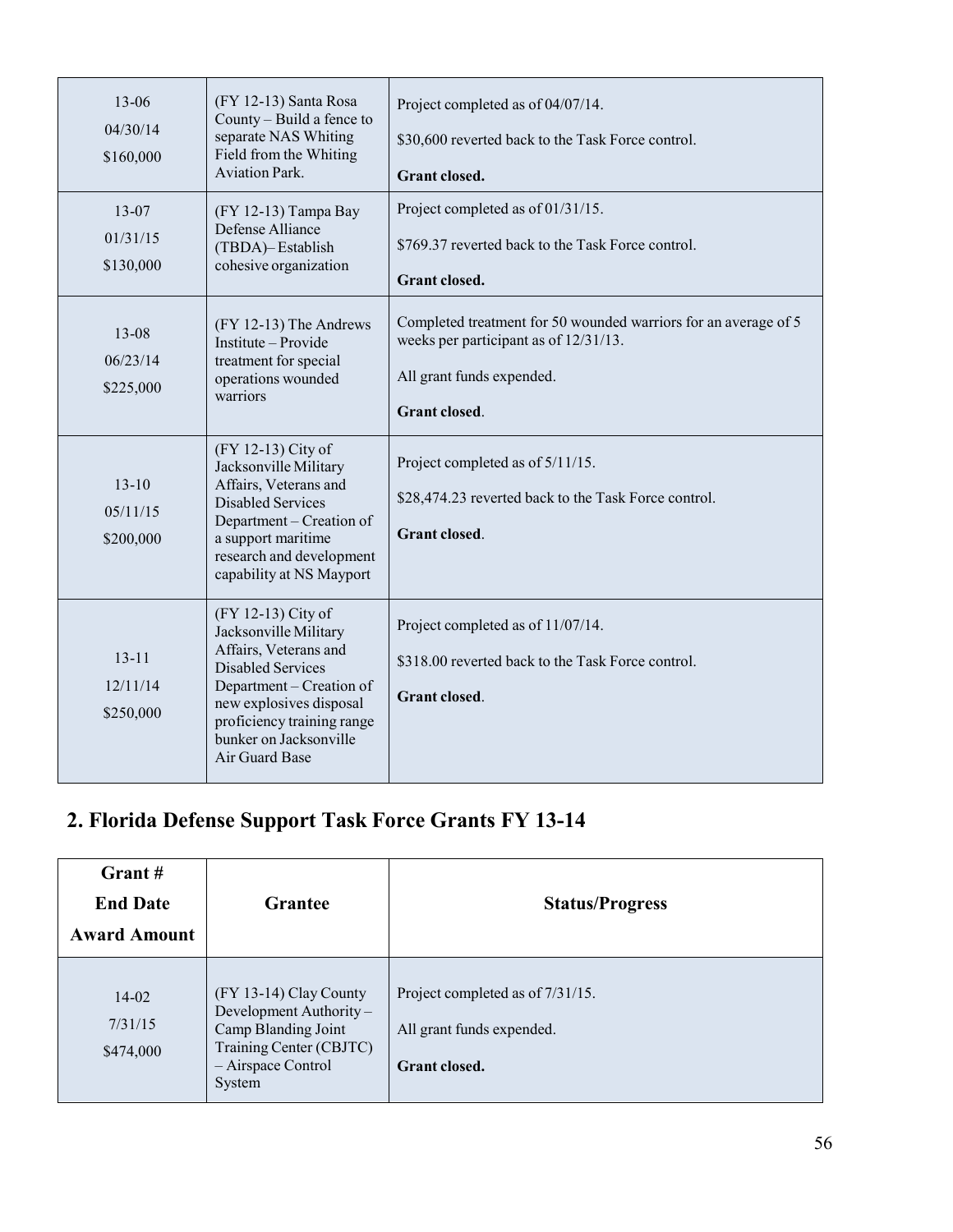| 14-03<br>03/12/15<br>\$255,000     | (FY 13-14) Clay County<br>Development Authority-<br>Camp Blanding Joint<br>Training Center (CBJTC)<br>- Mass Warning and<br>Notification System | The installation of mass notification system was completed on<br>$07/08/14$ .<br>All grant funds expended.<br><b>Grant closed</b>                                                                                                                                                                                                                                                                                                                                                                                                                                                                                                                                                                                                                                                                                             |
|------------------------------------|-------------------------------------------------------------------------------------------------------------------------------------------------|-------------------------------------------------------------------------------------------------------------------------------------------------------------------------------------------------------------------------------------------------------------------------------------------------------------------------------------------------------------------------------------------------------------------------------------------------------------------------------------------------------------------------------------------------------------------------------------------------------------------------------------------------------------------------------------------------------------------------------------------------------------------------------------------------------------------------------|
| 14-04<br>01/23/15<br>\$25,000      | (FY 13-14) City of<br>Niceville-<br>Implementation of 2009<br>Eglin AFB Joint Land<br>Use Study (JLUS)<br>Recommendations                       | Project completed as of 03/19/15.<br>All grant funds expended.<br>Grant closed.                                                                                                                                                                                                                                                                                                                                                                                                                                                                                                                                                                                                                                                                                                                                               |
| 14-05<br>06/30/17<br>\$500,000     | $(FY 13-14)$ Economic<br>Development Alliance of<br>Bay County (BayEDA) -<br>LambdaRail Expansion<br>Project                                    | Bay Board of County Commissioners voted to include the Bay<br>Technology Initiative project at \$1.133 million as its top ranked<br>project on October 4, 2016. The next step is to submit the amount<br>to the County's prioritized projects of RESTORE, Pot 1 funding,<br>which will now go to the application phase to the U.S. Treasury.<br>Bay EDA is working with its contractor to move forward with the<br>next phase funded by the Florida Defense Support Task Force<br>Grant program. Project stakeholders would like to discuss options<br>forward with FDSTF leadership to outline, for Task Force<br>concurrence, of plans forward.<br>The Economic Development Alliance of Bay County's request to<br>extend the June 30, 2016 end date of this contract was approved<br>with a new end date of June 30, 2017. |
| 14-06<br>12/31/15<br>\$350,000     | (FY 13-14) National<br>Center for Simulation -<br>Threat mitigation plan                                                                        | Project Completed as of 04/01/2016.<br>All grant funds expended.<br><b>Grant Closed</b>                                                                                                                                                                                                                                                                                                                                                                                                                                                                                                                                                                                                                                                                                                                                       |
| 14-08<br>05/31/15<br>\$225,000     | (FY 13-14) Tampa Bay<br>Defense Alliance –<br>Develop a strategic<br>campaign championing<br>MacDill AFB                                        | Project completed as of 05/31/15.<br>\$1,357.95 reverted back to the Task Force control.<br>Grant closed.                                                                                                                                                                                                                                                                                                                                                                                                                                                                                                                                                                                                                                                                                                                     |
| 14-09<br>5/31/15<br>\$150,000      | (FY 13-14) Florida 8 A<br>Alliance - Support<br>veteran and defense small<br>businesses                                                         | Project Completed as of 03/23/2016.<br>All grant funds expended.<br><b>Grant Closed</b>                                                                                                                                                                                                                                                                                                                                                                                                                                                                                                                                                                                                                                                                                                                                       |
| $14 - 10$<br>05/30/15<br>\$195,000 | (FY 13-14) Economic<br>Development Council of<br>Okaloosa County - Tri-<br>County Community<br>Partnership Initiative<br>(TCPI)                 | Project completed as of 05/30/15.<br>\$22,291.54 reverted back to the Task Force control.<br>Grant closed.                                                                                                                                                                                                                                                                                                                                                                                                                                                                                                                                                                                                                                                                                                                    |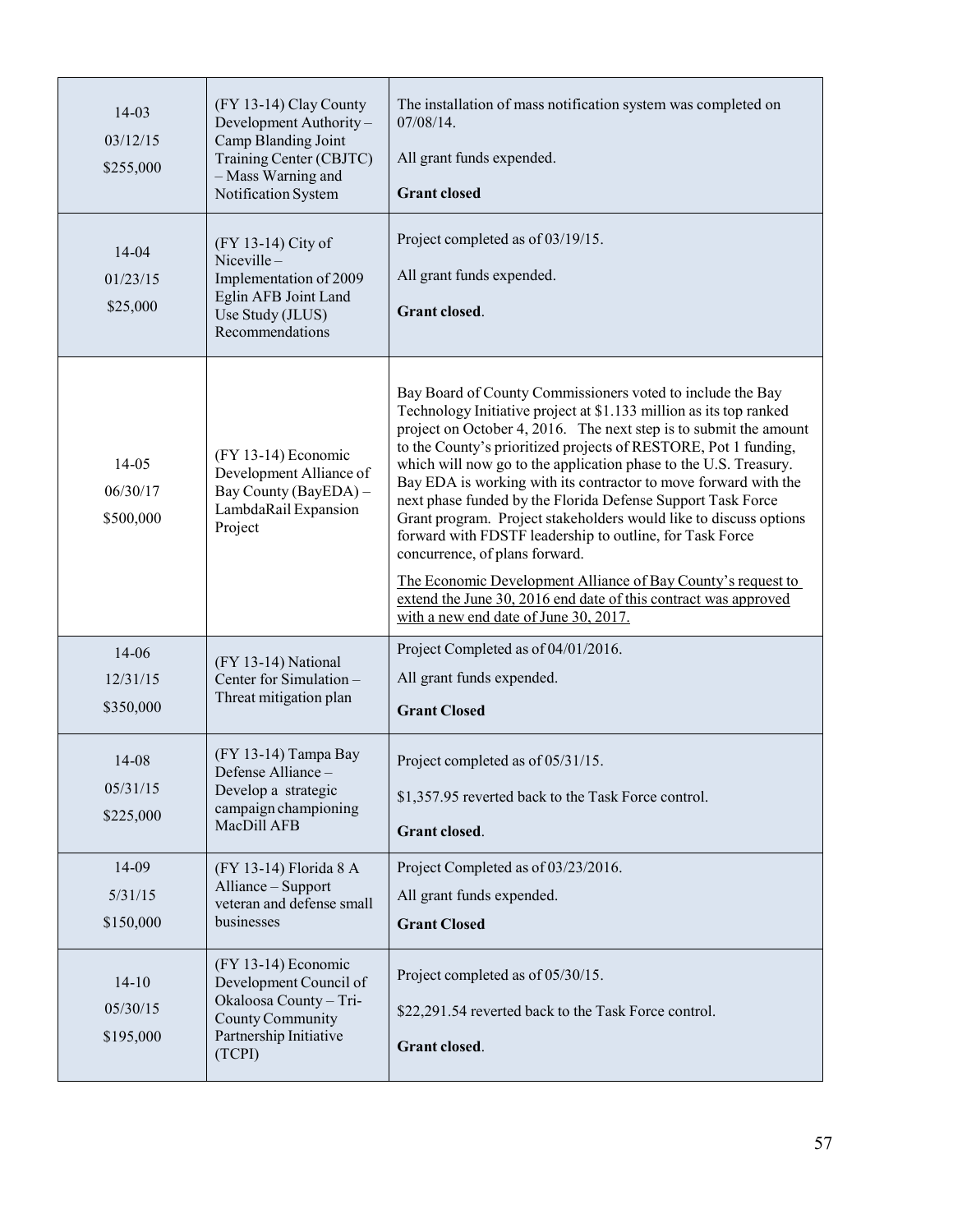|          |                                            | Project completed as of 03/19/15.               |
|----------|--------------------------------------------|-------------------------------------------------|
| 14-11    | $(FY 13-14)$ Florida's                     |                                                 |
| 04/24/15 | Great Northwest – Five<br>County Marketing | \$0.04 reverted back to the Task Force control. |
| \$50,000 | Diversification Plan                       | <b>Grant closed.</b>                            |
|          |                                            |                                                 |

## **3. Florida Defense Support Task Force Grants FY 14-15**

| Grant#<br><b>End Date</b><br>Award<br><b>Amount</b> | <b>Grantee</b>                                                                                                                                                                           | <b>Status/Progress</b>                                                                                                                                                                                                                                                                                                                      |
|-----------------------------------------------------|------------------------------------------------------------------------------------------------------------------------------------------------------------------------------------------|---------------------------------------------------------------------------------------------------------------------------------------------------------------------------------------------------------------------------------------------------------------------------------------------------------------------------------------------|
| $15-01$<br>07/31/2016<br>\$400,000                  | (FY 14-15) Clay County<br>Development Authority-<br>Purchase of 159 acres<br>adjacent to Camp Blanding<br>to provide buffer from<br>incompatible land<br>development and<br>encroachment | Project completed as of 07/27/2016<br>\$5,274.25 was reverted.<br><b>Grant closed.</b>                                                                                                                                                                                                                                                      |
| $15-02$<br>05/31/2016<br>\$150,000                  | (FY 14-15) Tampa Bay<br>Defense Alliance (TBDA)<br>- Execute strategic plan<br>(MacDill 2025) to<br>champion MacDill AFB                                                                 | TBDA held meeting with local stakeholders, and attended the<br>Association of Defense Communities (ADC) Conference, the<br>NDIA SOFIC training, and other events which afforded them an<br>opportunity to showcase MacDill AFB. The organization<br>continues to advocate for MacDill.<br>All grant funds expended.<br><b>Grant</b> closed. |
| $15-03$<br>08/31/16<br>\$350,000                    | $(FY 14-15)$ University of<br>West Florida - Implement<br>program to identify and<br>train military and veterans<br>in information technology<br>and cybersecurity skills                | Project completed as of 08/31/2016<br>All Funds Expended<br><b>Grant closed.</b>                                                                                                                                                                                                                                                            |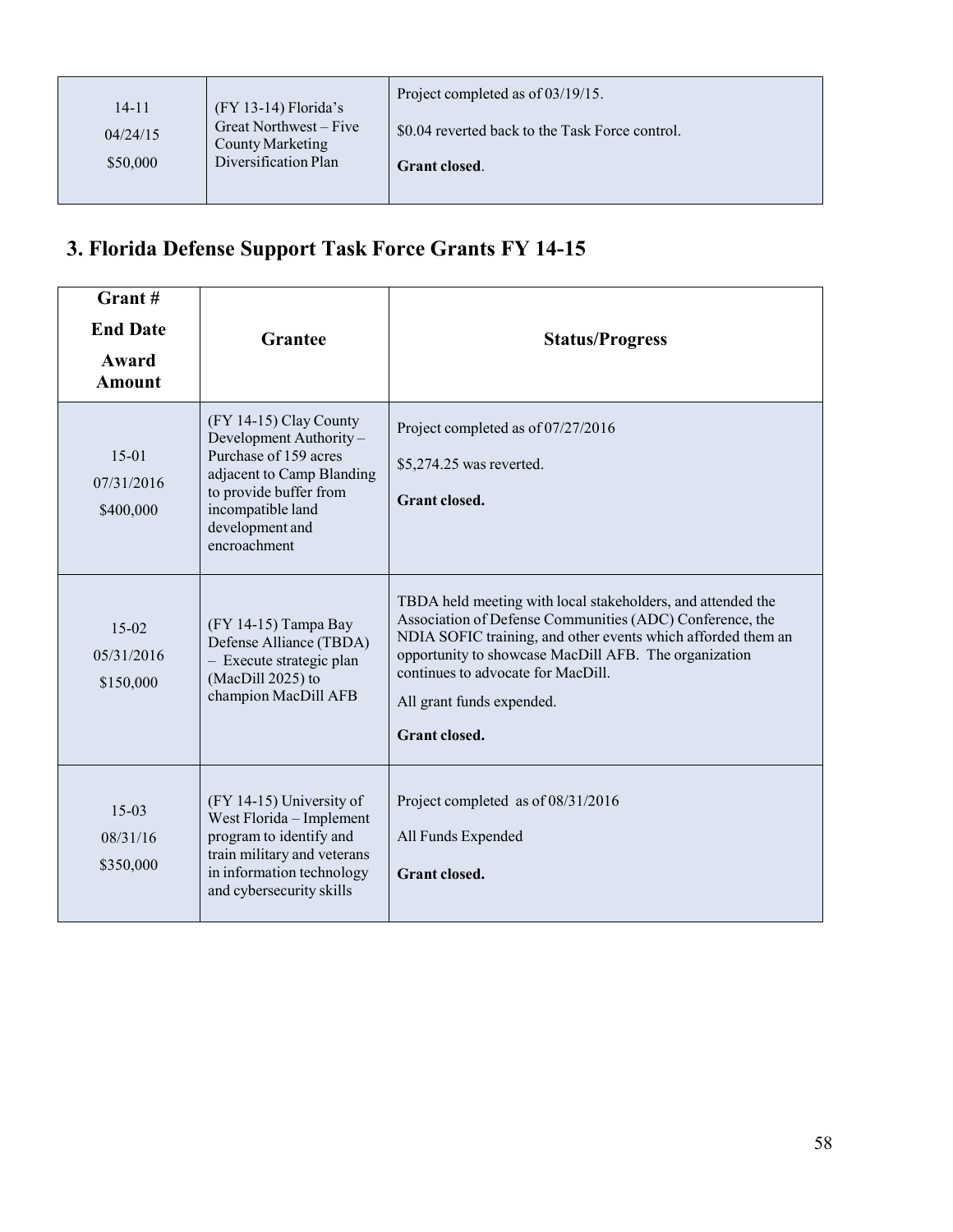| 15-04<br>06/30/2017<br>\$240,000   | (FY 14-15) National<br>Center for Simulation -<br>Implement strategic plan to<br>retain Team Orlando and<br>address office space<br>shortage                                                                  | MODTF BRAC mitigation activity continued during the quarter to<br>include meetings with University of Central Florida (UCF),<br>stakeholders, legal counsel, and the Executive Director of the<br>Research Park to map a way forward. Lt Gen Baptiste and George<br>Cheros met with Orlando EDC to discuss creating in informational<br>video. Lt Gen Baptiste was interviewed by the Orlando Sentinel<br>regarding BRAC. Lt Gen Baptiste represented NCS and Military<br>Simulation and Training (MS&T) at an orientation/familiarization<br>for Congressman Diaz-Balart to increase his understanding of the<br>MS&T industry in Florida and its impact on military readiness and<br>National Security.<br>The National Center for Simulation's request to extend the<br>January 8. 2015 end date of this contract was approved with a<br>new end date of June 30, 2017. The contract amendment has<br>been sent. |
|------------------------------------|---------------------------------------------------------------------------------------------------------------------------------------------------------------------------------------------------------------|---------------------------------------------------------------------------------------------------------------------------------------------------------------------------------------------------------------------------------------------------------------------------------------------------------------------------------------------------------------------------------------------------------------------------------------------------------------------------------------------------------------------------------------------------------------------------------------------------------------------------------------------------------------------------------------------------------------------------------------------------------------------------------------------------------------------------------------------------------------------------------------------------------------------|
| $15 - 05$<br>01/23/16<br>\$285,000 | $(FY 14-15)$ Economic<br>Development Council of<br>Okaloosa County -<br>Continued development of<br>public-private partnerships<br>to improve the military<br>value of Eglin AFB and<br><b>Hurlburt Field</b> | Project Completed as of 03/23/2016.<br>All grant funds expended.<br>Grant closed.                                                                                                                                                                                                                                                                                                                                                                                                                                                                                                                                                                                                                                                                                                                                                                                                                                   |
| $15 - 06$<br>02/16/16<br>\$25,000  | (FY 14-15) Florida's Great<br>Northwest - Implement<br>marketing program to<br>aerospace and defense<br>industries to bring veterans<br>jobs to NW Florida                                                    | Project completed as of 11/23/15.<br>All grant funds expended.<br><b>Grant closed.</b>                                                                                                                                                                                                                                                                                                                                                                                                                                                                                                                                                                                                                                                                                                                                                                                                                              |
| 15-07<br>02/16/16<br>\$20,654      | (FY 14-15) Santa Rosa<br>County $-$ Site clearing to<br>improve force protection at<br><b>NAS Whiting Field</b>                                                                                               | Project completed.<br>\$0.25 was reverted.<br>Grant closed.                                                                                                                                                                                                                                                                                                                                                                                                                                                                                                                                                                                                                                                                                                                                                                                                                                                         |
| 15-08<br>04/30/2016<br>\$100,000   | (FY 14-15) Florida 8 (a)<br>Alliance - Develop<br>defense industry and<br>veteran owned small<br>business growth and job<br>creation                                                                          | Project completed as of 04/30/2016<br>Forfeited \$319.17<br>Pending final grant payment.                                                                                                                                                                                                                                                                                                                                                                                                                                                                                                                                                                                                                                                                                                                                                                                                                            |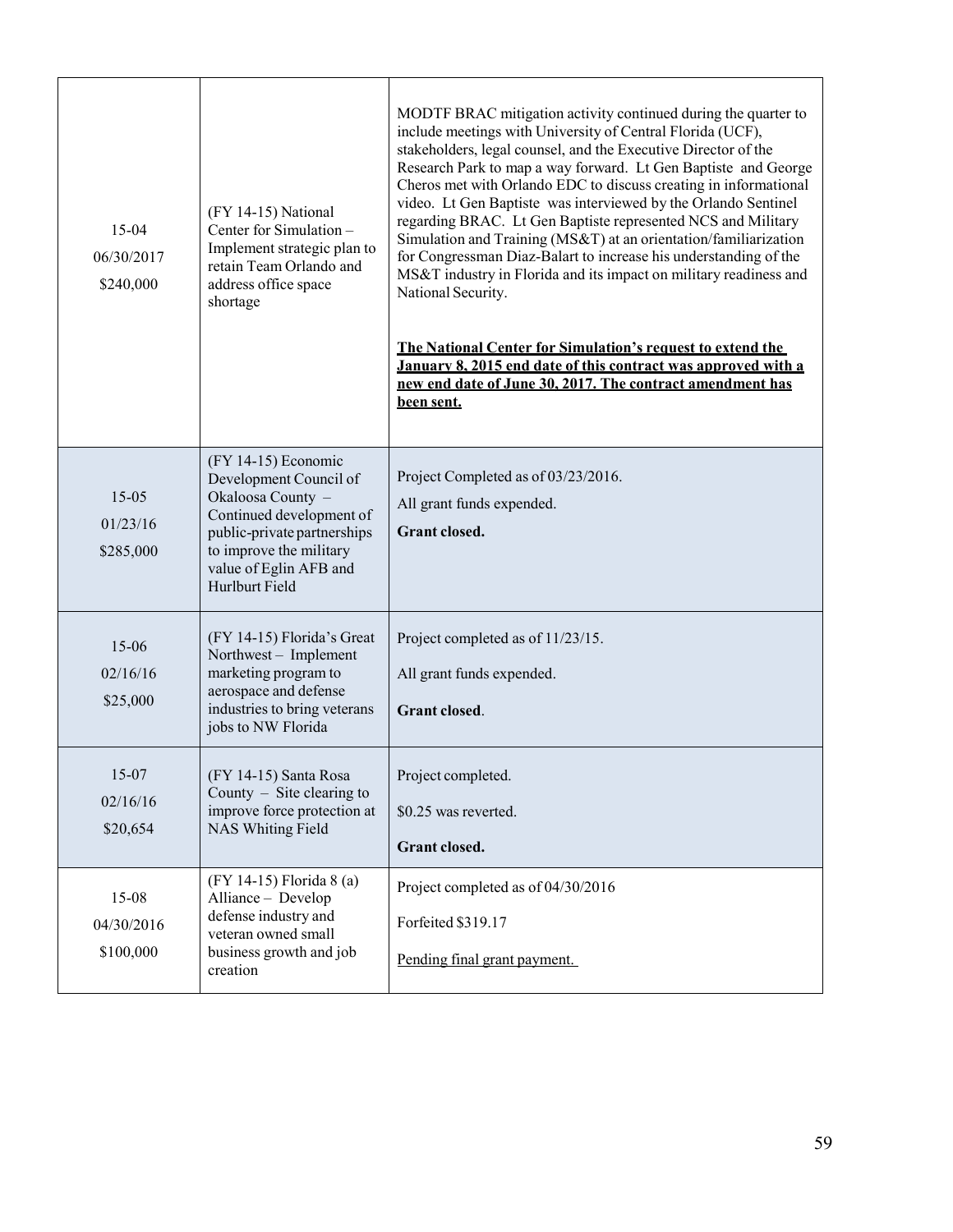| $15-09$<br>08/24/17<br>\$150,000     | (FY 14-15) Career Source<br>Gulf Coast - Provide<br>meaningful employment<br>and training services to<br>transitioning military<br>members                              | The military reemployment initiative continues to make steady<br>progress. Grantee continued with the online survey for "Transition<br>Assistance Program (TAP) Workshop at Tyndall and Eglin AFBs.<br>CareerSource Gulf Coast contracted with Advent Services as a<br>data/technical consultant for the project. Officials with the<br>Department of Defense (DoD) have been very supportive of the<br>project. However, they have instructed the grantee to start on a<br>small scale using Air Force data only. An effort is being made to<br>expand to other services given the successful implementation of<br>phase I.<br><b>CareerSource Gulf Coast request to extend the August 24,</b><br>2016 end date was approved with a new project end date of<br><b>August 24, 2017.</b> |
|--------------------------------------|-------------------------------------------------------------------------------------------------------------------------------------------------------------------------|-----------------------------------------------------------------------------------------------------------------------------------------------------------------------------------------------------------------------------------------------------------------------------------------------------------------------------------------------------------------------------------------------------------------------------------------------------------------------------------------------------------------------------------------------------------------------------------------------------------------------------------------------------------------------------------------------------------------------------------------------------------------------------------------|
| $15-10$<br>06/30/2016<br>\$200,000   | $(FY 14-15)$ Bay County -<br><b>Expand Bay County</b><br><b>Intelligent Transportation</b><br>System to synchronize<br>traffic lights on access<br>roads to Tyndall AFB | Project completed as of 06/30/2016<br>All grant funds expended.<br>Pending final grant payment.                                                                                                                                                                                                                                                                                                                                                                                                                                                                                                                                                                                                                                                                                         |
| $15 - 11$<br>03/31/2018<br>\$100,000 | $(FY 14-15)$ City of Key<br>West-Road Access via<br><b>Truman Waterfront Park</b>                                                                                       | The Navy has issued "in-kind" project authorization to construct<br>the Entry Control Point. This work is currently under design. The<br>design will incorporate the FDSTF component of the Entry<br>Control Point which is the roadway north from the Navy fence line<br>to the Truman Waterfront Park spline road traffic circle. NTP 1<br>(including the Entry Control Point) is scheduled for completion in<br>December 2016, subject to Navy approvals and authorization to<br>proceed.<br>City of Key West Request to extend the March 16, 2015 end<br>date to March 31. 2018 was approved and the amendment<br>executed.                                                                                                                                                         |
| $15 - 12$<br>03/15/16<br>\$135,000   | (FY 14-15) Air Force<br>Enlisted Village - Provide<br>assistance in construction<br>of veterans housing in Ft.<br>Walton Beach area                                     | Project completed as of 05/29/15.<br>All grant funds expended.<br><b>Grant closed.</b>                                                                                                                                                                                                                                                                                                                                                                                                                                                                                                                                                                                                                                                                                                  |
| $15 - 14$<br>04/20/17<br>\$500,000   | (FY 14-15) Polk County -<br>Protect Avon Park Range<br>from incompatible land use<br>through acquisition of land<br>or specific property rights                         | Title work and appraisal has been reviewed by the Army Corp of<br>Engineers under a separate Defense Grant anticipated to be used<br>towards this project. An update of the appraisal is required due to<br>the length of the review appraisal. Negotiations on the Deed<br>easement are underway and is being funded by a separate Defense<br>Grant. The major funding of this grant is for the actual easement<br>purchase. Sentinel Landscape Designation awarded to Avon Park<br>Air Force Range. Anticipate closing on the first phase this<br>calendar year.                                                                                                                                                                                                                      |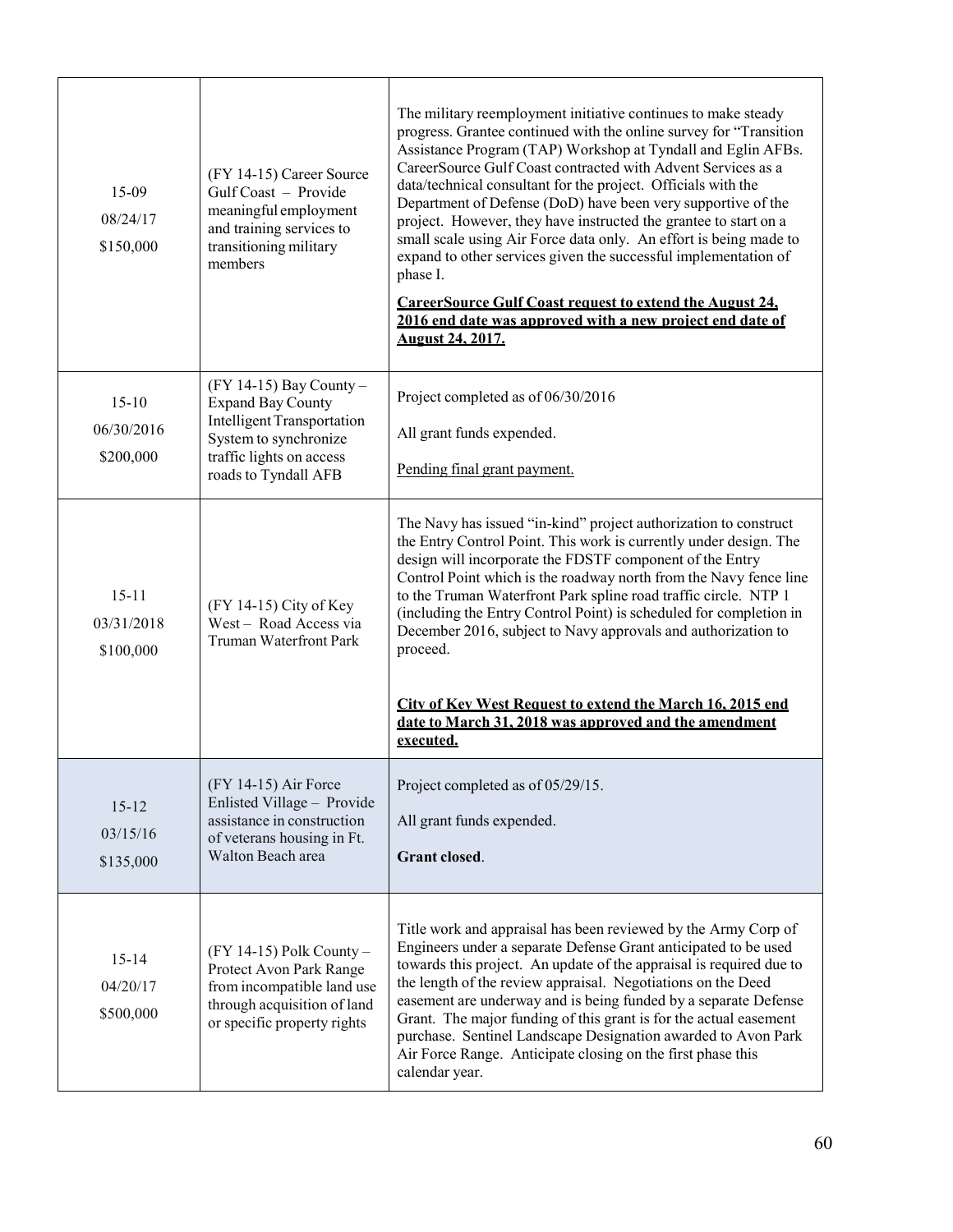#### 16-01 08/13/16 \$400,000 (FY 15-16) Clay County Development Authority – Purchase 410 acres adjacent to Camp Blanding to buffer from incompatibility development and encroachment Project completed as of 11/30/2015. All grant funds expended. **Grant closed**. 16-02 02/28/2017 \$175,000 (FY 15-16) Tampa Bay Defense Alliance – Execute MacDill 2025 TBDA held two Board of Directors meetings; 1 operational meetings, and; TBDA hand delivered letters to General Everhart and McDew at AMC advocating for opportunities for the Air Force at MacDill. Attended the ADC and the AT/A conferences. **Request for extension granted new proposed contract end date 02/28/2017. Contract Amendment sent.** 16-03 08/13/16 \$41,310 (FY 15-16) Santa Rosa County – Update 2003 Land Acquisition Study and complete phased plan to limit encroachment at NSA Whiting Field Project completed as of 08/13/2016 All grant funds expended. **Grant closed**. 16-04 03/31/2017 \$120,000 (FY 15-16) Bay County (NSA PC) – Conduct feasibility study of dredging the turning basin to allow safe transit for larger Navy vessels Contractor is conducting sediment sampling and has completed bathymetric survey and initial coordination with permitting agencies. The project is on schedule for completion December 31, 2016, and is currently 45% complete. 16-136 06/29/2018 \$500,000 (FY 15-16) Highlands County Board of County Commissioners – Encroachment Prevention and Sustainability of Avon Park Air Force Range in Highlands County Highlands County convened and facilitated the quarterly Avon Park Acquisition Partners teleconference, and attended the August 23, 2016 Florida Defense Support Task Force teleconference. Coordination and negotiations are scheduled for potential conservation easements. 16-137 06/29/2017 \$150,000 (FY 15-16) City of Key West – Truman Annex Sewall Refurbishment Project permitting and design-build bid document preparation substantially complete. Solicitation on hold waiting for issuance of Army Corps of Engineers permit to construct. **Grantee anticipates project completion may extend to 12/31/2017. Will evaluate for another quarter before requesting an extension.**

#### **4. Florida Defense Support Task Force Grants FY 15-16**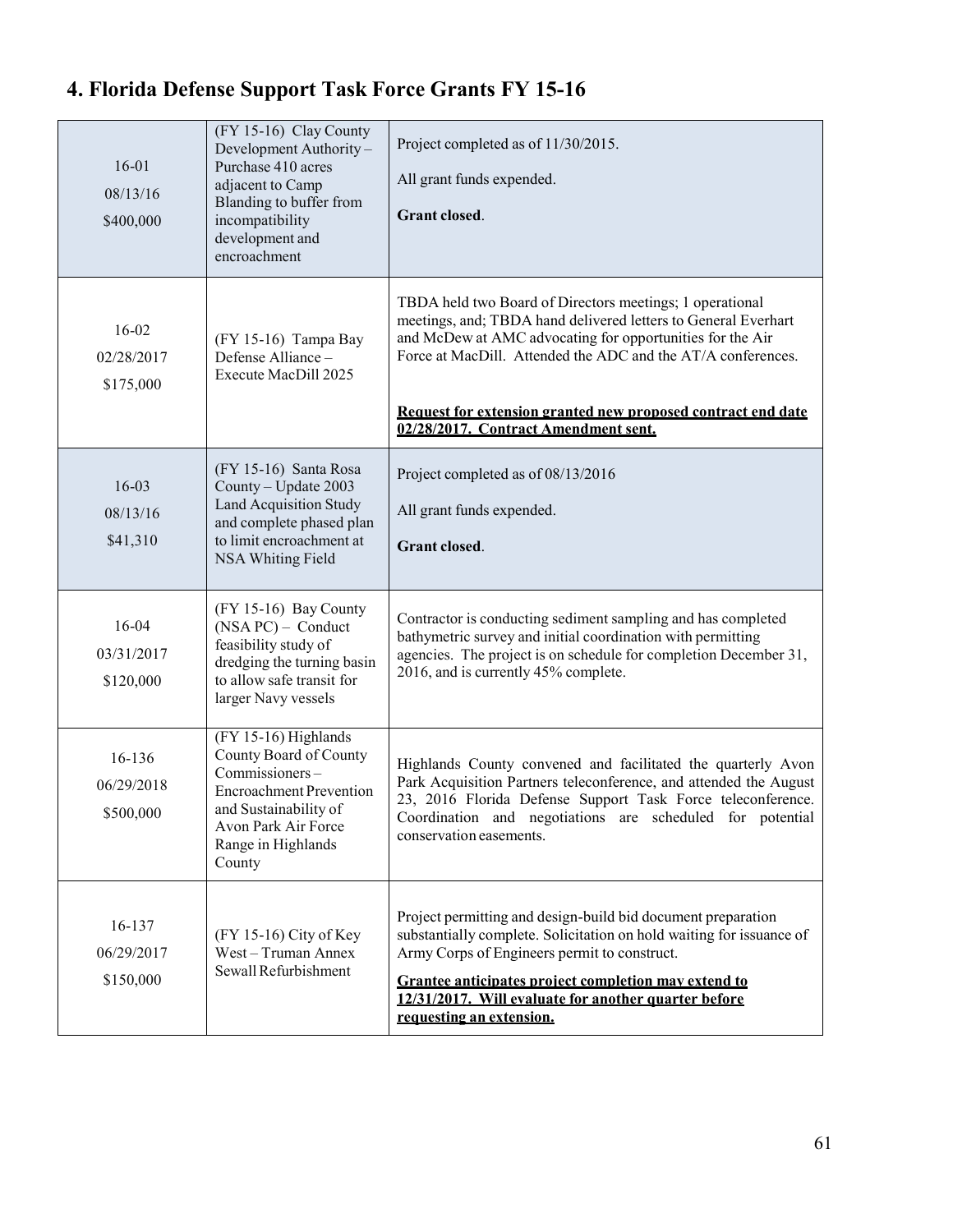| 16-138<br>06/29/2017<br>\$250,000     | (FY 15-16) Economic<br>Development Council of<br>Okaloosa County-<br>Benchmarking for<br>Success: Expanding<br>Florida's Military Test<br>Range Capacity Through<br><b>Innovation Land Use</b><br>Partnerships | Supported the strategic planning process required to establish the<br>methodology associated with vendor engagement, scope of work<br>and final product delivery. The vendor, SimWright, Inc. has been<br>engaged and execution has commenced to provide the technical<br>services needed to collect, produce and deliver the data package to<br>Eglin Air Force Base and the Florida Forest Service.                                                                                                                                                                                                                                                                                                                                                                                                                                                                                                                                                                                                                                                                                                                                                                                                |
|---------------------------------------|----------------------------------------------------------------------------------------------------------------------------------------------------------------------------------------------------------------|------------------------------------------------------------------------------------------------------------------------------------------------------------------------------------------------------------------------------------------------------------------------------------------------------------------------------------------------------------------------------------------------------------------------------------------------------------------------------------------------------------------------------------------------------------------------------------------------------------------------------------------------------------------------------------------------------------------------------------------------------------------------------------------------------------------------------------------------------------------------------------------------------------------------------------------------------------------------------------------------------------------------------------------------------------------------------------------------------------------------------------------------------------------------------------------------------|
| 16-139<br>06/29/2017<br>\$175,000     | (FY 15-16) National Math<br>and Science Initiative -<br><b>College Readiness</b><br>Program for Military<br>Families                                                                                           | AP Summer Institute: During the summer of 2016, AP teachers at<br>the program schools attended this four-day training. This teacher<br>training program is led by a national corps of expert AP teachers<br>and will provide in-depth training using AP-aligned materials, the<br>latest classroom technologies, laboratory experiments and online<br>resources. Laying the Foundation Training: During the summer of<br>2016, pre-AP teachers in the program schools attended this four-<br>day training. College Readiness Program (CRP) for Military<br>Families Kickoff Event: On September 14, 2016, Bay District<br>Schools hosted a kickoff event celebrating the beginning of a new<br>school year and the first year of CRP implementation. School<br>Support: Throughout the summer and in the early part of the<br>school year, NMSI's Program Manager has worked closely to<br>ensure that school leaders and teachers are equipped to implement<br>the program with fidelity at the school level.                                                                                                                                                                                       |
| $16 - 140$<br>06/29/2017<br>\$100,000 | (FY 15-16) Doolittle<br>Institute - Technology<br><b>Transfer Initiative</b>                                                                                                                                   | Facilitated the advancement of the program of work for this first<br>quarter (July thru September) through continuous collaborative<br>partnering efforts. Contractor successfully implemented<br>approximately one-third of the stated goals and deliverables as<br>detailed in the FDSTF grant application, showing results through<br>improved technology transfer initiatives for The Doolittle Institute<br>and the AFRL. Grantee has identified all of the SBIR/STTR<br>awardees between 2012 and 2015 and is working successfully<br>with identified recipients that are crucial to the Air Force Research<br>Lab, the Test Wing and Eglin AFB. Additional funding programs<br>have been identified to help those SBIR/STTR recipients who<br>have been identified as having technologies that are vital to the Air<br>Force and the Warfighter.                                                                                                                                                                                                                                                                                                                                              |
| $16 - 143$<br>06/29/2017<br>\$225,000 | (FY 15-16) Military Child<br>Education Coalition-<br>Comprehensive Plan to<br>Support Military and<br>Veteran-Connected<br>Children and Families in<br>the State of Florida                                    | The Military Child Education Coalition® (MCEC®) has<br>completed the selection, hiring and training of the two MCEC<br>Parent to Parent™ teams (greater Tampa area and Escambia<br>County). The team supporting Tampa has begun scheduling<br>workshops and has a full calendar for the remainder of 2016.<br>Additionally, they provided a seminar for the U.S. Southern<br>Command, based in Miami, FL, on 20 September 2016. They<br>continue to build out their schedule for 2017. The team<br>supporting Escambia County completed training on 6 October and<br>are in the process of building their calendar for the remainder of<br>2016. Planning is underway for the K-14 program development in<br>Hillsborough County.<br>2Both MCEC Parent to Parent teams will be presenting family<br>literacy events and workshops during the 2nd quarter of the<br>contract period (OCT-DEC 2016). The MCEC has scheduled<br>Elementary Student 2 Student™ training (5 schools) and Junior<br>Student 2 Student <sup>™</sup> training (2 schools) for December 1-2, 2016.<br>Additionally, the MCEC will conduct one Professional<br>Development Institute (Helping Military Children Discover their |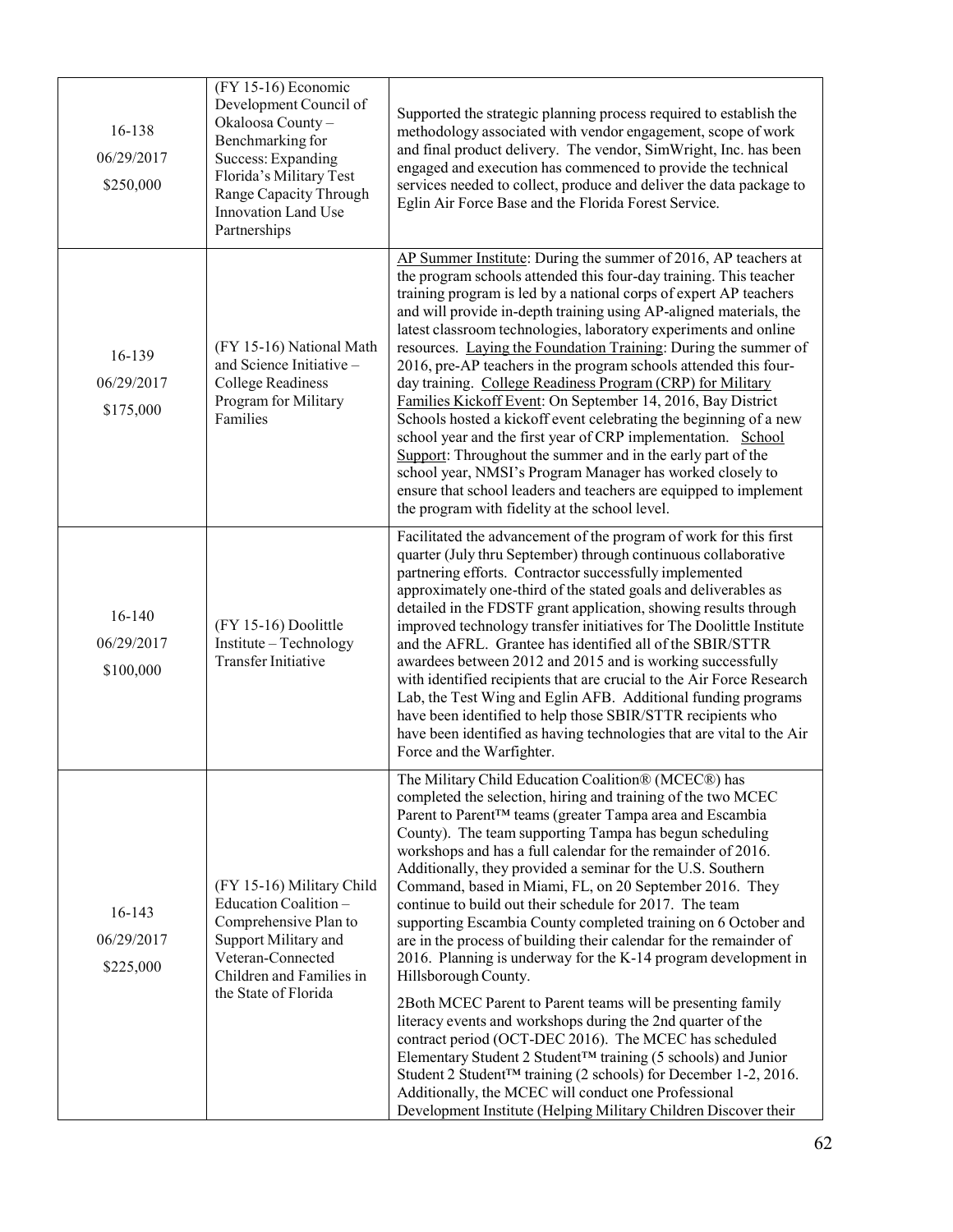|                                   |                                                                                                                                                       | S.P.A.R.C.: Strength, Perseverance, Aspiration, Resilience and<br>Confidence) on October 21, 2016 in Jacksonville, FL (Duval<br>County).                 |
|-----------------------------------|-------------------------------------------------------------------------------------------------------------------------------------------------------|----------------------------------------------------------------------------------------------------------------------------------------------------------|
|                                   |                                                                                                                                                       | 25% Advance Payment Request of \$56,250.00 processed 08/31/2016.                                                                                         |
| 16-144<br>06/29/2017<br>\$400,000 | $(FY 15-16)$ Clay County<br>Development Authority-<br>Camp Blanding Joint<br>training Center (CBJTC)<br>- Installation<br>Encroachment<br>Acquisition | The land purchase has been negotiated, due diligence is complete,<br>and an agreement has been reached. The closing date it set for<br>November 1, 2016. |

## **5. Florida Defense Support Task Force Grants FY 16-17**

| 16-154    | $(FY 16-17)$ Greater<br>Pensacola Chamber of     | Contract executed 10/7/2016. |
|-----------|--------------------------------------------------|------------------------------|
| 10/3/2017 | Commerce – Naval Air                             |                              |
| \$250,000 | <b>Station Pensacola</b><br>Directional Signage. |                              |

Point of Contact: Marcy Muldrow Sanders, Grants Manager, Florida Defense Support Task Forc[e](mailto:msanders@enterpriseflorida.com) [E:msanders@enterpriseflorida.com, T](mailto:msanders@enterpriseflorida.com): (850) 878-4566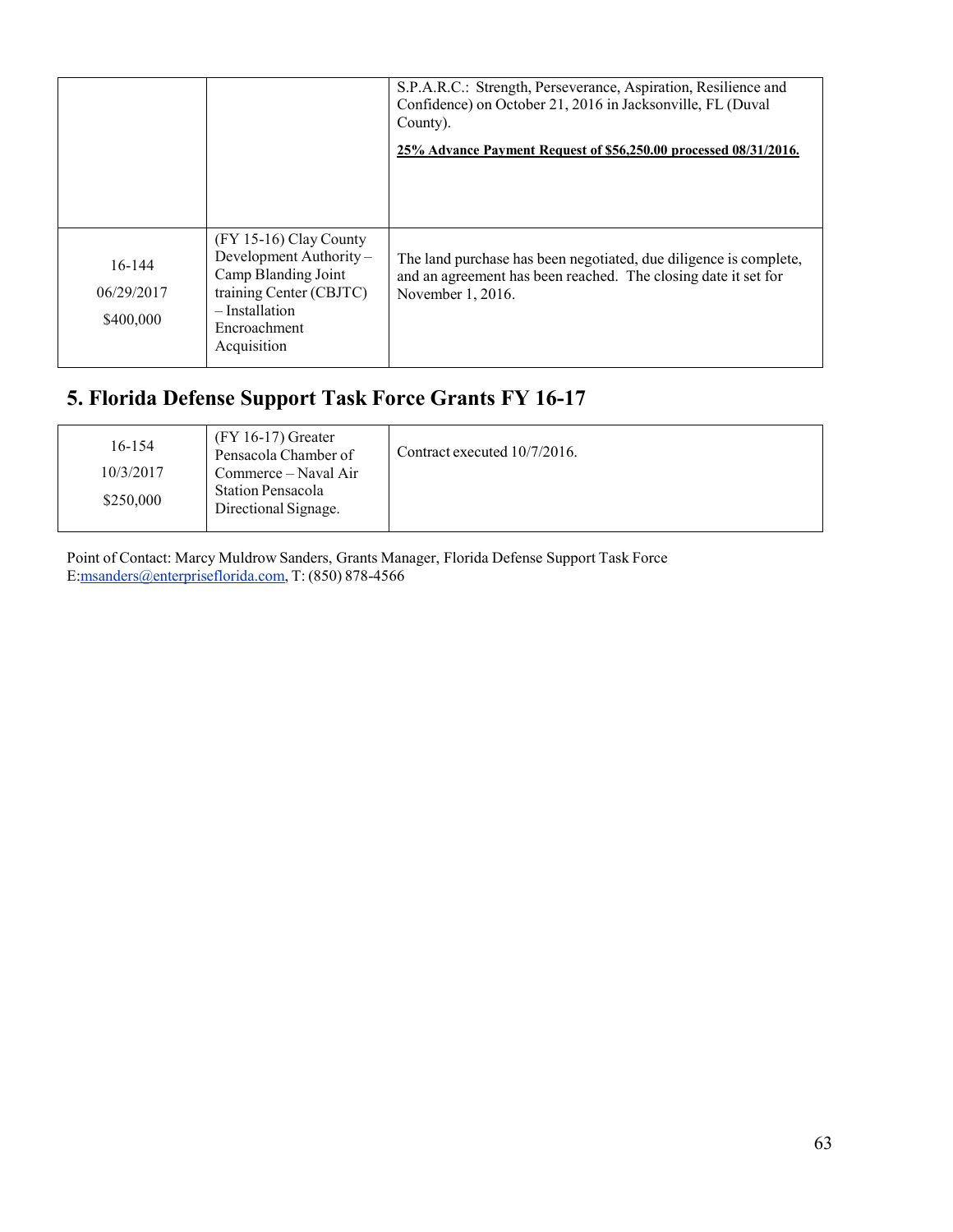## **TAB J 2015 Florida Defense Factbook**